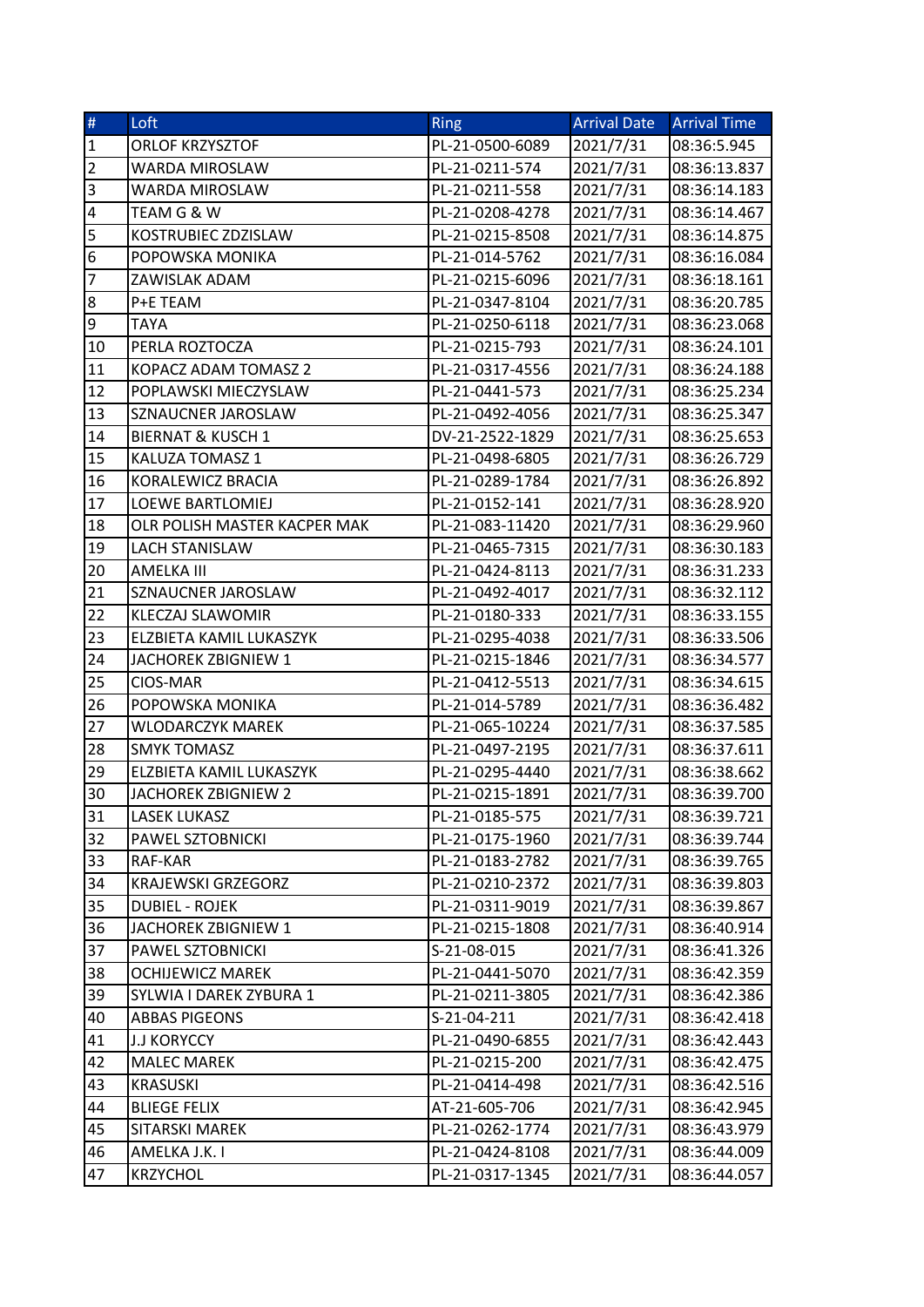| 48 | <b>LACH STANISLAW</b>        | PL-21-0465-7301  | 2021/7/31 | 08:36:44.084 |
|----|------------------------------|------------------|-----------|--------------|
| 49 | PATRYCJA I ADRIAN DROZD      | PL-21-0463-7750  | 2021/7/31 | 08:36:46.248 |
| 50 | JACHOREK ZBIGNIEW 1          | PL-21-0215-1900  | 2021/7/31 | 08:36:47.277 |
| 51 | KLECZAJ SLAWOMIR             | PL-21-0180-332   | 2021/7/31 | 08:36:47.300 |
| 52 | KUSAJ GRZEGORZ               | PL-21-0211-6716  | 2021/7/31 | 08:36:47.333 |
| 53 | DLA GRAZYNKI 2               | PL-21-0425-8103  | 2021/7/31 | 08:36:47.367 |
| 54 | "GRUBIORZE"                  | PL-21-0422-7347  | 2021/7/31 | 08:36:47.400 |
| 55 | <b>KRYSTKI</b>               | PL-21-0413-11567 | 2021/7/31 | 08:36:47.437 |
| 56 | <b>JACHOREK ZBIGNIEW 2</b>   | PL-21-0215-1883  | 2021/7/31 | 08:36:47.466 |
| 57 | ZURAWSKI JAN dr.1            | PL-21-0211-9237  | 2021/7/31 | 08:36:47.512 |
| 58 | JACHOREK ZBIGNIEW 1          | PL-21-0215-1845  | 2021/7/31 | 08:36:47.551 |
| 59 | STANCZAK DAMIAN              | PL-21-0239-13290 | 2021/7/31 | 08:36:48.026 |
| 60 | <b>KRZYCHOL</b>              | AU-21---171      | 2021/7/31 | 08:36:49.086 |
| 61 | WEDZINA JAROSLAW             | PL-21-0215-2420  | 2021/7/31 | 08:36:49.119 |
| 62 | SOBCZAK 2                    | PL-21-0412-4416  | 2021/7/31 | 08:36:49.142 |
| 63 | <b>KRASUSKI</b>              | PL-21-0414-457   | 2021/7/31 | 08:36:49.177 |
| 64 | <b>ABBAS PIGEONS</b>         | S-21-04-203      | 2021/7/31 | 08:36:49.222 |
| 65 | <b>BOCHENCZAK JAN</b>        | PL-21-0236-870   | 2021/7/31 | 08:36:49.268 |
| 66 | WEDZINA WIESLAW              | PL-21-0215-2410  | 2021/7/31 | 08:36:49.375 |
| 67 | <b>LOEWE BARTLOMIEJ</b>      | PL-21-0152-143   | 2021/7/31 | 08:36:49.842 |
| 68 | KOPACZ ADAM TOMASZ 2         | PL-21-0317-4563  | 2021/7/31 | 08:36:49.953 |
| 69 | <b>ABBAS PIGEONS</b>         | S-21-04-213      | 2021/7/31 | 08:36:50.062 |
| 70 | DLA GRAZYNKI 1               | PL-21-0425-8160  | 2021/7/31 | 08:36:50.170 |
| 71 | AB WOZNIAK                   | PL-21-0308-1788  | 2021/7/31 | 08:36:51.204 |
| 72 | AMELKA J.K. II               | PL-21-0424-8116  | 2021/7/31 | 08:36:52.246 |
| 73 | DUDKIEWICZ - MORAWSKI        | PL-21-0211-2021  | 2021/7/31 | 08:36:52.304 |
| 74 | <b>SMERFY</b>                | PL-21-0441-1853  | 2021/7/31 | 08:36:52.346 |
| 75 | SZYMON                       | PL-21-0180-6600  | 2021/7/31 | 08:36:52.369 |
| 76 | KROLIKOWSKI & MOREL TEAM     | PL-21-0493-15018 | 2021/7/31 | 08:36:53.409 |
| 77 | JACHOREK ZBIGNIEW 2          | PL-21-0215-1898  | 2021/7/31 | 08:36:53.437 |
| 78 | KUSAJ GRZEGORZ               | PL-21-0211-6717  | 2021/7/31 | 08:36:53.487 |
| 79 | ZURAWSKI JAN dr.1            | PL-21-0211-9238  | 2021/7/31 | 08:36:53.508 |
| 80 | <b>SCHULZ TEAM</b>           | PL-21-0217-218   | 2021/7/31 | 08:36:53.531 |
| 81 | <b>ROJEK &amp; DUBIEL</b>    | PL-21-0311-9018  | 2021/7/31 | 08:36:53.756 |
| 82 | SYLWIA I DAREK ZYBURA 1      | PL-21-0211-3803  | 2021/7/31 | 08:36:54.803 |
| 83 | LOEWE BARTLOMIEJ             | PL-21-0152-145   | 2021/7/31 | 08:36:54.849 |
| 84 | L.STOLARSKI- K. SZWED        | PL-21-0380-244   | 2021/7/31 | 08:36:54.879 |
| 85 | <b>BIERNAT &amp; KUSCH 1</b> | DV-21-2522-1799  | 2021/7/31 | 08:36:54.906 |
| 86 | OLR POLISH MASTER KACPER MAK | PL-21-083-11425  | 2021/7/31 | 08:36:54.929 |
| 87 | K 2                          | PL-21-0497-3086  | 2021/7/31 | 08:36:54.970 |
| 88 | AMELKA J.K. II               | PL-21-0424-8122  | 2021/7/31 | 08:36:55.002 |
| 89 | K <sub>2</sub>               | PL-21-0497-3078  | 2021/7/31 | 08:36:55.248 |
| 90 | RAFAL GORSKI                 | PL-21-0223-588   | 2021/7/31 | 08:36:56.287 |
| 91 | KALYTA +SCZYGIOL NIEMCY      | DV-21-7243-1100  | 2021/7/31 | 08:36:56.323 |
| 92 | ZAJAC TOMASZ                 | PL-21-0215-617   | 2021/7/31 | 08:36:56.350 |
| 93 | <b>ESCHKE ARTUR</b>          | PL-21-0207-3891  | 2021/7/31 | 08:36:56.396 |
| 94 | ROBERT-PATRYK                | PL-21-0231-10012 | 2021/7/31 | 08:36:56.429 |
| 95 | SPARROW TEAM II              | DV-21-2585-1835  | 2021/7/31 | 08:36:56.455 |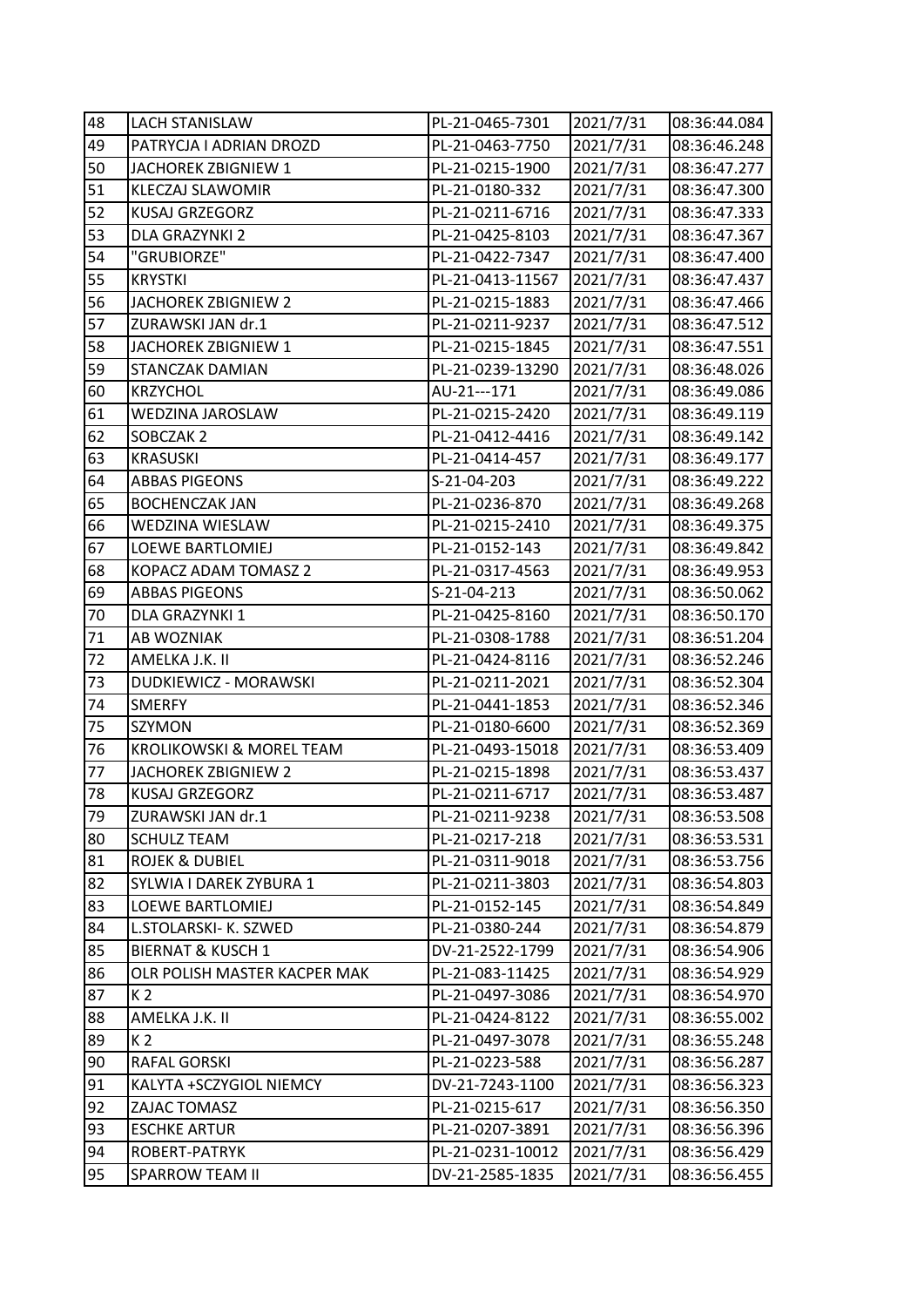| 96  | <b>TEAM "RICHI"</b>                | DV-21-6339-438   | 2021/7/31 | 08:36:56.484 |
|-----|------------------------------------|------------------|-----------|--------------|
| 97  | JANUSZ & MARIUSZ ROZPLOCH          | NL-21-1300730    | 2021/7/31 | 08:36:56.528 |
| 98  | DUDKIEWICZ - MORAWSKI              | PL-21-0211-6321  | 2021/7/31 | 08:36:56.677 |
| 99  | "MADZIAR"                          | PL-21-0463-1816  | 2021/7/31 | 08:36:56.879 |
| 100 | KROLIKOWSKI & MOREL TEAM           | PL-21-0493-15144 | 2021/7/31 | 08:36:57.166 |
| 101 | KLUCZYNSKI LESZEK I                | PL-21-0463-8087  | 2021/7/31 | 08:36:57.277 |
| 102 | <b>DUBIEL - ROJEK</b>              | PL-21-0311-9026  | 2021/7/31 | 08:36:57.384 |
| 103 | <b>JARCZOK FILIP</b>               | PL-21-047-8514   | 2021/7/31 | 08:36:57.601 |
| 104 | PITAS M.M.-MAJCHER K.TEAM          | PL-21-0315-8549  | 2021/7/31 | 08:36:58.636 |
| 105 | <b>GAWRONSKI SLAWOMIR</b>          | PL-21-0209-11367 | 2021/7/31 | 08:36:58.673 |
| 106 | <b>JOKER 0430</b>                  | PL-21-0430-7055  | 2021/7/31 | 08:36:58.705 |
| 107 | <b>SMYK TOMASZ</b>                 | PL-21-0497-2197  | 2021/7/31 | 08:36:58.728 |
| 108 | <b>ARTUR ZOLKIEWSKI</b>            | PL-21-0210-1574  | 2021/7/31 | 08:36:58.776 |
| 109 | <b>BUSZKO MICHAL &amp; ANDRZEJ</b> | PL-21-0324-2210  | 2021/7/31 | 08:36:58.828 |
| 110 | MISIAK & SMORAWSKI TEAM            | PL-21-0347-9325  | 2021/7/31 | 08:36:58.858 |
| 111 | WIESLAW & TYMON                    | PL-21-0223-12287 | 2021/7/31 | 08:36:59.897 |
| 112 | STEFANSKI MAREK MWG ROGOWO I       | PL-21-0495-6974  | 2021/7/31 | 08:36:59.935 |
| 113 | DANILOWICZ Aa M                    | PL-21-0215-13    | 2021/7/31 | 08:36:59.976 |
| 114 | KOPACZ ADAM TOMASZ 1               | PL-21-0317-4567  | 2021/7/31 | 08:37:0.004  |
| 115 | <b>BERNACKI - KOWALISZYN</b>       | PL-21-0291-758   | 2021/7/31 | 08:37:0.037  |
| 116 | <b>MALEC MAREK</b>                 | PL-21-0215-241   | 2021/7/31 | 08:37:0.067  |
| 117 | <b>J.J KORYCCY</b>                 | PL-21-0490-6852  | 2021/7/31 | 08:37:0.103  |
| 118 | STEFANSKI MAREK MWG ROGOWO I       | PL-21-0495-6964  | 2021/7/31 | 08:37:0.128  |
| 119 | SYLWIA I DAREK ZYBURA 2            | PL-21-0211-3816  | 2021/7/31 | 08:37:0.151  |
| 120 | <b>DUDEK MONIKA &amp; DAWID</b>    | PL-21-0388-1235  | 2021/7/31 | 08:37:0.378  |
| 121 | <b>BUSZKO MICHAL &amp; ANDRZEJ</b> | PL-21-0324-2205  | 2021/7/31 | 08:37:1.414  |
| 122 | STANCZAK DAMIAN                    | PL-21-0239-13286 | 2021/7/31 | 08:37:1.453  |
| 123 | RAF-KAR                            | PL-21-0183-2982  | 2021/7/31 | 08:37:1.494  |
| 124 | <b>GAWRONSKI SLAWOMIR</b>          | PL-21-0209-11357 | 2021/7/31 | 08:37:1.517  |
| 125 | <b>LESZEK SERAFIN</b>              | PL-21-0250-6107  | 2021/7/31 | 08:37:1.546  |
| 126 | PITAS M.M.-MAJCHER K.TEAM          | PL-21-0315-8560  | 2021/7/31 | 08:37:2.605  |
| 127 | KOPACZ ADAM TOMASZ 2               | PL-21-0317-4570  | 2021/7/31 | 08:37:2.641  |
| 128 | TEAM SIATKA & LIPIAN               | PL-21-0208-8956  | 2021/7/31 | 08:37:2.669  |
| 129 | ZURAWSKI JAN 3                     | PL-21-0211-9255  | 2021/7/31 | 08:37:2.697  |
| 130 | PIETRAS & DZIALAK                  | PL-21-0498-2073  | 2021/7/31 | 08:37:2.737  |
| 131 | <b>LUBIARZ ROBERT</b>              | PL-21-0412-4716  | 2021/7/31 | 08:37:2.765  |
| 132 | <b>KURKOWSKI SLAWOMIR</b>          | PL-21-0321-4970  | 2021/7/31 | 08:37:2.793  |
| 133 | MAT-BUD                            | PL-21-0430-5538  | 2021/7/31 | 08:37:2.844  |
| 134 | "MADZIAR"                          | PL-21-0463-1808  | 2021/7/31 | 08:37:2.869  |
| 135 | TEAM BLECHARZ - MULLER             | DV-21-1078-647   | 2021/7/31 | 08:37:2.897  |
| 136 | <b>BUSZKO MICHAL</b>               | PL-21-0324-2233  | 2021/7/31 | 08:37:2.936  |
| 137 | AMELIA J.K. IV                     | PL-21-0424-8135  | 2021/7/31 | 08:37:2.970  |
| 138 | TEAM "RICHI"                       | DV-21-6339-433   | 2021/7/31 | 08:37:3.027  |
| 139 | <b>BANDA SWIROFFF</b>              | SU-21-R-700      | 2021/7/31 | 08:37:5.066  |
| 140 | KOPACZ ADAM TOMASZ 1               | PL-21-0317-4555  | 2021/7/31 | 08:37:5.111  |
| 141 | MAJCHER - BARAN TEAM               | PL-21-0230-178   | 2021/7/31 | 08:37:5.139  |
| 142 | TEAM G & W                         | PL-21-0208-4267  | 2021/7/31 | 08:37:5.172  |
| 143 | FILIP & GOLBA                      | PL-21-0468-9832  | 2021/7/31 | 08:37:5.217  |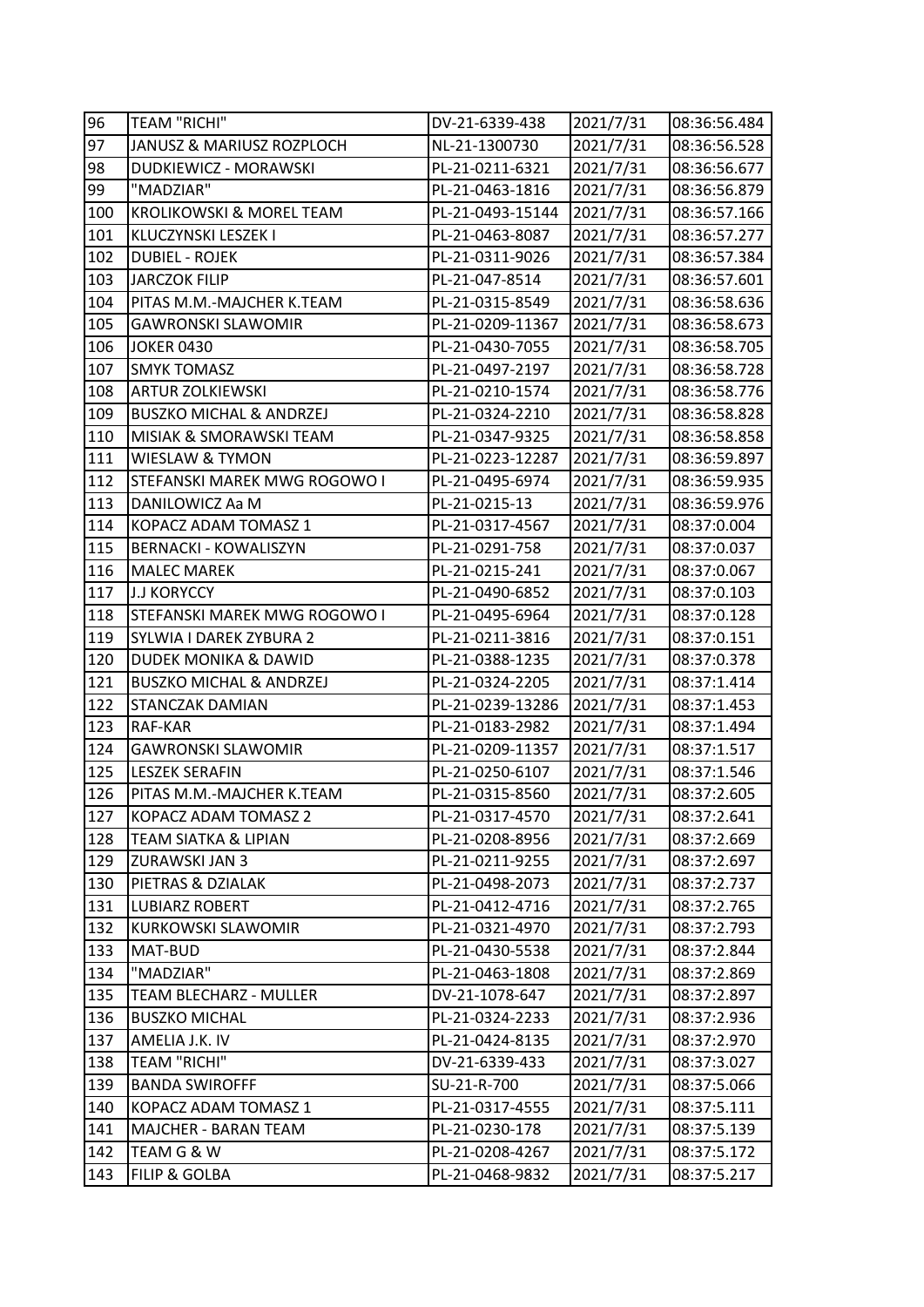| 144 | KIELBASA KRZYSZTOF                  | PL-21-0311-9516  | 2021/7/31 | 08:37:5.249  |
|-----|-------------------------------------|------------------|-----------|--------------|
| 145 | <b>BLYSKAWICA</b>                   | PL-21-07-8754    | 2021/7/31 | 08:37:5.276  |
| 146 | <b>LANDMAN</b>                      | PL-21-0208-7928  | 2021/7/31 | 08:37:5.309  |
| 147 | <b>RAFAL GORSKI</b>                 | PL-21-0223-595   | 2021/7/31 | 08:37:5.343  |
| 148 | <b>BUSZKO MICHAL</b>                | PL-21-0324-2241  | 2021/7/31 | 08:37:5.376  |
| 149 | SZNAUCNER JAROSLAW                  | PL-21-0492-4008  | 2021/7/31 | 08:37:5.445  |
| 150 | PAWEL WARDA & ADALBERT BISCHOF      | PL-21-0497-1458  | 2021/7/31 | 08:37:5.478  |
| 151 | PRANAGAL                            | PL-21-0497-6892  | 2021/7/31 | 08:37:5.612  |
| 152 | <b>CZAJKA TEAM</b>                  | PL-21-0311-9147  | 2021/7/31 | 08:37:5.720  |
| 153 | KALUZA TOMASZ 1                     | PL-21-0498-6847  | 2021/7/31 | 08:37:5.922  |
| 154 | <b>GUMIENIAK ARTUR</b>              | GB-21-V-207564   | 2021/7/31 | 08:37:6.029  |
| 155 | <b>RED TEAM</b>                     | PL-21-02-3252    | 2021/7/31 | 08:37:6.225  |
| 156 | WALKI                               | PL-21-0162-5703  | 2021/7/31 | 08:37:6.920  |
| 157 | <b>BERNACKI - KOWALISZYN</b>        | PL-21-0291-760   | 2021/7/31 | 08:37:7.959  |
| 158 | <b>KROLIKOWSKI &amp; MOREL TEAM</b> | PL-21-0493-15112 | 2021/7/31 | 08:37:7.996  |
| 159 | <b>DUBIEL - ROJEK</b>               | PL-21-0311-9017  | 2021/7/31 | 08:37:8.019  |
| 160 | <b>TAYA</b>                         | PL-21-0250-6122  | 2021/7/31 | 08:37:8.042  |
| 161 | <b>BANDA SWIROFFF</b>               | PL-21-0263-3937  | 2021/7/31 | 08:37:8.092  |
| 162 | <b>SPRYCHA NATANIEL</b>             | PL-21-0468-7774  | 2021/7/31 | 08:37:9.132  |
| 163 | MICHAL & REMIX                      | PL-21-0468-14549 | 2021/7/31 | 08:37:9.161  |
| 164 | KATARZYNA & KRZYSZTOF KORBUS        | PL-21-0211-3082  | 2021/7/31 | 08:37:9.184  |
| 165 | <b>BIERNAT &amp; KUSCH 1</b>        | DV-21-2522-1783  | 2021/7/31 | 08:37:9.234  |
| 166 | DLA GRAZYNKI 1                      | PL-21-0425-8123  | 2021/7/31 | 08:37:9.275  |
| 167 | <b>BUSZKO MICHAL</b>                | PL-21-0324-2222  | 2021/7/31 | 08:37:9.323  |
|     |                                     |                  |           |              |
| 168 | C.K.                                | PL-21-0211-6910  | 2021/7/31 | 08:37:9.364  |
| 169 | <b>ARTUR ZOLKIEWSKI</b>             | PL-21-0210-1566  | 2021/7/31 | 08:37:9.387  |
| 170 | <b>DOMAN</b>                        | PL-21-0452-11565 | 2021/7/31 | 08:37:9.419  |
| 171 | <b>SMYK TOMASZ</b>                  | PL-21-0497-2188  | 2021/7/31 | 08:37:9.458  |
| 172 | <b>STRZELCZYK TOMASZ</b>            | PL-21-0221-5414  | 2021/7/31 | 08:37:9.483  |
| 173 | LIS ANDRZEJ                         | PL-21-09-8547    | 2021/7/31 | 08:37:9.505  |
| 174 | MISIAK & SMORAWSKI TEAM             | PL-21-0347-9344  | 2021/7/31 | 08:37:9.529  |
| 175 | <b>MAJA &amp; HANIA TEAM</b>        | PL-21-0497-2128  | 2021/7/31 | 08:37:9.895  |
| 176 | PAWELEC ARTUR                       | PL-21-0275-14398 | 2021/7/31 | 08:37:10.277 |
| 177 | <b>BIENIEK DARIUSZ</b>              | S-21-20-1042     | 2021/7/31 | 08:37:10.383 |
| 178 | ORLOF KRZYSZTOF                     | PL-21-0500-6086  | 2021/7/31 | 08:37:10.492 |
| 179 | KALUZA TOMASZ 2                     | PL-21-0498-6882  | 2021/7/31 | 08:37:11.525 |
| 180 | KOPACZ ADAM TOMASZ 1                | PL-21-0317-4571  | 2021/7/31 | 08:37:11.580 |
| 181 | <b>SPARROW TEAM II</b>              | DV-21-1911-1257  | 2021/7/31 | 08:37:11.621 |
| 182 | LEWANDOWSKI TEAM                    | PL-21-0411-7431  | 2021/7/31 | 08:37:11.644 |
| 183 | LOEWE BARTLOMIEJ                    | PL-21-0152-135   | 2021/7/31 | 08:37:11.704 |
| 184 | AMELIA J.K. IV                      | PL-21-0424-8125  | 2021/7/31 | 08:37:11.972 |
| 185 | <b>KLIMAS MIROSLAW</b>              | PL-21-0235-5806  | 2021/7/31 | 08:37:13.012 |
| 186 | POPLAWSKI MIECZYSLAW                | PL-21-0441-551   | 2021/7/31 | 08:37:13.052 |
| 187 | STYPCZYNSKI DARIUSZ                 | PL-21-0473-9616  | 2021/7/31 | 08:37:13.080 |
| 188 | AMELIA 5                            | PL-21-0424-8127  | 2021/7/31 | 08:37:13.103 |
| 189 | FILIP & GOLBA                       | PL-21-0468-10006 | 2021/7/31 | 08:37:13.183 |
| 190 | MAJA & HANIA TEAM                   | PL-21-0497-2082  | 2021/7/31 | 08:37:13.218 |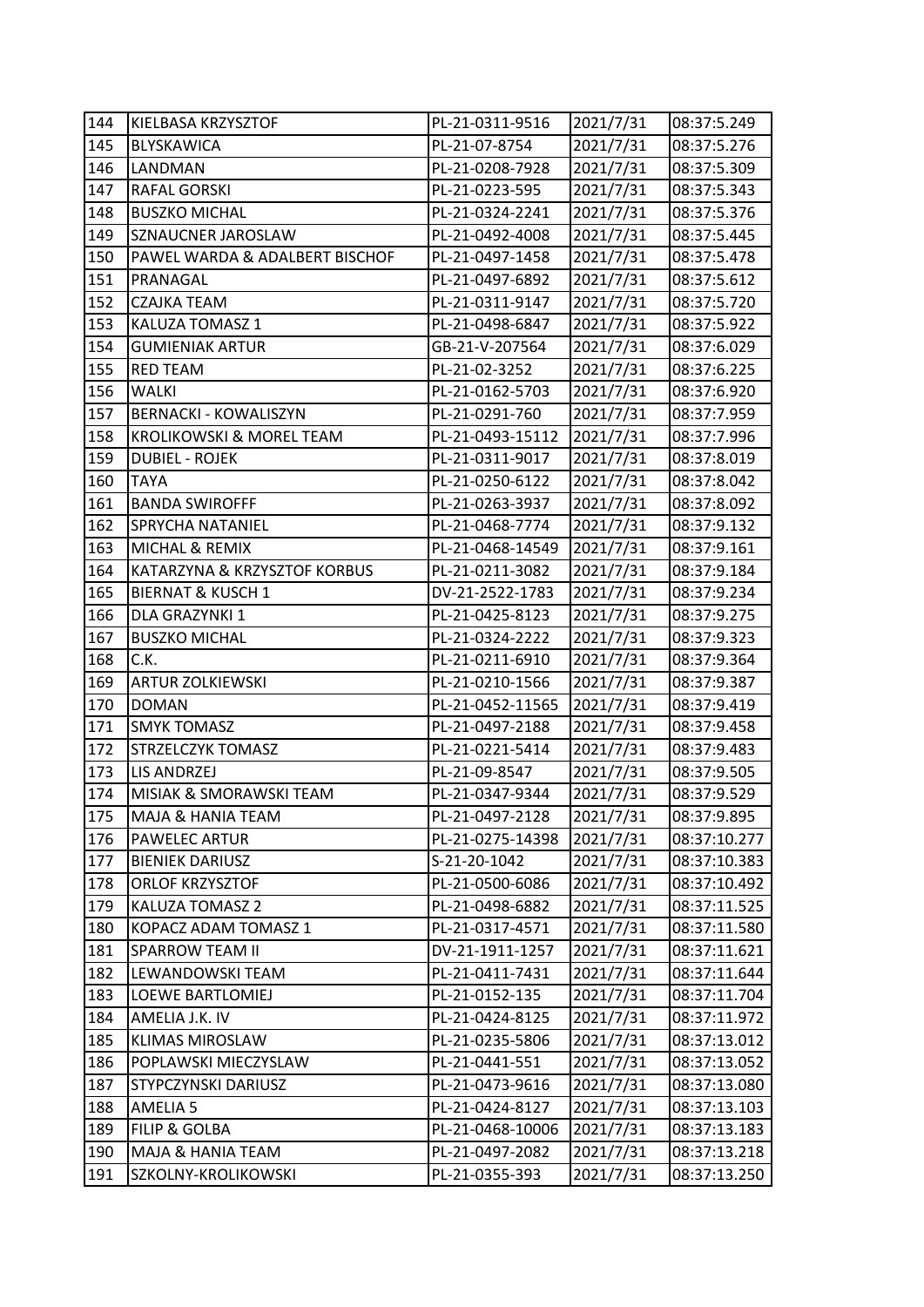| 192 | <b>KOZIOLKI</b>                | PL-21-0414-4185  | 2021/7/31 | 08:37:14.292 |
|-----|--------------------------------|------------------|-----------|--------------|
| 193 | <b>KRZYCHOL</b>                | PL-21-0317-1346  | 2021/7/31 | 08:37:14.318 |
| 194 | PITAS M.M.-MAJCHER K.TEAM      | PL-21-0315-9802  | 2021/7/31 | 08:37:14.364 |
| 195 | <b>KRZYCHOL</b>                | AU-21---180      | 2021/7/31 | 08:37:14.386 |
| 196 | PANAS TEAM                     | PL-21-0210-1174  | 2021/7/31 | 08:37:14.413 |
| 197 | <b>MAZUR KAZIMIERZ</b>         | PL-21-0215-7027  | 2021/7/31 | 08:37:14.471 |
| 198 | <b>SMYK TOMASZ</b>             | PL-21-0497-2185  | 2021/7/31 | 08:37:14.493 |
| 199 | KIELBASA KRZYSZTOF             | PL-21-0311-9518  | 2021/7/31 | 08:37:14.534 |
| 200 | IREK K.                        | PL-21-0424-5685  | 2021/7/31 | 08:37:14.763 |
| 201 | KLUCZYNSKI LESZEK I            | PL-21-0463-8088  | 2021/7/31 | 08:37:15.804 |
| 202 | NIEDUZAK JOZEF                 | PL-21-0289-6561  | 2021/7/31 | 08:37:15.831 |
| 203 | <b>GORA MARCIN</b>             | PL-21-0311-3613  | 2021/7/31 | 08:37:15.918 |
| 204 | SYLWIA I DAREK ZYBURA 2        | PL-21-0211-3810  | 2021/7/31 | 08:37:15.955 |
| 205 | <b>KRASUSKI</b>                | PL-21-0414-500   | 2021/7/31 | 08:37:15.977 |
| 206 | TCHORZEWSKI WOJCIECH           | PL-21-0468-6316  | 2021/7/31 | 08:37:16.005 |
| 207 | <b>GRYGLAS ARTUR</b>           | PL-21-010-5453   | 2021/7/31 | 08:37:16.107 |
| 208 | <b>BANDA SWIROFFF</b>          | PL-21-0207-1808  | 2021/7/31 | 08:37:16.215 |
| 209 | WALKI                          | PL-21-0162-3020  | 2021/7/31 | 08:37:16.322 |
| 210 | <b>ORLOF KRZYSZTOF</b>         | PL-21-0500-6067  | 2021/7/31 | 08:37:16.700 |
| 211 | MAT-BUD                        | PL-21-0430-5544  | 2021/7/31 | 08:37:16.994 |
| 212 | <b>ROJEK &amp; DUBIEL</b>      | PL-21-0311-9023  | 2021/7/31 | 08:37:17.109 |
| 213 | KUSAJ GRZEGORZ                 | PL-21-0211-6711  | 2021/7/31 | 08:37:17.217 |
| 214 | <b>BLUE TEAM</b>               | PL-21-02-3255    | 2021/7/31 | 08:37:17.330 |
| 215 | <b>SLAWOMIR WIERZBICKI</b>     | PL-21-0244-7035  | 2021/7/31 | 08:37:17.709 |
| 216 | ELZBIETA KAMIL LUKASZYK        | PL-21-0295-4432  | 2021/7/31 | 08:37:17.908 |
| 217 | <b>BUSZKO MICHAL</b>           | PL-21-0324-2235  | 2021/7/31 | 08:37:18.140 |
| 218 | SZYMON                         | PL-21-0180-6585  | 2021/7/31 | 08:37:19.172 |
| 219 | PAWEL WARDA & ADALBERT BISCHOF | PL-21-0497-1457  | 2021/7/31 | 08:37:19.211 |
| 220 | KOPACZ ADAM TOMASZ 1           | PL-21-0317-4560  | 2021/7/31 | 08:37:19.244 |
| 221 | STUDZINSKI BARTOSZ-ZBIGNIEW    | PL-21-0211-10150 | 2021/7/31 | 08:37:19.277 |
| 222 | <b>HUBEX</b>                   | PL-21-0211-6702  | 2021/7/31 | 08:37:19.300 |
| 223 | <b>GIULIA</b>                  | PL-21-0250-6145  | 2021/7/31 | 08:37:19.352 |
| 224 | STYPCZYNSKI DARIUSZ            | PL-21-0473-9621  | 2021/7/31 | 08:37:19.387 |
| 225 | WISZNIEWSKI WLODZOMIERZ        | PL-21-07-4992    | 2021/7/31 | 08:37:19.410 |
| 226 | <b>TEAM KACZOR</b>             | PL-21-0412-3210  | 2021/7/31 | 08:37:19.445 |
| 227 | <b>DUBIEL - ROJEK</b>          | PL-21-0311-9015  | 2021/7/31 | 08:37:19.534 |
| 228 | WAJSZCZUK RYSZARD              | PL-21-0215-1132  | 2021/7/31 | 08:37:19.648 |
| 229 | ROJEK & DUBIEL                 | PL-21-0311-9012  | 2021/7/31 | 08:37:20.112 |
| 230 | PALEGA-REMISZ                  | PL-21-0153-972   | 2021/7/31 | 08:37:20.235 |
| 231 | <b>KRAWIECZEK LUCJAN</b>       | PL-21-0129-901   | 2021/7/31 | 08:37:20.348 |
| 232 | BOCZKOWSKI-WOSZCZAK            | PL-21-0329-1518  | 2021/7/31 | 08:37:20.696 |
| 233 | <b>ESCHKE ARTUR</b>            | PL-21-0207-3890  | 2021/7/31 | 08:37:21.745 |
| 234 | SITARSKI MAREK                 | PL-21-0280-12862 | 2021/7/31 | 08:37:21.920 |
| 235 | <b>BIERNAT &amp; KUSCH 1</b>   | DV-21-2522-1711  | 2021/7/31 | 08:37:22.026 |
| 236 | <b>LESZEK SERAFIN</b>          | PL-21-0250-6101  | 2021/7/31 | 08:37:23.060 |
| 237 | DLA JOASI                      | PL-21-0208-5639  | 2021/7/31 | 08:37:23.082 |
| 238 | ELZBIETA KAMIL LUKASZYK        | PL-21-0295-4439  | 2021/7/31 | 08:37:23.125 |
| 239 | PERLA ROZTOCZA                 | PL-21-0215-766   | 2021/7/31 | 08:37:23.153 |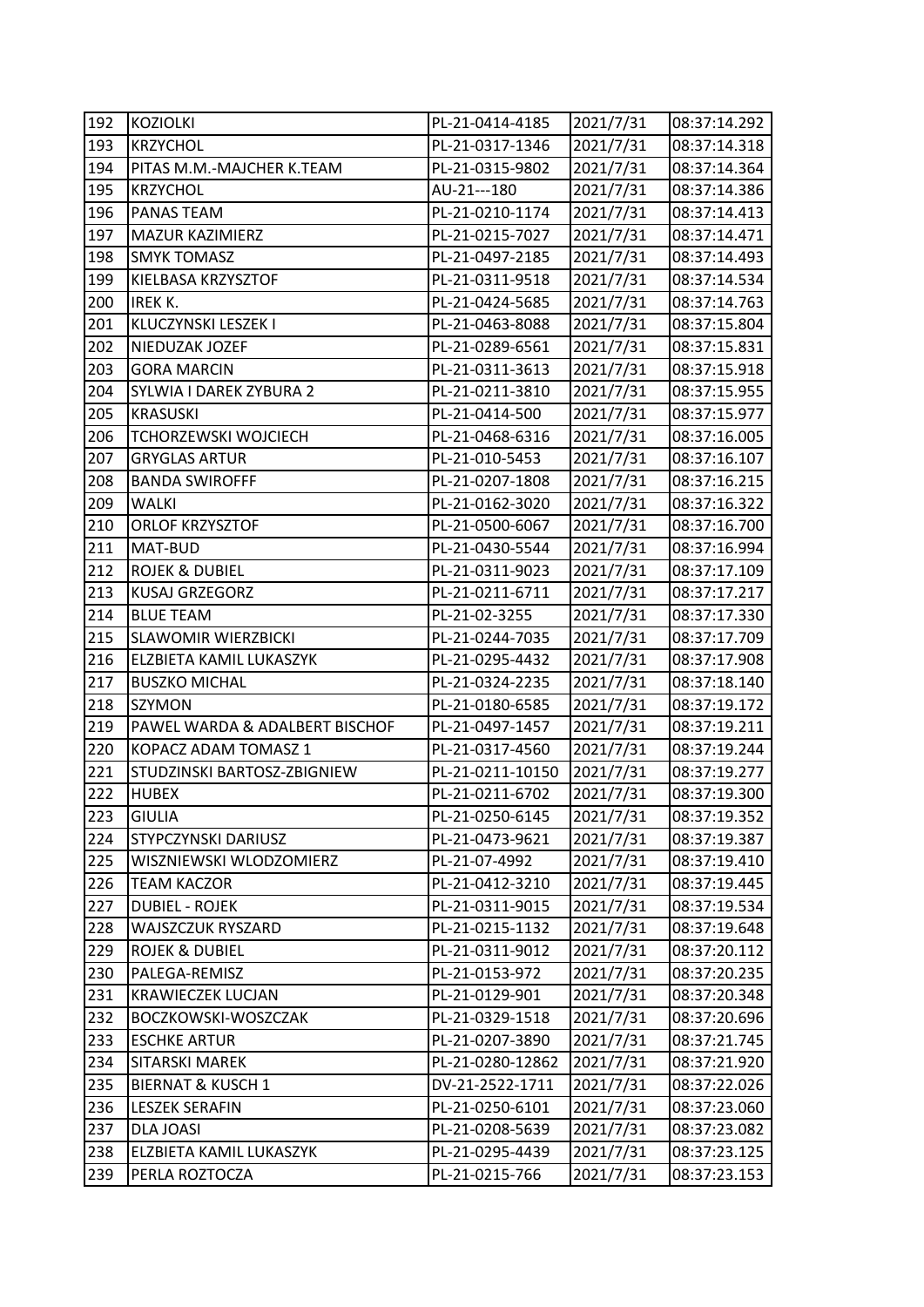| 240 | <b>TEAM BLECHARZ - MULLER</b> | DV-21-1078-640   | 2021/7/31 | 08:37:23.213 |
|-----|-------------------------------|------------------|-----------|--------------|
| 241 | AB WOZNIAK                    | PL-21-0308-1786  | 2021/7/31 | 08:37:23.300 |
| 242 | <b>ARTUR ZOLKIEWSKI</b>       | PL-21-0210-1556  | 2021/7/31 | 08:37:23.412 |
| 243 | <b>CIESLAK - KRAWCZYK</b>     | PL-21-0463-7331  | 2021/7/31 | 08:37:24.444 |
| 244 | <b>WIESLAW &amp; TYMON</b>    | PL-21-0223-12211 | 2021/7/31 | 08:37:24.484 |
| 245 | NATALKA & ZELAZNIAKI          | PL-21-0468-707   | 2021/7/31 | 08:37:24.526 |
| 246 | RUBINKOWSKI DAMIAN            | PL-21-0397-1193  | 2021/7/31 | 08:37:24.667 |
| 247 | <b>SPARROW TEAM II</b>        | DV-21-1911-1267  | 2021/7/31 | 08:37:25.129 |
| 248 | <b>HUBEX</b>                  | PL-21-0211-11225 | 2021/7/31 | 08:37:26.153 |
| 249 | <b>MAJA</b>                   | PL-21-053-14748  | 2021/7/31 | 08:37:26.237 |
| 250 | <b>SZYMON</b>                 | PL-21-0180-6511  | 2021/7/31 | 08:37:27.267 |
| 251 | <b>KRZYCHOL</b>               | AU-21---174      | 2021/7/31 | 08:37:27.294 |
| 252 | <b>GAWRONSKI SLAWOMIR</b>     | PL-21-0209-11812 | 2021/7/31 | 08:37:27.317 |
| 253 | <b>LACH STANISLAW</b>         | PL-21-0465-7326  | 2021/7/31 | 08:37:27.362 |
| 254 | <b>MAJA</b>                   | PL-21-053-14740  | 2021/7/31 | 08:37:27.407 |
| 255 | MISIAK & SMORAWSKI TEAM       | PL-21-0347-11999 | 2021/7/31 | 08:37:27.465 |
| 256 | CIOS-MAR                      | PL-21-0412-5523  | 2021/7/31 | 08:37:27.496 |
| 257 | STYPCZYNSKI DARIUSZ           | PL-21-0473-9601  | 2021/7/31 | 08:37:27.544 |
| 258 | <b>DLA GRAZYNKI 2</b>         | PL-21-0425-8128  | 2021/7/31 | 08:37:27.768 |
| 259 | <b>JUSTAN</b>                 | PL-21-0129-3002  | 2021/7/31 | 08:37:28.829 |
| 260 | TEAM SIATKA & LIPIAN          | PL-21-0208-8931  | 2021/7/31 | 08:37:28.863 |
| 261 | WEDZINA JAROSLAW              | PL-21-0215-1093  | 2021/7/31 | 08:37:28.909 |
| 262 | <b>TORZ SLAWOMIR</b>          | PL-21-0155-6256  | 2021/7/31 | 08:37:28.984 |
| 263 | KIELBASA KRZYSZTOF            | PL-21-0311-9589  | 2021/7/31 | 08:37:30.072 |
| 264 | WARDA MIROSLAW                | PL-21-0211-538   | 2021/7/31 | 08:37:30.111 |
| 265 | LEWANDOWSKI TEAM              | PL-21-08-2055    | 2021/7/31 | 08:37:30.150 |
| 266 | SROKA-KUSION-KAWA             | PL-21-0318-3109  | 2021/7/31 | 08:37:30.348 |
| 267 | FILIP & GOLBA                 | PL-21-0468-9837  | 2021/7/31 | 08:37:30.455 |
| 268 | "GRUBIORZE"                   | PL-21-0422-7344  | 2021/7/31 | 08:37:30.657 |
| 269 | AMELKA J.K. I                 | PL-21-0424-8109  | 2021/7/31 | 08:37:31.034 |
| 270 | DLA GRAZYNKI 1                | PL-21-0425-8151  | 2021/7/31 | 08:37:31.146 |
| 271 | <b>SMERFY</b>                 | PL-21-0441-1833  | 2021/7/31 | 08:37:31.253 |
| 272 | <b>SMERFY</b>                 | PL-21-0441-1814  | 2021/7/31 | 08:37:31.585 |
| 273 | <b>TEAM "RICHI"</b>           | DV-21-6339-439   | 2021/7/31 | 08:37:32.643 |
| 274 | RAZIK MAREK                   | DV-21-8867-43    | 2021/7/31 | 08:37:32.668 |
| 275 | KURYLO KRZYSZTOF              | PL-21-0412-6537  | 2021/7/31 | 08:37:34.699 |
| 276 | WROBEL WALDEMAR II            | PL-21-0498-3669  | 2021/7/31 | 08:37:35.760 |
| 277 | <b>BLIEGE FELIX</b>           | AT-21-605-711    | 2021/7/31 | 08:37:35.816 |
| 278 | P+E TEAM                      | PL-21-0347-8113  | 2021/7/31 | 08:37:35.855 |
| 279 | FLOREK-WOJCIESZAK             | PL-21-0231-11790 | 2021/7/31 | 08:37:35.898 |
| 280 | NATALKA & ZELAZNIAKI          | PL-21-0468-619   | 2021/7/31 | 08:37:35.921 |
| 281 | <b>SG SEHNKE-MARZEION</b>     | DV-21-8762-1000  | 2021/7/31 | 08:37:35.948 |
| 282 | LUKASZ I MONIKA LIPIAN        | PL-21-0208-8949  | 2021/7/31 | 08:37:36.066 |
| 283 | <b>OLIVIER KRAWCZAK</b>       | PL-21-07-11727   | 2021/7/31 | 08:37:37.105 |
| 284 | <b>BOCHENCZAK JAN</b>         | PL-21-0236-825   | 2021/7/31 | 08:37:37.146 |
| 285 | <b>KRASUSKI</b>               | PL-21-0414-497   | 2021/7/31 | 08:37:37.178 |
| 286 | <b>KRASUSKI</b>               | PL-21-0414-499   | 2021/7/31 | 08:37:37.202 |
| 287 | O.I.S. KRAWCZAK               | PL-21-07-11718   | 2021/7/31 | 08:37:37.240 |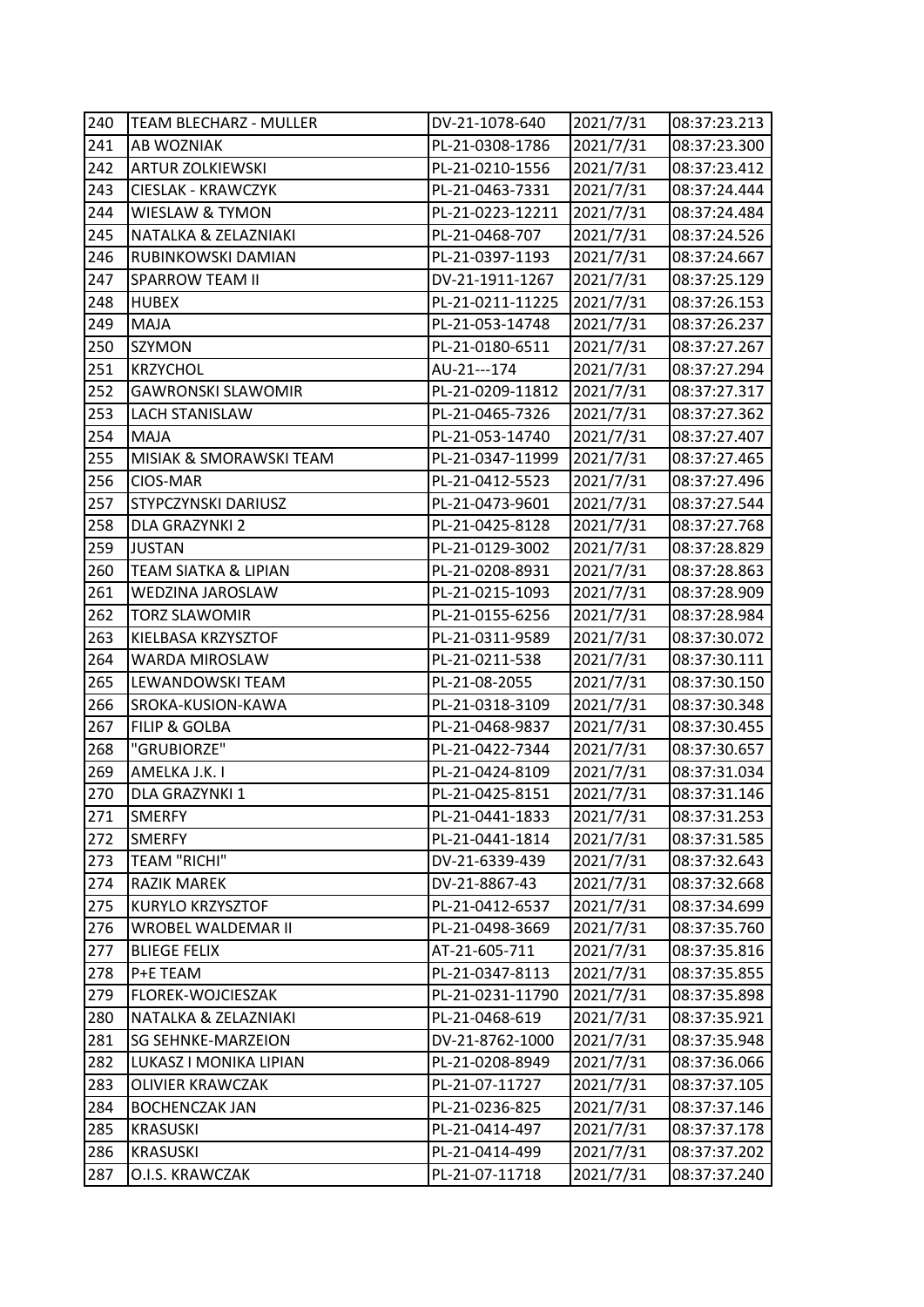| 288 | <b>SOBIERAJ &amp; GALCZYNSKI</b> | PL-21-0183-7032  | 2021/7/31 | 08:37:37.371 |
|-----|----------------------------------|------------------|-----------|--------------|
| 289 | AMELKA J.K. II                   | PL-21-0424-8121  | 2021/7/31 | 08:37:37.402 |
| 290 | STUDZINSKI BARTOSZ-ZBIGNIEW      | PL-21-0211-10155 | 2021/7/31 | 08:37:37.425 |
| 291 | STYPCZYNSKI DARIUSZ              | PL-21-0473-9619  | 2021/7/31 | 08:37:37.456 |
| 292 | MAJEWSKI WALDEK                  | PL-21-0180-4806  | 2021/7/31 | 08:37:37.497 |
| 293 | WROBEL WALDEMAR II               | PL-21-0498-3696  | 2021/7/31 | 08:37:37.536 |
| 294 | PIETRAS & DZIALAK                | PL-21-0498-2069  | 2021/7/31 | 08:37:37.570 |
| 295 | SROKA-KUSION-KAWA                | PL-21-0318-3142  | 2021/7/31 | 08:37:37.620 |
| 296 | <b>GAWRONSKI SLAWOMIR</b>        | PL-21-0209-11341 | 2021/7/31 | 08:37:37.644 |
| 297 | <b>DLA JOASI</b>                 | PL-21-0208-5635  | 2021/7/31 | 08:37:37.676 |
| 298 | <b>JOKER 0430</b>                | PL-21-0430-7045  | 2021/7/31 | 08:37:37.717 |
| 299 | WISZNIEWSKI WLODZOMIERZ          | PL-21-0441-3131  | 2021/7/31 | 08:37:38.152 |
| 300 | PERLA ROZTOCZA                   | PL-21-0215-702   | 2021/7/31 | 08:37:38.272 |
| 301 | AMELKA J.K. II                   | PL-21-0424-8119  | 2021/7/31 | 08:37:38.381 |
| 302 | <b>ARTUR ZOLKIEWSKI</b>          | PL-21-0210-1547  | 2021/7/31 | 08:37:38.725 |
| 303 | <b>RED TEAM</b>                  | PL-21-02-3251    | 2021/7/31 | 08:37:39.756 |
| 304 | CIOS-MAR                         | PL-21-0412-5504  | 2021/7/31 | 08:37:39.779 |
| 305 | STANCZAK DAMIAN                  | PL-21-0239-13285 | 2021/7/31 | 08:37:39.815 |
| 306 | WROBEL WALDEMAR I                | PL-21-0498-3656  | 2021/7/31 | 08:37:39.843 |
| 307 | JACHOREK ZBIGNIEW 2              | PL-21-0215-1893  | 2021/7/31 | 08:37:39.871 |
| 308 | <b>DREAM TEAM</b>                | PL-21-0173-12941 | 2021/7/31 | 08:37:39.893 |
| 309 | PALEGA-REMISZ                    | PL-21-0153-1296  | 2021/7/31 | 08:37:40.189 |
| 310 | <b>BIERNAT &amp; KUSCH 2</b>     | DV-21-2522-1780  | 2021/7/31 | 08:37:40.387 |
| 311 | <b>WOZNY KONRAD</b>              | PL-21-0208-4557  | 2021/7/31 | 08:37:40.593 |
| 312 | NATALKA & ZELAZNIAKI             | PL-21-0468-756   | 2021/7/31 | 08:37:40.717 |
| 313 | <b>KUSAJ GRZEGORZ</b>            | PL-21-0211-6706  | 2021/7/31 | 08:37:40.824 |
| 314 | <b>GAWRONSKI SLAWOMIR</b>        | PL-21-0209-11340 | 2021/7/31 | 08:37:41.863 |
| 315 | <b>ROJEK &amp; DUBIEL</b>        | PL-21-0311-9031  | 2021/7/31 | 08:37:41.921 |
| 316 | <b>IREK K.</b>                   | PL-21-0424-8137  | 2021/7/31 | 08:37:41.952 |
| 317 | ANDRZEJ i MICHAL BUSZKO          | PL-21-0452-11366 | 2021/7/31 | 08:37:41.975 |
| 318 | POPLAWSKI MIECZYSLAW             | PL-21-0441-526   | 2021/7/31 | 08:37:42.039 |
| 319 | PERLA ROZTOCZA                   | PL-21-0215-791   | 2021/7/31 | 08:37:42.273 |
| 320 | WISZNIEWSKI WLODZOMIERZ          | PL-21-07-4995    | 2021/7/31 | 08:37:43.321 |
| 321 | <b>KRAJEWSKI GRZEGORZ</b>        | PL-21-0210-2374  | 2021/7/31 | 08:37:43.352 |
| 322 | KOPACZ ADAM TOMASZ 1             | PL-21-0317-4561  | 2021/7/31 | 08:37:43.447 |
| 323 | WLODARCZYK MAREK                 | PL-21-065-10209  | 2021/7/31 | 08:37:43.554 |
| 324 | KUBACEK-JURASEK-CHMELAR TEAM     | CZ-21-0234-2867  | 2021/7/31 | 08:37:43.905 |
| 325 | <b>KREPIEC TIM</b>               | PL-21-0497-3301  | 2021/7/31 | 08:37:46.941 |
| 326 | WROBEL WALDEMAR I                | PL-21-0498-3668  | 2021/7/31 | 08:37:46.964 |
| 327 | <b>GIL JOLANTA</b>               | PL-21-0176-4673  | 2021/7/31 | 08:37:46.988 |
| 328 | KALYTA +SCZYGIOL NIEMCY          | DV-21-3540-323   | 2021/7/31 | 08:37:47.048 |
| 329 | <b>KURKOWSKI SLAWOMIR</b>        | PL-21-0321-4990  | 2021/7/31 | 08:37:47.095 |
| 330 | <b>BIENIEK DARIUSZ</b>           | S-21-20-1024     | 2021/7/31 | 08:37:47.135 |
| 331 | WIESLAW & TYMON                  | PL-21-0223-12222 | 2021/7/31 | 08:37:47.163 |
| 332 | RAFAL KAMIL                      | PL-21-03-10159   | 2021/7/31 | 08:37:47.203 |
| 333 | KLUCZYNSKI LESZEK I              | PL-21-0463-8084  | 2021/7/31 | 08:37:47.263 |
| 334 | PO RA PI                         | PL-21-0280-3137  | 2021/7/31 | 08:37:47.285 |
| 335 | "MADZIAR"                        | PL-21-0463-1812  | 2021/7/31 | 08:37:48.325 |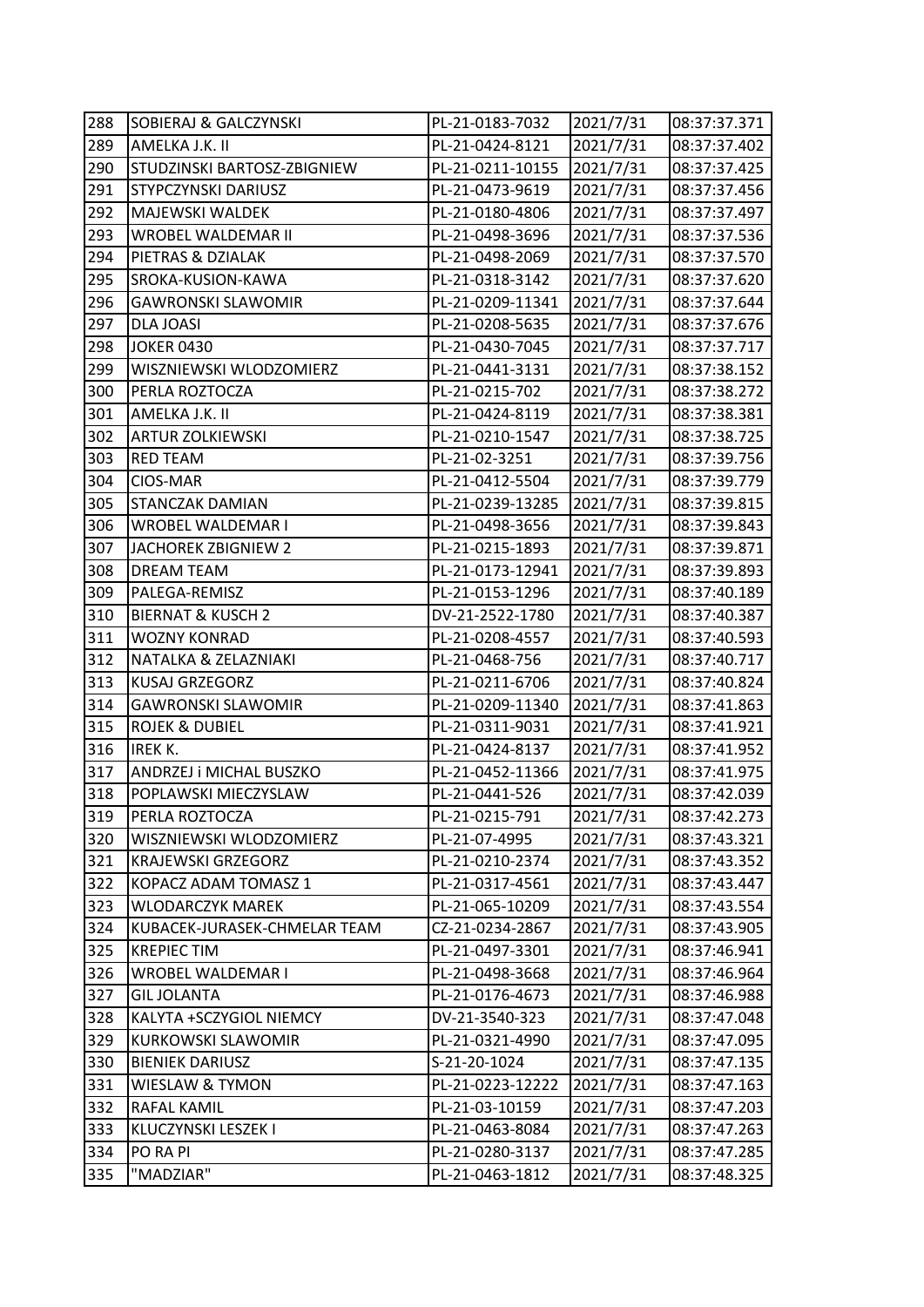| 336 | KALYTA +SCZYGIOL NIEMCY         | DV-21-3540-329   | 2021/7/31 | 08:37:48.361 |
|-----|---------------------------------|------------------|-----------|--------------|
| 337 | <b>JARCZOK FILIP</b>            | PL-21-047-8522   | 2021/7/31 | 08:37:48.389 |
| 338 | SYLWIA I DAREK ZYBURA 1         | PL-21-0211-3802  | 2021/7/31 | 08:37:48.436 |
| 339 | <b>BIERNAT &amp; KUSCH 2</b>    | DV-21-2522-1807  | 2021/7/31 | 08:37:48.475 |
| 340 | <b>RAZIK MAREK</b>              | DV-21-8867-70    | 2021/7/31 | 08:37:48.502 |
| 341 | AB WOZNIAK                      | PL-21-0308-1787  | 2021/7/31 | 08:37:48.615 |
| 342 | <b>CIESLAK - KRAWCZYK</b>       | PL-21-0463-7334  | 2021/7/31 | 08:37:48.734 |
| 343 | KROLIKOWSKI & MOREL TEAM        | PL-21-0493-15153 | 2021/7/31 | 08:37:49.777 |
| 344 | <b>SG SEHNKE-MARZEION</b>       | DV-21-8762-735   | 2021/7/31 | 08:37:49.814 |
| 345 | KOPACZ ADAM TOMASZ 2            | PL-21-0317-4566  | 2021/7/31 | 08:37:49.868 |
| 346 | LEWANDOWSKI TEAM                | PL-21-0411-7408  | 2021/7/31 | 08:37:50.927 |
| 347 | SZNAUCNER JAROSLAW              | PL-21-0492-4029  | 2021/7/31 | 08:37:50.967 |
| 348 | KUBACEK-JURASEK-CHMELAR TEAM    | CZ-21-0259-3412  | 2021/7/31 | 08:37:51.122 |
| 349 | <b>STRZELCZYK TOMASZ</b>        | PL-21-0221-5435  | 2021/7/31 | 08:37:52.157 |
| 350 | <b>TEAM SIATKA &amp; LIPIAN</b> | PL-21-0208-8942  | 2021/7/31 | 08:37:52.194 |
| 351 | KORALEWICZ BRACIA               | PL-21-0289-1845  | 2021/7/31 | 08:37:52.225 |
| 352 | RAF-KAR                         | PL-21-0183-2991  | 2021/7/31 | 08:37:52.265 |
| 353 | SZYDLOWIEC-PINCZOW              | PL-21-0183-9893  | 2021/7/31 | 08:37:52.298 |
| 354 | SZNAUCNER JAROSLAW              | PL-21-0492-4005  | 2021/7/31 | 08:37:52.343 |
| 355 | CIENKUSZ STANISLAW&KAROL&JAN    | PL-21-0468-14386 | 2021/7/31 | 08:37:52.688 |
| 356 | <b>GORA MARCIN</b>              | PL-21-0122-1557  | 2021/7/31 | 08:37:53.747 |
| 357 | <b>OCHIJEWICZ MAREK</b>         | PL-21-0441-5072  | 2021/7/31 | 08:37:53.790 |
| 358 | ANDRZEJ i MICHAL BUSZKO         | PL-21-0452-11364 | 2021/7/31 | 08:37:53.827 |
| 359 | SOBCZAK 1                       | PL-21-0412-4425  | 2021/7/31 | 08:37:54.254 |
| 360 | DLA GRAZYNKI 2                  | PL-21-0425-8116  | 2021/7/31 | 08:37:54.496 |
| 361 | ROBERT-PATRYK                   | PL-21-0231-10014 | 2021/7/31 | 08:37:55.528 |
| 362 | O.I.S. KRAWCZAK                 | PL-21-07-11712   | 2021/7/31 | 08:37:55.570 |
| 363 | <b>RED TEAM</b>                 | PL-21-02-3248    | 2021/7/31 | 08:37:55.608 |
| 364 | WASNIEWSKI - DOBIES             | PL-21-0281-10712 | 2021/7/31 | 08:37:55.660 |
| 365 | <b>TEAM BLECHARZ - MULLER</b>   | PL-21-0499-4521  | 2021/7/31 | 08:37:55.756 |
| 366 | WARDA MIROSLAW                  | PL-21-0211-564   | 2021/7/31 | 08:37:55.866 |
| 367 | RUBINKOWSKI DAMIAN              | PL-21-0397-1192  | 2021/7/31 | 08:37:56.908 |
| 368 | <b>HANIA &amp; MAJA TEAM</b>    | PL-21-0497-2164  | 2021/7/31 | 08:37:56.937 |
| 369 | L.STOLARSKI- K. SZWED           | PL-21-0380-829   | 2021/7/31 | 08:37:56.978 |
| 370 | PITAS M.M.-MAJCHER K.TEAM       | PL-21-0315-8559  | 2021/7/31 | 08:37:57.007 |
| 371 | PRANAGAL                        | PL-21-0497-3669  | 2021/7/31 | 08:37:57.060 |
| 372 | MIROSLAW OSOWSKI                | PL-21-0245-6918  | 2021/7/31 | 08:37:57.108 |
| 373 | STRZELCZYK TOMASZ               | PL-21-0221-5425  | 2021/7/31 | 08:37:57.151 |
| 374 | PIOTROWSKI TOMASZ               | DV-21-5442-965   | 2021/7/31 | 08:37:57.261 |
| 375 | K&K                             | PL-21-0208-3973  | 2021/7/31 | 08:37:58.322 |
| 376 | SPRYCHA NATANIEL                | PL-21-0468-7743  | 2021/7/31 | 08:37:58.353 |
| 377 | <b>TEAM KACZOR</b>              | PL-21-0412-3261  | 2021/7/31 | 08:37:58.381 |
| 378 | <b>HUBEX</b>                    | PL-21-0211-11229 | 2021/7/31 | 08:37:58.435 |
| 379 | <b>LUBIARZ ROBERT</b>           | PL-21-0412-4721  | 2021/7/31 | 08:37:58.488 |
| 380 | LASEK LUKASZ                    | PL-21-0185-633   | 2021/7/31 | 08:37:58.520 |
| 381 | TEAM G & W                      | PL-21-0208-3376  | 2021/7/31 | 08:37:58.623 |
| 382 | SYLWIA I DAREK ZYBURA 2         | PL-21-0211-3815  | 2021/7/31 | 08:38:0.007  |
| 383 | LOEWE BARTLOMIEJ                | PL-21-0152-137   | 2021/7/31 | 08:38:0.035  |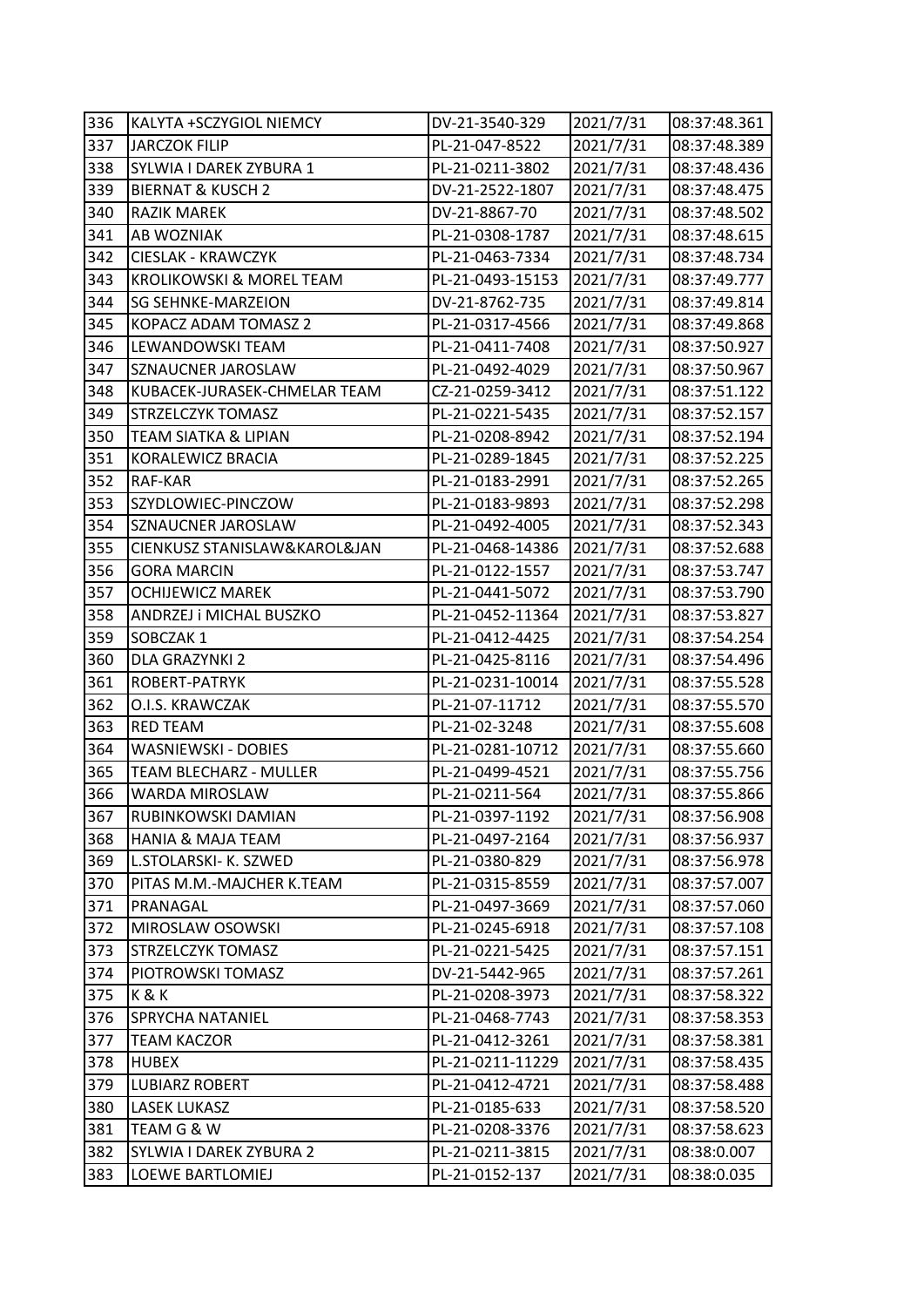| 384 | <b>KURYLO KRZYSZTOF</b>        | PL-21-0412-6541  | 2021/7/31 | 08:38:0.072  |
|-----|--------------------------------|------------------|-----------|--------------|
| 385 | <b>ABBAS PIGEONS</b>           | S-21-04-204      | 2021/7/31 | 08:38:0.107  |
| 386 | DREAM TEAM                     | PL-21-0173-12942 | 2021/7/31 | 08:38:1.141  |
| 387 | <b>STRZELCZYK TOMASZ</b>       | PL-21-0221-5438  | 2021/7/31 | 08:38:1.164  |
| 388 | LUKASZ I MONIKA LIPIAN         | PL-21-0208-8946  | 2021/7/31 | 08:38:1.187  |
| 389 | NIEDUZAK JOZEF                 | PL-21-0289-6511  | 2021/7/31 | 08:38:1.238  |
| 390 | <b>JURECZKA KRZYSZTOF</b>      | PL-21-0352-1663  | 2021/7/31 | 08:38:1.270  |
| 391 | <b>KURKOWSKI SLAWOMIR</b>      | PL-21-0321-5000  | 2021/7/31 | 08:38:1.302  |
| 392 | WROBEL WALDEMAR II             | PL-21-0498-3695  | 2021/7/31 | 08:38:1.330  |
| 393 | <b>KRYSTKI</b>                 | PL-21-0413-11579 | 2021/7/31 | 08:38:1.943  |
| 394 | <b>GUMIENIAK ARTUR</b>         | GB-21-V-207563   | 2021/7/31 | 08:38:2.298  |
| 395 | <b>DREAM TEAM</b>              | PL-21-0173-12950 | 2021/7/31 | 08:38:3.354  |
| 396 | <b>LASEK LUKASZ</b>            | PL-21-0185-543   | 2021/7/31 | 08:38:3.381  |
| 397 | NIEDUZAK JOZEF                 | PL-21-0289-5986  | 2021/7/31 | 08:38:3.429  |
| 398 | PANAS TEAM                     | PL-21-0210-1177  | 2021/7/31 | 08:38:3.876  |
| 399 | TCHORZEWSKI WOJCIECH           | PL-21-0468-6315  | 2021/7/31 | 08:38:5.926  |
| 400 | <b>RAZIK MAREK</b>             | DV-21-8867-83    | 2021/7/31 | 08:38:5.953  |
| 401 | <b>RAFAL KAMIL</b>             | PL-21-03-10157   | 2021/7/31 | 08:38:5.982  |
| 402 | <b>HUBEX</b>                   | PL-21-0211-6707  | 2021/7/31 | 08:38:6.010  |
| 403 | <b>KAJKA</b>                   | DV-21-7360-224   | 2021/7/31 | 08:38:6.116  |
| 404 | L.STOLARSKI- K. SZWED          | PL-21-0380-243   | 2021/7/31 | 08:38:6.140  |
| 405 | <b>MAJCHER - BARAN TEAM</b>    | PL-21-0230-105   | 2021/7/31 | 08:38:6.262  |
| 406 | DLA JOASI                      | PL-21-0208-5632  | 2021/7/31 | 08:38:7.329  |
| 407 | DUDKIEWICZ - MORAWSKI          | PL-21-0211-6322  | 2021/7/31 | 08:38:7.357  |
| 408 | LUKASZ I MONIKA LIPIAN II      | PL-21-0208-8971  | 2021/7/31 | 08:38:7.459  |
| 409 | <b>BLIEGE FELIX</b>            | AT-21-605-724    | 2021/7/31 | 08:38:7.856  |
| 410 | PAWEL SZTOBNICKI               | PL-21-0175-1951  | 2021/7/31 | 08:38:8.900  |
| 411 | PASTUSZAK MICHAL               | PL-21-0497-5818  | 2021/7/31 | 08:38:8.942  |
| 412 | <b>STRZELCZYK TOMASZ</b>       | PL-21-0221-5420  | 2021/7/31 | 08:38:9.000  |
| 413 | <b>GORA MARCIN</b>             | PL-21-0311-3608  | 2021/7/31 | 08:38:9.059  |
| 414 | <b>GORZEL TOMASZ</b>           | PL-21-0497-6210  | 2021/7/31 | 08:38:9.086  |
| 415 | <b>AB WOZNIAK</b>              | PL-21-0308-1800  | 2021/7/31 | 08:38:9.126  |
| 416 | <b>SPARROW TEAM II</b>         | DV-21-2585-1818  | 2021/7/31 | 08:38:9.454  |
| 417 | TAYA                           | PL-21-0250-6131  | 2021/7/31 | 08:38:10.518 |
| 418 | KORALEWICZ BRACIA              | PL-21-0289-1848  | 2021/7/31 | 08:38:10.553 |
| 419 | P+E TEAM                       | PL-21-0347-8121  | 2021/7/31 | 08:38:10.595 |
| 420 | LASECKI - NAWROCKI             | PL-21-0468-3236  | 2021/7/31 | 08:38:10.637 |
| 421 | CIOS-MAR                       | PL-21-0412-5632  | 2021/7/31 | 08:38:10.848 |
| 422 | RAZIK MAREK                    | DV-21-8867-92    | 2021/7/31 | 08:38:10.956 |
| 423 | LUKASZ I MONIKA LIPIAN         | PL-21-0208-8937  | 2021/7/31 | 08:38:13.015 |
| 424 | <b>MASTER TEAM PILICHOWICE</b> | CZ-21-0132-3212  | 2021/7/31 | 08:38:13.075 |
| 425 | STYPCZYNSKI DARIUSZ            | PL-21-0473-9618  | 2021/7/31 | 08:38:13.219 |
| 426 | DUDKIEWICZ - MORAWSKI          | PL-21-0211-8944  | 2021/7/31 | 08:38:14.264 |
| 427 | JANUSZ & MARIUSZ ROZPLOCH      | NL-21-1300837    | 2021/7/31 | 08:38:14.307 |
| 428 | POPOWSKA MONIKA                | PL-21-014-5768   | 2021/7/31 | 08:38:14.363 |
| 429 | PITAS M.M.-MAJCHER K.TEAM      | PL-21-0315-9813  | 2021/7/31 | 08:38:14.386 |
| 430 | <b>HANIA &amp; MAJA TEAM</b>   | PL-21-0497-2143  | 2021/7/31 | 08:38:14.435 |
| 431 | TEAM SIATKA & LIPIAN           | PL-21-0208-8987  | 2021/7/31 | 08:38:14.475 |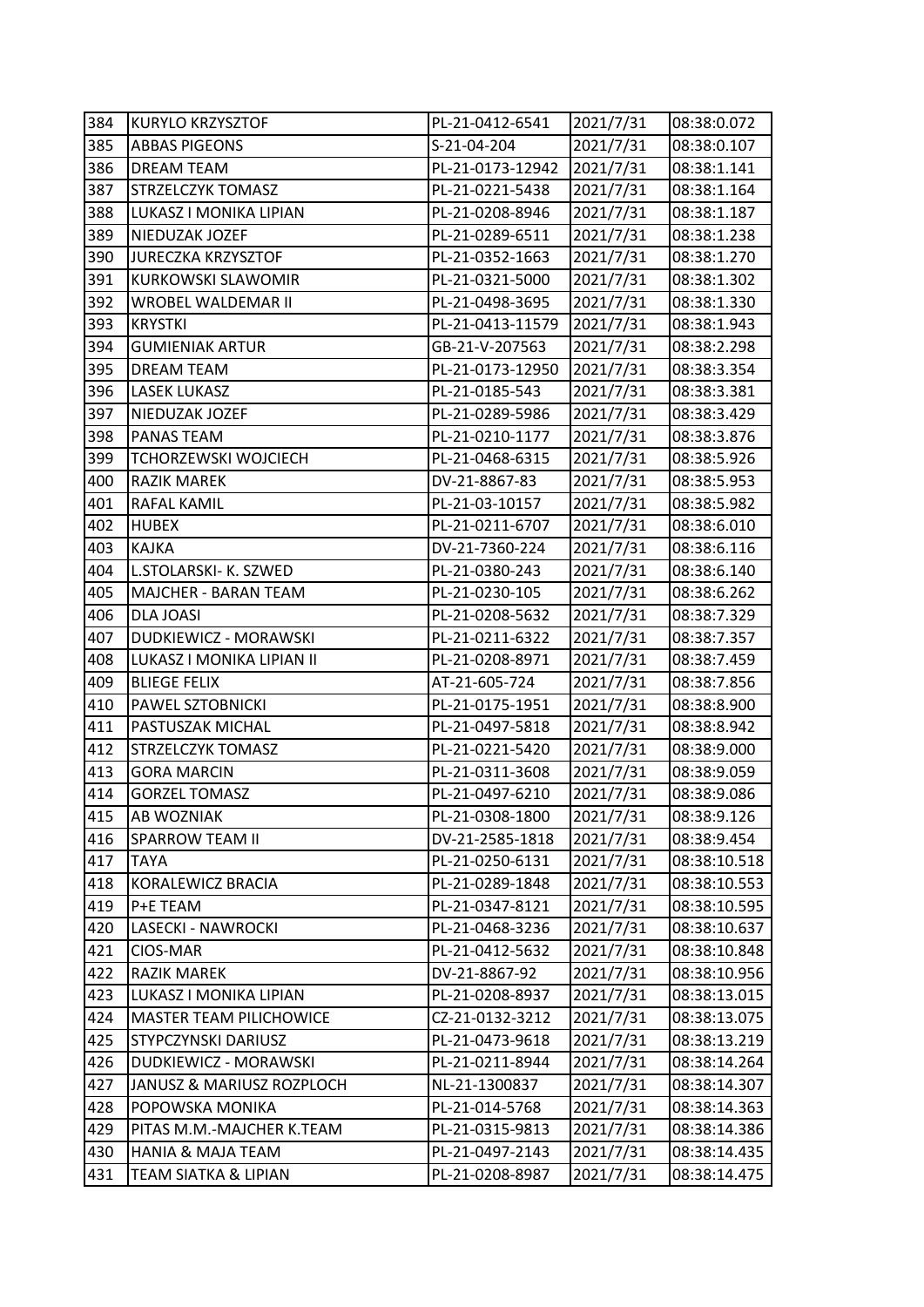| 432 | <b>MAJEWSKI WALDEK</b>             | PL-21-0425-12278 | 2021/7/31 | 08:38:14.509 |
|-----|------------------------------------|------------------|-----------|--------------|
| 433 | <b>TEAM KACZOR</b>                 | PL-21-0412-3268  | 2021/7/31 | 08:38:14.563 |
| 434 | PANAS TEAM                         | PL-21-0210-1012  | 2021/7/31 | 08:38:14.603 |
| 435 | <b>SPARROW TEAM I</b>              | DV-21-1911-1256  | 2021/7/31 | 08:38:14.644 |
| 436 | MICHAL & REMIX                     | PL-21-0468-13001 | 2021/7/31 | 08:38:14.691 |
| 437 | <b>GIL JOLANTA</b>                 | PL-21-0176-4613  | 2021/7/31 | 08:38:14.739 |
| 438 | MAJA                               | PL-21-053-14750  | 2021/7/31 | 08:38:15.292 |
| 439 | <b>JARCZOK FILIP</b>               | PL-21-047-8508   | 2021/7/31 | 08:38:15.496 |
| 440 | <b>BLUE TEAM</b>                   | PL-21-02-3241    | 2021/7/31 | 08:38:15.603 |
| 441 | <b>BLIEGE FELIX</b>                | AT-21-605-721    | 2021/7/31 | 08:38:15.721 |
| 442 | AMELIA 5                           | PL-21-0424-8123  | 2021/7/31 | 08:38:16.786 |
| 443 | WEDZINA WIESLAW                    | PL-21-0215-2408  | 2021/7/31 | 08:38:17.520 |
| 444 | <b>DUBIEL - ROJEK</b>              | PL-21-0311-9003  | 2021/7/31 | 08:38:17.774 |
| 445 | SZYMANSKI JERZY                    | PL-21-0208-7077  | 2021/7/31 | 08:38:18.820 |
| 446 | <b>AMELKA III</b>                  | PL-21-0424-8111  | 2021/7/31 | 08:38:18.870 |
| 447 | <b>GRYGLAS ARTUR</b>               | PL-21-010-5486   | 2021/7/31 | 08:38:18.897 |
| 448 | STEFANSKI MAREK MWG ROGOWO II      | PL-21-0495-6952  | 2021/7/31 | 08:38:18.924 |
| 449 | JANUSZ & MARIUSZ ROZPLOCH          | NL-21-1300830    | 2021/7/31 | 08:38:18.965 |
| 450 | LOEWE BARTLOMIEJ                   | PL-21-0152-139   | 2021/7/31 | 08:38:18.993 |
| 451 | <b>KLIMAS MIROSLAW</b>             | PL-21-0235-5814  | 2021/7/31 | 08:38:19.018 |
| 452 | <b>KRAWIECZEK LUCJAN</b>           | PL-21-0129-2996  | 2021/7/31 | 08:38:19.046 |
| 453 | <b>ROJEK &amp; DUBIEL</b>          | PL-21-0311-9009  | 2021/7/31 | 08:38:19.375 |
| 454 | WAJSZCZUK RYSZARD                  | PL-21-0215-1139  | 2021/7/31 | 08:38:20.434 |
| 455 | FILIP & GOLBA                      | PL-21-0468-10056 | 2021/7/31 | 08:38:20.461 |
| 456 | P+E TEAM                           | PL-21-0347-8107  | 2021/7/31 | 08:38:20.505 |
| 457 | <b>BARTOSZ</b>                     | CZ-21-0132-3215  | 2021/7/31 | 08:38:20.934 |
| 458 | <b>BUSZKO MICHAL &amp; ANDRZEJ</b> | PL-21-0324-2240  | 2021/7/31 | 08:38:23.005 |
| 459 | FLOREK-WOJCIESZAK                  | PL-21-0196-1786  | 2021/7/31 | 08:38:23.028 |
| 460 | <b>BIERNAT &amp; KUSCH 2</b>       | DV-21-2522-1798  | 2021/7/31 | 08:38:23.073 |
| 461 | MAJCHER - BARAN TEAM               | PL-21-0230-131   | 2021/7/31 | 08:38:23.109 |
| 462 | L.STOLARSKI- K. SZWED              | PL-21-0380-245   | 2021/7/31 | 08:38:23.166 |
| 463 | KUBACEK-JURASEK-CHMELAR TEAM       | CZ-21-0234-2869  | 2021/7/31 | 08:38:23.201 |
| 464 | O.I.S. KRAWCZAK                    | PL-21-07-11787   | 2021/7/31 | 08:38:23.253 |
| 465 | SITARSKI MAREK                     | PL-21-0280-12865 | 2021/7/31 | 08:38:23.570 |
| 466 | ZAJAC NORBERT                      | PL-21-0208-1963  | 2021/7/31 | 08:38:24.603 |
| 467 | WLODARCZYK MAREK                   | PL-21-065-10235  | 2021/7/31 | 08:38:24.644 |
| 468 | ZURAWSKI JAN dr. 2                 | PL-21-0211-9204  | 2021/7/31 | 08:38:24.681 |
| 469 | <b>BANDA SWIROFFF</b>              | PL-21-0266-3903  | 2021/7/31 | 08:38:26.035 |
| 470 | RAFAL GORSKI                       | PL-21-0223-583   | 2021/7/31 | 08:38:26.077 |
| 471 | <b>KREPIEC TIM</b>                 | PL-21-0497-6059  | 2021/7/31 | 08:38:26.128 |
| 472 | <b>BLASZCZYK LEON</b>              | PL-21-0352-1606  | 2021/7/31 | 08:38:26.155 |
| 473 | <b>CZAJKA TEAM</b>                 | PL-21-0311-9108  | 2021/7/31 | 08:38:26.196 |
| 474 | MAJEWSKI WALDEK                    | PL-21-0425-12279 | 2021/7/31 | 08:38:26.225 |
| 475 | LASEK LUKASZ                       | PL-21-0185-619   | 2021/7/31 | 08:38:26.248 |
| 476 | <b>SG SEHNKE-MARZEION</b>          | DV-21-8762-977   | 2021/7/31 | 08:38:26.366 |
| 477 | <b>TEAM KACZOR</b>                 | PL-21-0412-3265  | 2021/7/31 | 08:38:27.399 |
| 478 | POPLAWSKI MIECZYSLAW               | PL-21-0441-525   | 2021/7/31 | 08:38:27.785 |
| 479 | <b>LESZEK SERAFIN</b>              | PL-21-0250-6108  | 2021/7/31 | 08:38:28.838 |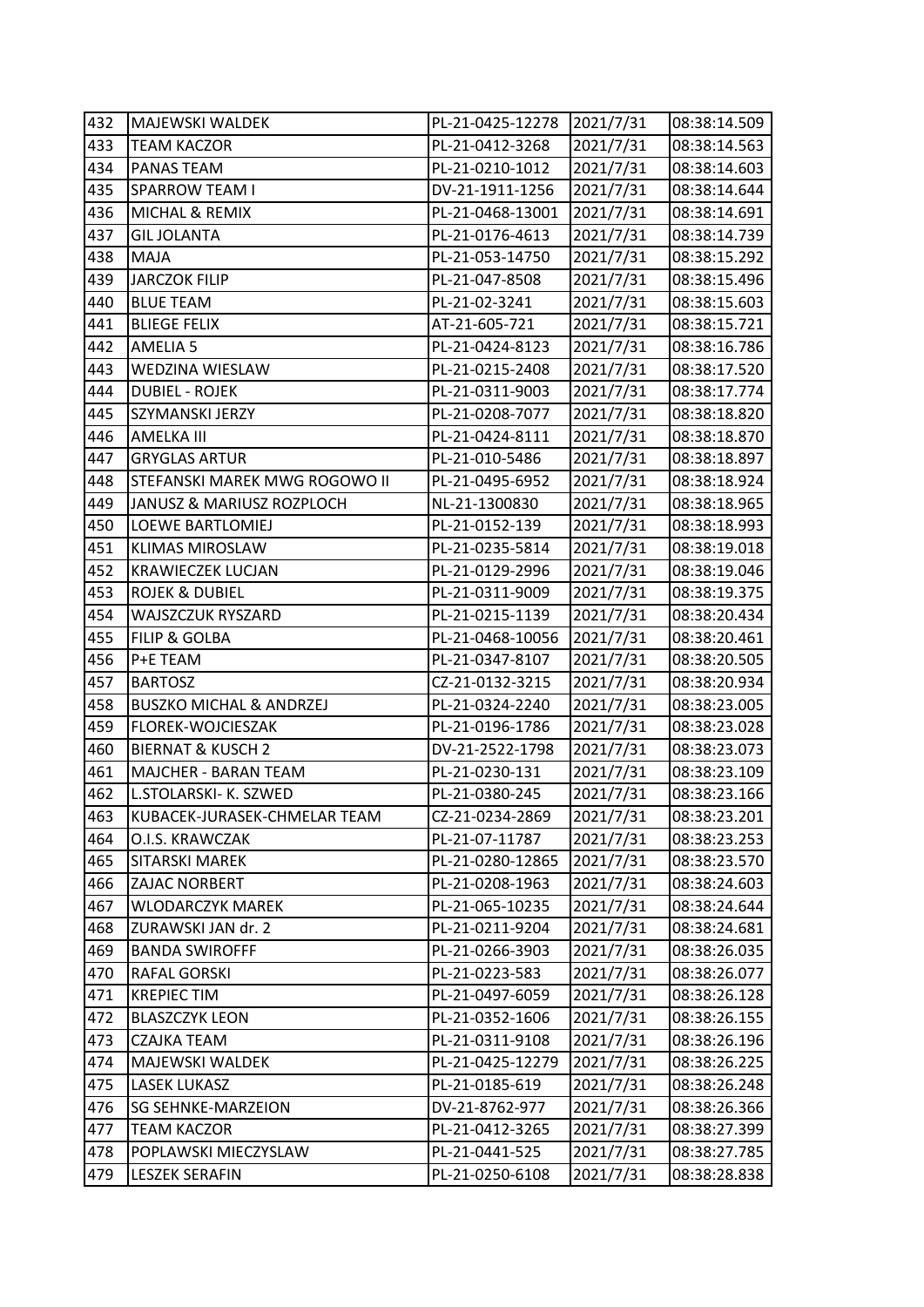| 480 | <b>BIENIEK DARIUSZ</b>          | S-21-20-1036     | 2021/7/31 | 08:38:28.874 |
|-----|---------------------------------|------------------|-----------|--------------|
| 481 | <b>SPARROW TEAM I</b>           | DV-21-1911-1288  | 2021/7/31 | 08:38:28.918 |
| 482 | <b>KROPOP TOMASZ</b>            | PL-21-0432-11610 | 2021/7/31 | 08:38:29.338 |
| 483 | LASECKI - NAWROCKI              | PL-21-0468-6424  | 2021/7/31 | 08:38:30.378 |
| 484 | <b>GRYGLAS ARTUR</b>            | PL-21-010-5488   | 2021/7/31 | 08:38:30.424 |
| 485 | "GRUBIORZE"                     | PL-21-0422-7346  | 2021/7/31 | 08:38:30.454 |
| 486 | <b>RED TEAM</b>                 | PL-21-02-3256    | 2021/7/31 | 08:38:30.501 |
| 487 | PITAS M.M.-MAJCHER K.TEAM       | PL-21-0315-9994  | 2021/7/31 | 08:38:30.603 |
| 488 | ZURAWSKI JAN dr. 2              | PL-21-0211-9244  | 2021/7/31 | 08:38:30.714 |
| 489 | DLA GRAZYNKI 1                  | PL-21-0425-8125  | 2021/7/31 | 08:38:32.478 |
| 490 | WOLANIN - KOZLENIA              | PL-21-0248-9759  | 2021/7/31 | 08:38:32.956 |
| 491 | <b>OCHIJEWICZ MAREK</b>         | PL-21-0441-5101  | 2021/7/31 | 08:38:33.901 |
| 492 | PAWEL SZTOBNICKI                | PL-21-0175-1953  | 2021/7/31 | 08:38:34.938 |
| 493 | PIEROG SEBASTIAN                | PL-21-0312-8146  | 2021/7/31 | 08:38:34.980 |
| 494 | SOBIERAJ & GALCZYNSKI           | PL-21-0183-9934  | 2021/7/31 | 08:38:35.028 |
| 495 | LIS ANDRZEJ                     | PL-21-09-8599    | 2021/7/31 | 08:38:35.056 |
| 496 | <b>GORZEL TOMASZ</b>            | PL-21-0497-6238  | 2021/7/31 | 08:38:35.285 |
| 497 | PRZEDNIKOWSKI WIESLAW           | PL-21-0306-4705  | 2021/7/31 | 08:38:37.387 |
| 498 | <b>GOZDUR TOMASZ</b>            | PL-21-0185-727   | 2021/7/31 | 08:38:37.445 |
| 499 | ZAJAC NORBERT                   | PL-21-0208-1964  | 2021/7/31 | 08:38:37.505 |
| 500 | <b>SMERFY</b>                   | PL-21-0441-1805  | 2021/7/31 | 08:38:37.594 |
| 501 | LUKASZ I MONIKA LIPIAN          | PL-21-0208-8932  | 2021/7/31 | 08:38:37.662 |
| 502 | SOBCZAK 1                       | PL-21-0412-4431  | 2021/7/31 | 08:38:37.767 |
| 503 | <b>KRAJEWSKI GRZEGORZ</b>       | PL-21-0210-2371  | 2021/7/31 | 08:38:38.829 |
| 504 | <b>ABBAS PIGEONS</b>            | S-21-04-206      | 2021/7/31 |              |
|     |                                 |                  |           | 08:38:38.867 |
| 505 | KATARZYNA & KRZYSZTOF KORBUS    | PL-21-0211-3097  | 2021/7/31 | 08:38:38.910 |
| 506 | KOPACZ ADAM TOMASZ 2            | PL-21-0317-4559  | 2021/7/31 | 08:38:38.973 |
| 507 | WOLANIN - KOZLENIA              | PL-21-0436-6426  | 2021/7/31 | 08:38:39.079 |
| 508 | SZYMANSKI JERZY                 | PL-21-0208-7069  | 2021/7/31 | 08:38:39.611 |
| 509 | DUDEK MONIKA & DAWID            | PL-21-0388-1226  | 2021/7/31 | 08:38:39.758 |
| 510 | AMELIA J.K. IV                  | PL-21-0424-8110  | 2021/7/31 | 08:38:39.889 |
| 511 | JACHOREK ZBIGNIEW 1             | PL-21-0215-1827  | 2021/7/31 | 08:38:40.959 |
| 512 | <b>DUDEK MONIKA &amp; DAWID</b> | PL-21-0388-1220  | 2021/7/31 | 08:38:40.983 |
| 513 | DYBKOWSKI SLAWOMIR              | PL-21-0208-5748  | 2021/7/31 | 08:38:41.010 |
| 514 | WROBEL WALDEMAR II              | PL-21-0498-3692  | 2021/7/31 | 08:38:41.059 |
| 515 | IREK K.                         | PL-21-0424-8140  | 2021/7/31 | 08:38:41.421 |
| 516 | MAJEWSKI WALDEK                 | PL-21-0425-12281 | 2021/7/31 | 08:38:42.475 |
| 517 | STYPCZYNSKI DARIUSZ             | PL-21-0473-9620  | 2021/7/31 | 08:38:42.831 |
| 518 | SZYMANSKI JERZY                 | PL-21-0208-7046  | 2021/7/31 | 08:38:43.871 |
| 519 | PIOTROWSKI TOMASZ               | PL-21-0285-1626  | 2021/7/31 | 08:38:43.916 |
| 520 | STRZELCZYK TOMASZ               | PL-21-0221-5431  | 2021/7/31 | 08:38:43.974 |
| 521 | SOBIERAJ & GALCZYNSKI           | PL-21-0183-7028  | 2021/7/31 | 08:38:44.858 |
| 522 | <b>GUMIENIAK ARTUR</b>          | GB-21-V-207565   | 2021/7/31 | 08:38:45.903 |
| 523 | <b>KLIMAS MIROSLAW</b>          | PL-21-0235-5812  | 2021/7/31 | 08:38:45.929 |
| 524 | <b>MAJA</b>                     | PL-21-053-14743  | 2021/7/31 | 08:38:45.957 |
| 525 | <b>PAWELEC ARTUR 2</b>          | PL-21-0275-14038 | 2021/7/31 | 08:38:46.003 |
| 526 | ROBERT-PATRYK                   | PL-21-0231-10027 | 2021/7/31 | 08:38:46.482 |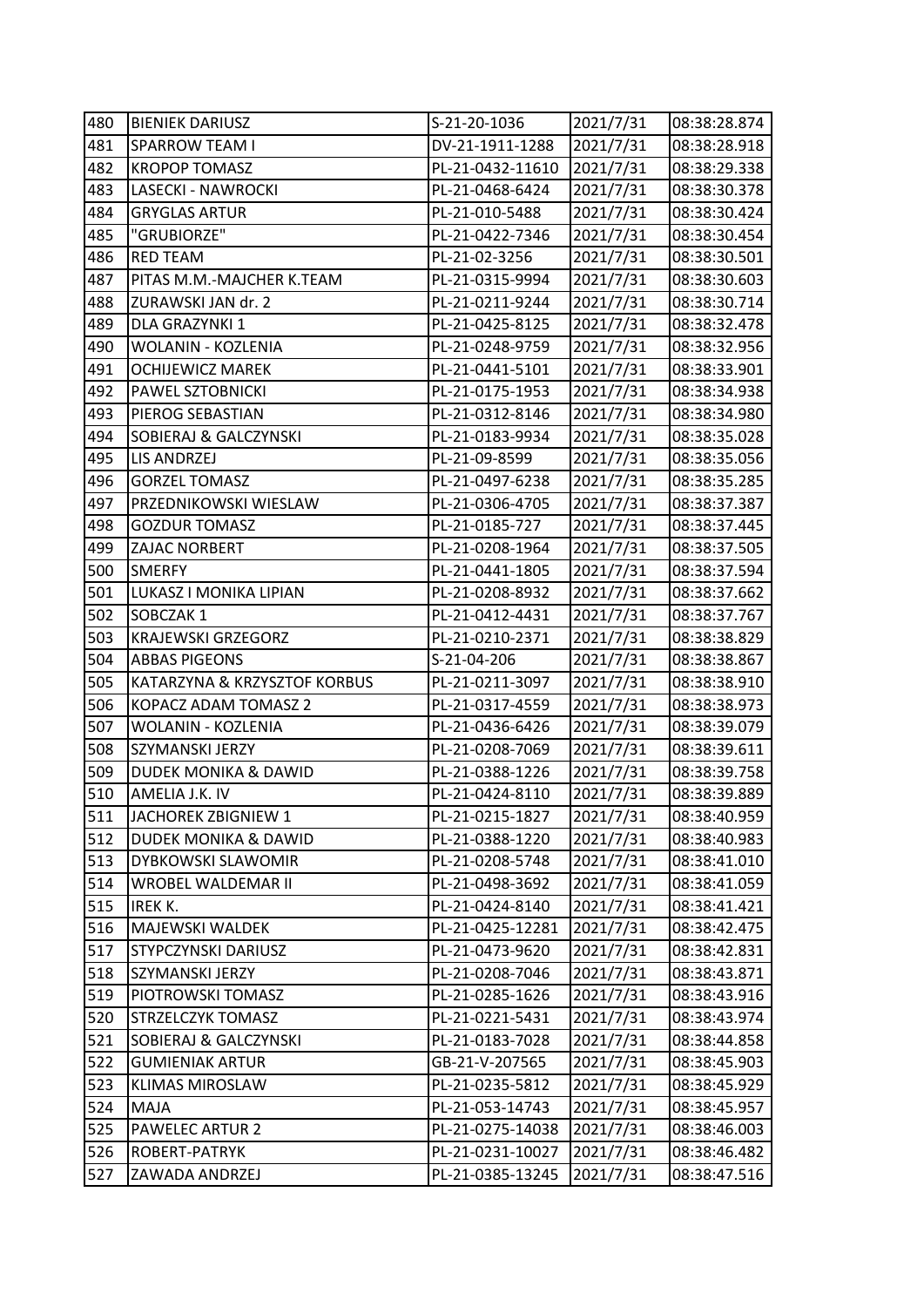| 528 | DLA GRAZYNKI 1               | PL-21-0425-8115  | 2021/7/31 | 08:38:47.561 |
|-----|------------------------------|------------------|-----------|--------------|
| 529 | KIELBASA KRZYSZTOF           | PL-21-0311-9514  | 2021/7/31 | 08:38:47.599 |
| 530 | <b>SPRYCHA NATANIEL</b>      | PL-21-0468-7738  | 2021/7/31 | 08:38:47.627 |
| 531 | MISIAK & SMORAWSKI TEAM      | PL-21-0347-11971 | 2021/7/31 | 08:38:47.666 |
| 532 | SZKOLNY-KROLIKOWSKI          | PL-21-0355-306   | 2021/7/31 | 08:38:49.056 |
| 533 | ZAJAC TOMASZ                 | PL-21-0215-674   | 2021/7/31 | 08:38:49.106 |
| 534 | AMELKA J.K. I                | PL-21-0424-8102  | 2021/7/31 | 08:38:49.127 |
| 535 | WASNIEWSKI - DOBIES          | PL-21-0281-2162  | 2021/7/31 | 08:38:49.167 |
| 536 | PAWEL SZTOBNICKI             | PL-21-0175-1956  | 2021/7/31 | 08:38:49.390 |
| 537 | "GRUBIORZE"                  | PL-21-0422-7356  | 2021/7/31 | 08:38:50.440 |
| 538 | ROBERT-PATRYK                | PL-21-0231-10091 | 2021/7/31 | 08:38:51.311 |
| 539 | BOCZKOWSKI-WOSZCZAK          | PL-21-0329-1509  | 2021/7/31 | 08:38:52.368 |
| 540 | SYLWIA I DAREK ZYBURA 2      | PL-21-0215-4983  | 2021/7/31 | 08:38:52.399 |
| 541 | ZURAWSKI JAN dr.1            | PL-21-0211-9243  | 2021/7/31 | 08:38:52.441 |
| 542 | DANILOWICZ Aa M              | PL-21-0215-36    | 2021/7/31 | 08:38:52.474 |
| 543 | <b>CZAJKA TEAM</b>           | PL-21-0311-9163  | 2021/7/31 | 08:38:52.507 |
| 544 | <b>CZARDYBON ANDRZEJ</b>     | PL-21-0139-5607  | 2021/7/31 | 08:38:52.564 |
| 545 | MISIAK & SMORAWSKI TEAM      | PL-21-0347-11966 | 2021/7/31 | 08:38:53.386 |
| 546 | PO RA PI                     | PL-21-0280-3124  | 2021/7/31 | 08:38:54.417 |
| 547 | <b>KRYSTKI</b>               | PL-21-0413-11574 | 2021/7/31 | 08:38:54.452 |
| 548 | <b>HANIA &amp; MAJA TEAM</b> | PL-21-0497-2139  | 2021/7/31 | 08:38:54.484 |
| 549 | <b>LACH STANISLAW</b>        | PL-21-0465-7313  | 2021/7/31 | 08:38:54.629 |
| 550 | <b>MAJA</b>                  | PL-21-053-14746  | 2021/7/31 | 08:38:55.184 |
| 551 | K <sub>2</sub>               | PL-21-0497-3065  | 2021/7/31 | 08:38:58.271 |
| 552 | <b>GORZEL TOMASZ</b>         | PL-21-0497-6248  | 2021/7/31 | 08:38:59.333 |
| 553 | TEAM A.A.                    | PL-21-0139-448   | 2021/7/31 | 08:38:59.362 |
| 554 | WAJSZCZUK RYSZARD            | PL-21-0215-1486  | 2021/7/31 | 08:38:59.392 |
| 555 | CALUJ WIESLAW                | PL-21-0223-12283 | 2021/7/31 | 08:38:59.439 |
| 556 | PRANAGAL                     | PL-21-0497-3662  | 2021/7/31 | 08:38:59.527 |
| 557 | <b>TORZ SLAWOMIR</b>         | PL-21-0155-6245  | 2021/7/31 | 08:38:59.603 |
| 558 | KLECZAJ SLAWOMIR             | PL-21-0180-335   | 2021/7/31 | 08:39:0.677  |
| 559 | KORALEWICZ BRACIA            | PL-21-0289-1825  | 2021/7/31 | 08:39:0.764  |
| 560 | <b>KRAWIECZEK LUCJAN</b>     | PL-21-0129-1143  | 2021/7/31 | 08:39:0.812  |
| 561 | DYBKOWSKI SLAWOMIR           | PL-21-0208-5601  | 2021/7/31 | 08:39:0.849  |
| 562 | CIENKUSZ STANISLAW&KAROL&JAN | PL-21-0468-14384 | 2021/7/31 | 08:39:0.889  |
| 563 | LUKASZ I MONIKA LIPIAN       | PL-21-0208-8999  | 2021/7/31 | 08:39:0.918  |
| 564 | <b>JURECZKA KRZYSZTOF</b>    | PL-21-0352-1680  | 2021/7/31 | 08:39:0.954  |
| 565 | <b>BANDA SWIROFFF</b>        | GB-21-Z-61600    | 2021/7/31 | 08:39:1.152  |
| 566 | <b>DUDKIEWICZ - MORAWSKI</b> | PL-21-0211-8947  | 2021/7/31 | 08:39:2.198  |
| 567 | MAJA & HANIA TEAM            | PL-21-0497-2106  | 2021/7/31 | 08:39:2.247  |
| 568 | LIS ANDRZEJ                  | PL-21-09-8600    | 2021/7/31 | 08:39:4.415  |
| 569 | <b>SPRYCHA NATANIEL</b>      | PL-21-0468-7785  | 2021/7/31 | 08:39:4.440  |
| 570 | POPLAWSKI MIECZYSLAW         | PL-21-0441-516   | 2021/7/31 | 08:39:4.546  |
| 571 | SZYMANSKI JERZY              | PL-21-0208-7074  | 2021/7/31 | 08:39:4.883  |
| 572 | PIEROG SEBASTIAN             | PL-21-0312-8161  | 2021/7/31 | 08:39:7.355  |
| 573 | FLOREK-WOJCIESZAK            | PL-21-0196-1790  | 2021/7/31 | 08:39:9.635  |
| 574 | WOLANIN - KOZLENIA           | PL-21-0436-6449  | 2021/7/31 | 08:39:10.679 |
| 575 | CIENKUSZ STANISLAW&KAROL&JAN | PL-21-0468-14381 | 2021/7/31 | 08:39:11.672 |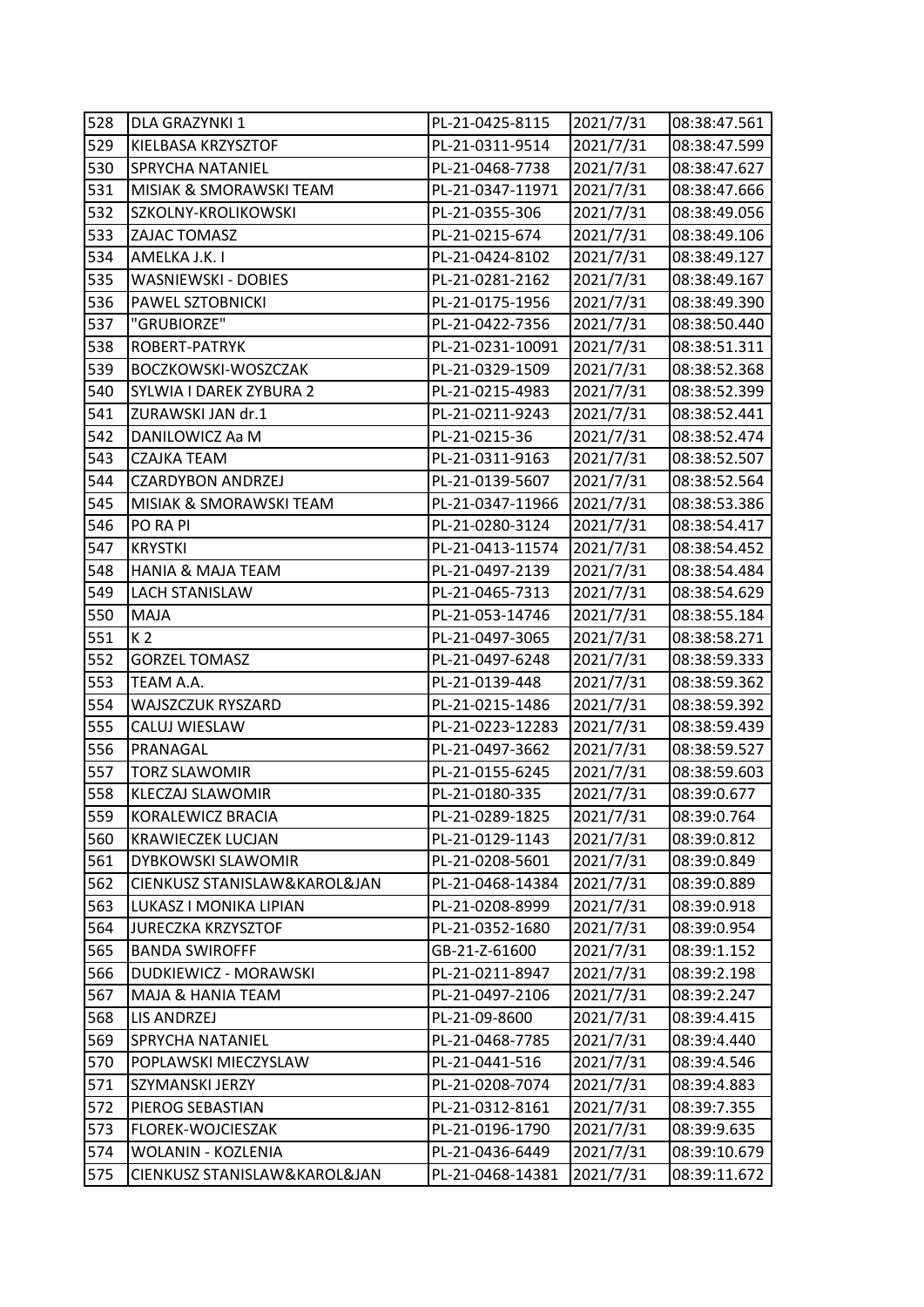| 576 | PIOTROWSKI TOMASZ               | PL-21-0285-1697  | 2021/7/31 | 08:39:12.731 |
|-----|---------------------------------|------------------|-----------|--------------|
| 577 | PIETRAS & DZIALAK               | PL-21-0314-7514  | 2021/7/31 | 08:39:14.832 |
| 578 | <b>SPARROW TEAM I</b>           | DV-21-1911-1275  | 2021/7/31 | 08:39:14.855 |
| 579 | KALYTA +SCZYGIOL NIEMCY         | DV-21-7243-1097  | 2021/7/31 | 08:39:14.903 |
| 580 | <b>KRAJEWSKI GRZEGORZ</b>       | PL-21-0210-2373  | 2021/7/31 | 08:39:14.925 |
| 581 | WISZNIEWSKI WLODZOMIERZ         | PL-21-07-4991    | 2021/7/31 | 08:39:15.545 |
| 582 | WEDZINA JAROSLAW                | PL-21-0215-1491  | 2021/7/31 | 08:39:16.131 |
| 583 | <b>TORZ SLAWOMIR</b>            | PL-21-0155-6270  | 2021/7/31 | 08:39:18.096 |
| 584 | <b>DUDEK MONIKA &amp; DAWID</b> | PL-21-0388-1234  | 2021/7/31 | 08:39:18.147 |
| 585 | LASECKI - NAWROCKI              | PL-21-0468-6472  | 2021/7/31 | 08:39:19.230 |
| 586 | <b>BLIEGE FELIX</b>             | AT-21-605-718    | 2021/7/31 | 08:39:20.272 |
| 587 | ZURAWSKI JAN 3                  | PL-21-0211-9251  | 2021/7/31 | 08:39:20.412 |
| 588 | <b>WLODARCZYK MAREK</b>         | PL-21-065-10213  | 2021/7/31 | 08:39:21.621 |
| 589 | TEAM A.A.                       | PL-21-0411-3722  | 2021/7/31 | 08:39:23.253 |
| 590 | SROKA-KUSION-KAWA               | PL-21-0235-8251  | 2021/7/31 | 08:39:23.312 |
| 591 | <b>BLYSKAWICA</b>               | PL-21-07-8746    | 2021/7/31 | 08:39:23.334 |
| 592 | ZAJAC TOMASZ                    | PL-21-0215-616   | 2021/7/31 | 08:39:23.544 |
| 593 | WEDZINA WIESLAW                 | PL-21-0215-1495  | 2021/7/31 | 08:39:23.654 |
| 594 | <b>DLA JOASI</b>                | PL-21-0208-5642  | 2021/7/31 | 08:39:23.944 |
| 595 | DUDEK MONIKA & DAWID            | PL-21-0388-1227  | 2021/7/31 | 08:39:24.792 |
| 596 | <b>SZYMON</b>                   | PL-21-0180-6507  | 2021/7/31 | 08:39:24.916 |
| 597 | WEDZINA JAROSLAW                | PL-21-0215-1091  | 2021/7/31 | 08:39:25.964 |
| 598 | KLECZAJ SLAWOMIR                | PL-21-0180-334   | 2021/7/31 | 08:39:26.006 |
| 599 | <b>TCHORZEWSKI WOJCIECH</b>     | PL-21-0468-6335  | 2021/7/31 | 08:39:26.603 |
| 600 | <b>BIERNAT &amp; KUSCH 1</b>    | DV-21-2522-1759  | 2021/7/31 | 08:39:27.647 |
| 601 | <b>TAYA</b>                     | PL-21-0250-6143  | 2021/7/31 | 08:39:27.684 |
| 602 | AMELKA III                      | PL-21-0424-8104  | 2021/7/31 | 08:39:27.716 |
| 603 | KLECZAJ SLAWOMIR                | PL-21-05-5489    | 2021/7/31 | 08:39:27.929 |
| 604 | KIELBASA KRZYSZTOF              | PL-21-0311-9515  | 2021/7/31 | 08:39:28.978 |
| 605 | KLECZAJ SLAWOMIR                | PL-21-0180-312   | 2021/7/31 | 08:39:31.090 |
| 606 | GORA MARCIN                     | PL-21-0311-3615  | 2021/7/31 | 08:39:32.132 |
| 607 | <b>KUSAJ GRZEGORZ</b>           | PL-21-0211-6701  | 2021/7/31 | 08:39:32.166 |
| 608 | CALUJ WIESLAW                   | PL-21-0223-12294 | 2021/7/31 | 08:39:32.208 |
| 609 | SEYKOPOL JERZY SERZYSKO         | PL-21-0482-2123  | 2021/7/31 | 08:39:32.255 |
| 610 | <b>WOZNY KONRAD</b>             | PL-21-0208-4556  | 2021/7/31 | 08:39:32.319 |
| 611 | PANAS TEAM                      | PL-21-0210-1116  | 2021/7/31 | 08:39:32.367 |
| 612 | ZAWISLAK ADAM                   | PL-21-0215-6076  | 2021/7/31 | 08:39:32.702 |
| 613 | HUBEX                           | PL-21-0211-11224 | 2021/7/31 | 08:39:33.741 |
| 614 | ZAK & HULAS                     | PL-21-0412-2011  | 2021/7/31 | 08:39:33.815 |
| 615 | STEFANSKI MAREK MWG ROGOWO II   | PL-21-0495-10425 | 2021/7/31 | 08:39:33.841 |
| 616 | MAJA & HANIA TEAM               | PL-21-0497-2119  | 2021/7/31 | 08:39:35.079 |
| 617 | <b>J.J KORYCCY</b>              | PL-21-0490-6847  | 2021/7/31 | 08:39:35.647 |
| 618 | DYBKOWSKI SLAWOMIR              | PL-21-0208-5610  | 2021/7/31 | 08:39:36.720 |
| 619 | <b>JOKER 0430</b>               | PL-21-0430-7048  | 2021/7/31 | 08:39:36.750 |
| 620 | KALUZA TOMASZ 1                 | PL-21-0498-6873  | 2021/7/31 | 08:39:38.020 |
| 621 | <b>BIENIEK DARIUSZ</b>          | S-21-20-1022     | 2021/7/31 | 08:39:39.056 |
| 622 | PIEROG SEBASTIAN                | PL-21-0312-8147  | 2021/7/31 | 08:39:39.085 |
| 623 | CIENKUSZ STANISLAW&KAROL&JAN    | PL-21-0468-14387 | 2021/7/31 | 08:39:41.103 |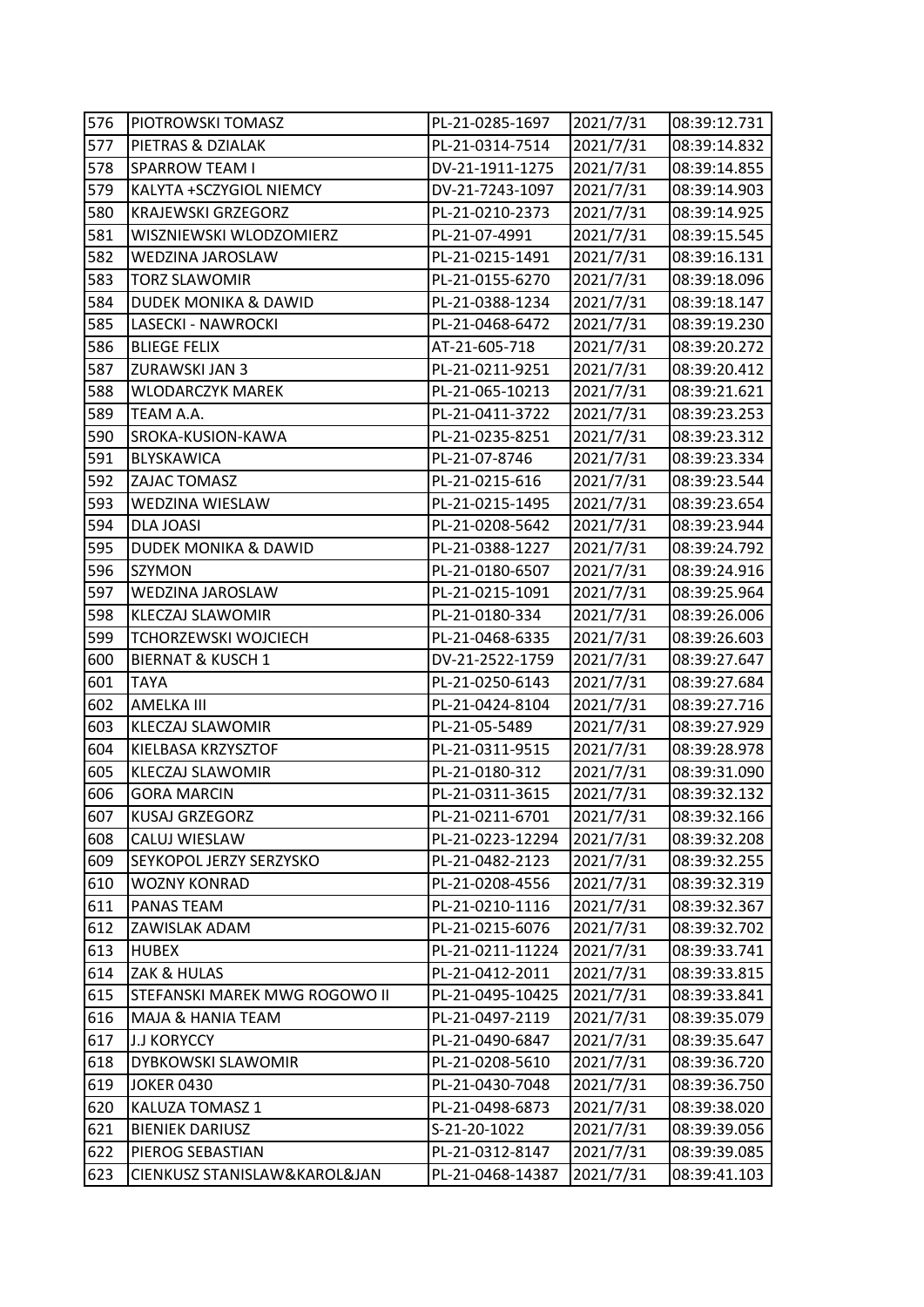| 624 | STEFANSKI MAREK MWG ROGOWO II  | PL-21-0495-6949  | 2021/7/31 | 08:39:41.437 |
|-----|--------------------------------|------------------|-----------|--------------|
| 625 | <b>KROLICZAK JANUSZ</b>        | PL-21-021-6087   | 2021/7/31 | 08:39:41.539 |
| 626 | LACH STANISLAW                 | PL-21-0465-7307  | 2021/7/31 | 08:39:42.785 |
| 627 | KIELBASA KRZYSZTOF             | PL-21-0311-9521  | 2021/7/31 | 08:39:43.783 |
| 628 | <b>KAJKA</b>                   | PL-21-0211-3057  | 2021/7/31 | 08:39:44.866 |
| 629 | LANDMAN                        | PL-21-0208-7934  | 2021/7/31 | 08:39:44.888 |
| 630 | KUBACEK-JURASEK-CHMELAR TEAM   | CZ-21-0259-3466  | 2021/7/31 | 08:39:45.023 |
| 631 | CIOS-MAR                       | PL-21-0412-5518  | 2021/7/31 | 08:39:47.266 |
| 632 | <b>WROBEL WALDEMAR II</b>      | PL-21-0498-3674  | 2021/7/31 | 08:39:48.316 |
| 633 | ZAK & HULAS                    | PL-21-0412-2019  | 2021/7/31 | 08:39:48.368 |
| 634 | <b>JOKER 0430</b>              | PL-21-0430-7023  | 2021/7/31 | 08:39:50.401 |
| 635 | MICHAL & REMIX                 | PL-21-0468-14520 | 2021/7/31 | 08:39:51.440 |
| 636 | PAWEL WARDA & ADALBERT BISCHOF | PL-21-0497-1456  | 2021/7/31 | 08:39:51.487 |
| 637 | PIOTROWSKI TOMASZ              | PL-21-0285-1643  | 2021/7/31 | 08:39:51.510 |
| 638 | WROBEL WALDEMAR I              | PL-21-0498-3670  | 2021/7/31 | 08:39:52.061 |
| 639 | KOSTRUBIEC ZDZISLAW            | PL-21-0215-8533  | 2021/7/31 | 08:39:53.119 |
| 640 | KRAWIECZEK LUCJAN              | PL-21-0129-1145  | 2021/7/31 | 08:39:53.177 |
| 641 | <b>TEAM BLECHARZ - MULLER</b>  | DV-21-1078-651   | 2021/7/31 | 08:39:53.300 |
| 642 | <b>SMYK TOMASZ</b>             | PL-21-0497-2184  | 2021/7/31 | 08:39:54.327 |
| 643 | "GRUBIORZE"                    | PL-21-0422-7325  | 2021/7/31 | 08:39:54.367 |
| 644 | DLA GRAZYNKI 1                 | PL-21-0425-8096  | 2021/7/31 | 08:39:54.428 |
| 645 | <b>CZARDYBON ANDRZEJ</b>       | PL-21-0139-5700  | 2021/7/31 | 08:39:54.997 |
| 646 | <b>BIERNAT &amp; KUSCH 1</b>   | DV-21-2522-1749  | 2021/7/31 | 08:39:57.149 |
| 647 | <b>BIENIEK DARIUSZ</b>         | S-21-20-1033     | 2021/7/31 | 08:39:57.204 |
| 648 | "MADZIAR"                      | PL-21-0463-1813  | 2021/7/31 | 08:39:58.414 |
| 649 | AMELKA J.K. I                  | PL-21-0424-8101  | 2021/7/31 | 08:39:58.891 |
| 650 | AB WOZNIAK                     | PL-21-0308-7365  | 2021/7/31 | 08:39:59.952 |
| 651 | TEAM A.A.                      | PL-21-0411-3740  | 2021/7/31 | 08:39:59.996 |
| 652 | LASEK LUKASZ                   | PL-21-0185-620   | 2021/7/31 | 08:40:1.404  |
| 653 | <b>CZARDYBON ANDRZEJ</b>       | PL-21-0139-5681  | 2021/7/31 | 08:40:2.461  |
| 654 | ZAWISLAK ADAM                  | PL-21-0215-6014  | 2021/7/31 | 08:40:2.510  |
| 655 | NIEDUZAK JOZEF                 | PL-21-0289-5999  | 2021/7/31 | 08:40:2.581  |
| 656 | <b>DUBIEL - ROJEK</b>          | PL-21-0311-9008  | 2021/7/31 | 08:40:3.760  |
| 657 | RAFAL KAMIL                    | PL-21-03-10114   | 2021/7/31 | 08:40:4.818  |
| 658 | C.K.                           | PL-21-0211-421   | 2021/7/31 | 08:40:4.875  |
| 659 | KLUCZYNSKI LESZEK I            | PL-21-0463-8083  | 2021/7/31 | 08:40:5.527  |
| 660 | <b>LUBIARZ ROBERT</b>          | PL-21-0412-4703  | 2021/7/31 | 08:40:6.587  |
| 661 | PIEROG SEBASTIAN               | PL-21-0312-8179  | 2021/7/31 | 08:40:6.610  |
| 662 | <b>CZARDYBON ANDRZEJ</b>       | PL-21-0139-5689  | 2021/7/31 | 08:40:7.887  |
| 663 | DREAM TEAM                     | PL-21-0173-12914 | 2021/7/31 | 08:40:8.467  |
| 664 | STEFANSKI MAREK MWG ROGOWO II  | PL-21-0495-6994  | 2021/7/31 | 08:40:9.502  |
| 665 | STEFANSKI MAREK MWG ROGOWO I   | PL-21-0495-6871  | 2021/7/31 | 08:40:9.562  |
| 666 | AMELKA J.K. I                  | PL-21-0424-8105  | 2021/7/31 | 08:40:9.999  |
| 667 | <b>KOZIOLKI</b>                | PL-21-0414-4197  | 2021/7/31 | 08:40:11.046 |
| 668 | PANAS TEAM                     | PL-21-0210-1157  | 2021/7/31 | 08:40:11.067 |
| 669 | <b>GORZEL TOMASZ</b>           | PL-21-0497-6268  | 2021/7/31 | 08:40:11.185 |
| 670 | MAT-BUD                        | PL-21-0430-5550  | 2021/7/31 | 08:40:11.291 |
| 671 | ZURAWSKI JAN dr.1              | PL-21-0211-9208  | 2021/7/31 | 08:40:12.057 |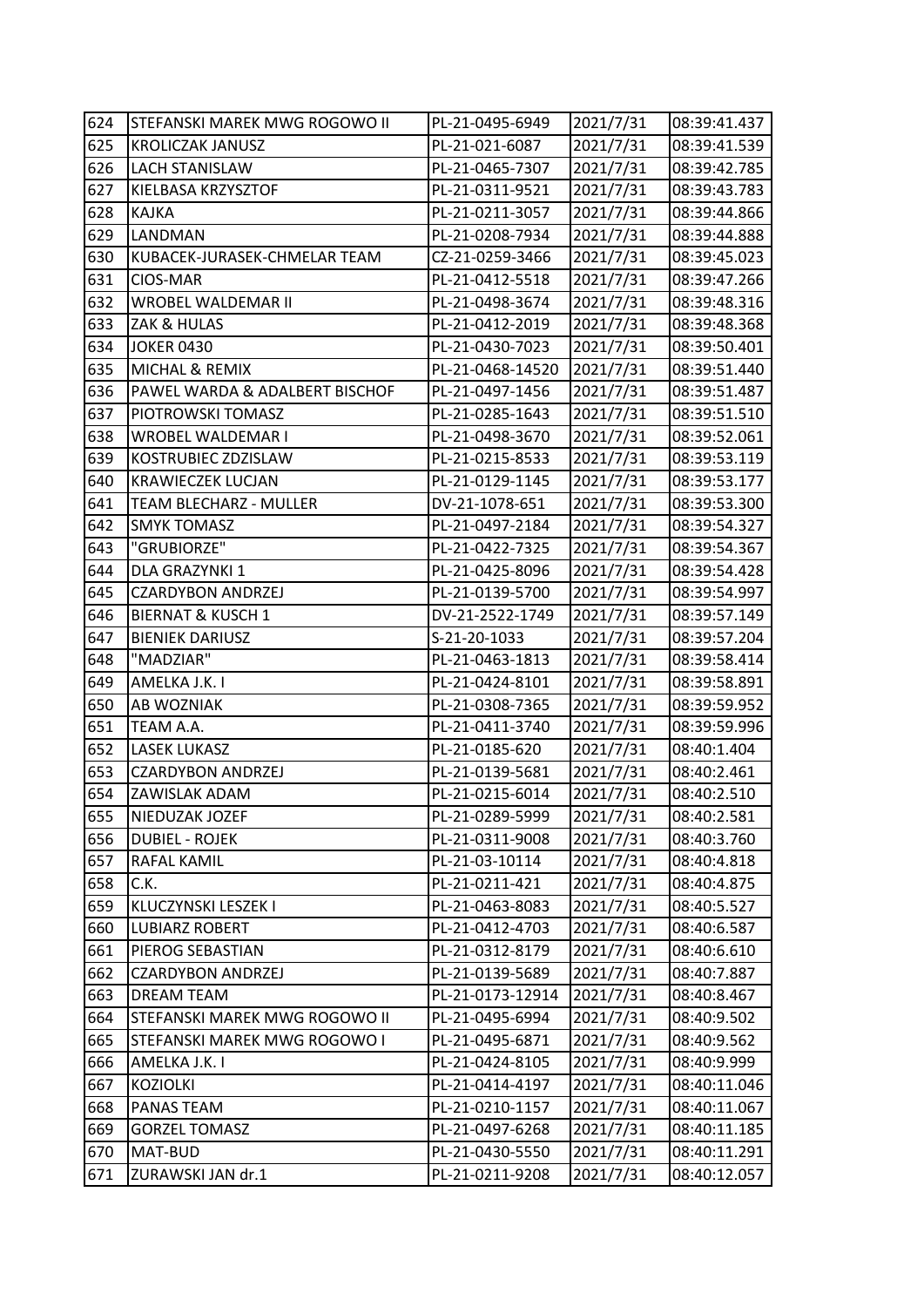| 672 | TEAM A.A.                      | PL-21-0139-446   | 2021/7/31 | 08:40:13.698 |
|-----|--------------------------------|------------------|-----------|--------------|
| 673 | ZURAWSKI JAN 3                 | PL-21-0211-9231  | 2021/7/31 | 08:40:14.752 |
| 674 | CIENKUSZ STANISLAW&KAROL&JAN   | PL-21-0468-14391 | 2021/7/31 | 08:40:14.800 |
| 675 | <b>GORA MARCIN</b>             | PL-21-0311-3603  | 2021/7/31 | 08:40:15.009 |
| 676 | KURYLO KRZYSZTOF               | PL-21-0412-6553  | 2021/7/31 | 08:40:15.430 |
| 677 | WEDZINA WIESLAW                | PL-21-0215-2406  | 2021/7/31 | 08:40:16.500 |
| 678 | KOPACZ ADAM TOMASZ 2           | PL-21-0317-4553  | 2021/7/31 | 08:40:16.538 |
| 679 | <b>BLYSKAWICA</b>              | PL-21-07-8749    | 2021/7/31 | 08:40:16.563 |
| 680 | <b>LASEK LUKASZ</b>            | PL-21-0185-512   | 2021/7/31 | 08:40:17.132 |
| 681 | WASNIEWSKI - DOBIES            | PL-21-0281-2176  | 2021/7/31 | 08:40:17.585 |
| 682 | LANDMAN                        | PL-21-0208-7920  | 2021/7/31 | 08:40:18.183 |
| 683 | <b>BERNACKI - KOWALISZYN</b>   | PL-21-0291-4107  | 2021/7/31 | 08:40:18.531 |
| 684 | MAJA & HANIA TEAM              | PL-21-0497-2093  | 2021/7/31 | 08:40:19.608 |
| 685 | SOBCZAK 2                      | PL-21-0412-4420  | 2021/7/31 | 08:40:22.122 |
| 686 | WIESLAW & TYMON                | PL-21-0223-12218 | 2021/7/31 | 08:40:22.150 |
| 687 | LEWANDOWSKI TEAM               | PL-21-08-2059    | 2021/7/31 | 08:40:22.204 |
| 688 | <b>TAYA</b>                    | PL-21-0250-6134  | 2021/7/31 | 08:40:23.682 |
| 689 | MAJA & HANIA TEAM              | PL-21-0497-2135  | 2021/7/31 | 08:40:24.755 |
| 690 | <b>GUMIENIAK ARTUR</b>         | PL-21-0430-944   | 2021/7/31 | 08:40:25.051 |
| 691 | LANDMAN                        | PL-21-0208-7908  | 2021/7/31 | 08:40:26.567 |
| 692 | MAT-BUD                        | PL-21-0430-4587  | 2021/7/31 | 08:40:27.268 |
| 693 | <b>FILIP &amp; GOLBA</b>       | PL-21-0468-10117 | 2021/7/31 | 08:40:28.311 |
| 694 | WARDA MIROSLAW                 | PL-21-0211-562   | 2021/7/31 | 08:40:28.551 |
| 695 | O.I.S. KRAWCZAK                | PL-21-07-11721   | 2021/7/31 | 08:40:28.974 |
| 696 | KURYLO KRZYSZTOF               | PL-21-0412-6543  | 2021/7/31 | 08:40:30.023 |
| 697 | <b>KRYSTKI</b>                 | PL-21-0413-11571 | 2021/7/31 | 08:40:33.148 |
| 698 | ZURAWSKI JAN 3                 | PL-21-0211-9235  | 2021/7/31 | 08:40:34.180 |
| 699 | <b>BLASZCZYK LEON</b>          | PL-21-0352-1671  | 2021/7/31 | 08:40:34.412 |
| 700 | <b>KRYSTKI</b>                 | PL-21-0413-11575 | 2021/7/31 | 08:40:34.911 |
| 701 | TEAM G & W                     | PL-21-0208-3371  | 2021/7/31 | 08:40:35.115 |
| 702 | PAWEL WARDA & ADALBERT BISCHOF | PL-21-0497-1453  | 2021/7/31 | 08:40:37.135 |
| 703 | NIEDUZAK JOZEF                 | PL-21-0289-5984  | 2021/7/31 | 08:40:38.179 |
| 704 | DLA GRAZYNKI 2                 | PL-21-0425-8132  | 2021/7/31 | 08:40:38.202 |
| 705 | PASTUSZAK MICHAL               | PL-21-0497-5816  | 2021/7/31 | 08:40:38.956 |
| 706 | LASECKI - NAWROCKI             | PL-21-0468-6430  | 2021/7/31 | 08:40:40.466 |
| 707 | BLYSKAWICA                     | PL-21-07-8780    | 2021/7/31 | 08:40:41.930 |
| 708 | DLA JOASI                      | PL-21-0208-5625  | 2021/7/31 | 08:40:44.817 |
| 709 | MAT-BUD                        | PL-21-0430-4585  | 2021/7/31 | 08:40:45.396 |
| 710 | ZAJAC TOMASZ                   | PL-21-0215-630   | 2021/7/31 | 08:40:45.850 |
| 711 | KUBACEK-JURASEK-CHMELAR TEAM   | CZ-21-0234-2862  | 2021/7/31 | 08:40:46.898 |
| 712 | KRYSTKI                        | PL-21-0413-11569 | 2021/7/31 | 08:40:46.927 |
| 713 | STEFANSKI MAREK MWG ROGOWO I   | PL-21-0495-6875  | 2021/7/31 | 08:40:46.963 |
| 714 | <b>BOCHENCZAK JAN</b>          | PL-21-0236-869   | 2021/7/31 | 08:40:48.558 |
| 715 | <b>SCHULZ TEAM</b>             | PL-21-0217-201   | 2021/7/31 | 08:40:49.345 |
| 716 | <b>BOCHENCZAK JAN</b>          | PL-21-0236-868   | 2021/7/31 | 08:40:52.056 |
| 717 | LOBODA ADAM                    | PL-21-033-1326   | 2021/7/31 | 08:40:53.094 |
| 718 | SOBIERAJ & GALCZYNSKI          | PL-21-0183-7007  | 2021/7/31 | 08:40:53.137 |
| 719 | WARDA MIROSLAW                 | PL-21-0211-556   | 2021/7/31 | 08:40:55.445 |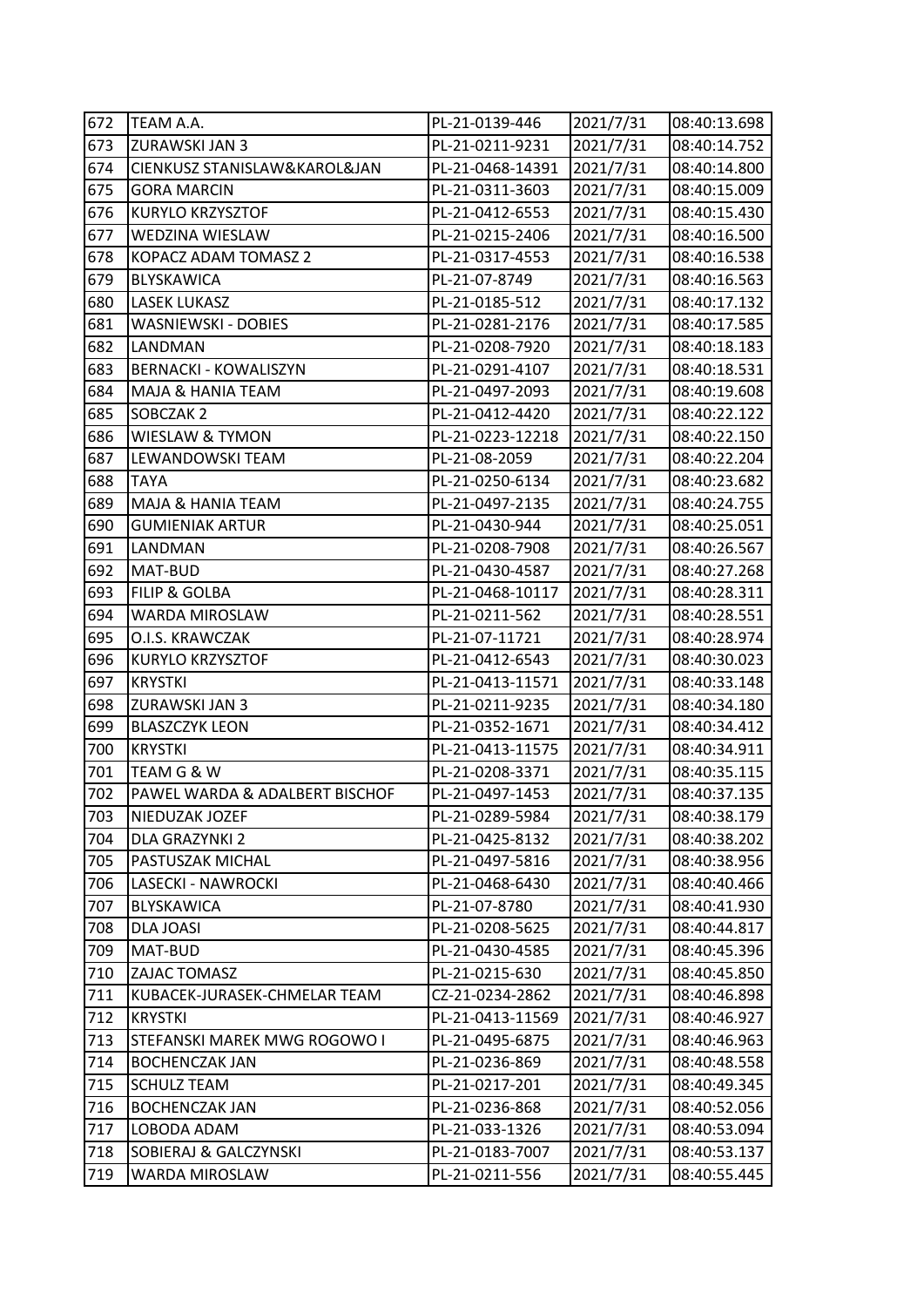| 720 | ROBERT-PATRYK                  | PL-21-0231-10062 | 2021/7/31 | 08:40:56.518 |
|-----|--------------------------------|------------------|-----------|--------------|
| 721 | <b>KLIMAS MIROSLAW</b>         | PL-21-0235-5899  | 2021/7/31 | 08:40:56.546 |
| 722 | TCHORZEWSKI WOJCIECH           | PL-21-0468-6320  | 2021/7/31 | 08:40:56.601 |
| 723 | <b>LESZEK SERAFIN</b>          | PL-21-0250-6110  | 2021/7/31 | 08:40:59.320 |
| 724 | AMELKA J.K. I                  | PL-21-0424-8106  | 2021/7/31 | 08:41:0.352  |
| 725 | MICHAL & REMIX                 | PL-21-0468-14541 | 2021/7/31 | 08:41:0.390  |
| 726 | <b>SLAWOMIR WIERZBICKI</b>     | PL-21-0244-7018  | 2021/7/31 | 08:41:0.441  |
| 727 | CZAJKA TEAM                    | PL-21-0311-9951  | 2021/7/31 | 08:41:3.888  |
| 728 | KLUCZYNSKI LESZEK I            | PL-21-0463-8085  | 2021/7/31 | 08:41:4.982  |
| 729 | <b>BERNACKI - KOWALISZYN</b>   | PL-21-0291-756   | 2021/7/31 | 08:41:5.030  |
| 730 | ZAK & HULAS                    | PL-21-0412-2001  | 2021/7/31 | 08:41:5.066  |
| 731 | PIETRAS & DZIALAK              | PL-21-0287-4079  | 2021/7/31 | 08:41:9.019  |
| 732 | PATRYCJA I ADRIAN DROZD        | PL-21-0463-7778  | 2021/7/31 | 08:41:9.083  |
| 733 | P+E TEAM                       | PL-21-0347-8106  | 2021/7/31 | 08:41:10.271 |
| 734 | PRANAGAL                       | PL-21-0497-3668  | 2021/7/31 | 08:41:13.713 |
| 735 | ZURAWSKI JAN dr. 2             | PL-21-0211-9228  | 2021/7/31 | 08:41:13.808 |
| 736 | JANUSZ & MARIUSZ ROZPLOCH      | NL-21-1300829    | 2021/7/31 | 08:41:15.719 |
| 737 | TEAM KACZOR                    | PL-21-0412-3218  | 2021/7/31 | 08:41:16.797 |
| 738 | <b>SZYMON</b>                  | PL-21-0180-6575  | 2021/7/31 | 08:41:17.418 |
| 739 | <b>BOCHENCZAK JAN</b>          | PL-21-0236-884   | 2021/7/31 | 08:41:18.511 |
| 740 | STUDZINSKI BARTOSZ-ZBIGNIEW    | PL-21-0211-10219 | 2021/7/31 | 08:41:20.030 |
| 741 | ANDRZEJ i MICHAL BUSZKO        | PL-21-0452-11368 | 2021/7/31 | 08:41:20.802 |
| 742 | TEAM SIATKA & LIPIAN           | PL-21-0208-8997  | 2021/7/31 | 08:41:24.337 |
| 743 | <b>J.J KORYCCY</b>             | PL-21-0490-6850  | 2021/7/31 | 08:41:24.472 |
| 744 | <b>KRZYCHOL</b>                | AU-21---175      | 2021/7/31 | 08:41:27.758 |
| 745 | KOSTRUBIEC ZDZISLAW            | PL-21-0215-8510  | 2021/7/31 | 08:41:28.806 |
| 746 | AMELKA III                     | PL-21-0424-8103  | 2021/7/31 | 08:41:31.112 |
| 747 | RUBINKOWSKI DAMIAN             | PL-21-0397-1103  | 2021/7/31 | 08:41:32.148 |
| 748 | KOSTRUBIEC ZDZISLAW            | PL-21-0215-8541  | 2021/7/31 | 08:41:33.190 |
| 749 | JANUSZ & MARIUSZ ROZPLOCH      | NL-21-1300823    | 2021/7/31 | 08:41:33.319 |
| 750 | "GRUBIORZE"                    | PL-21-0422-7306  | 2021/7/31 | 08:41:35.956 |
| 751 | PATRYCJA I ADRIAN DROZD        | PL-21-0463-7756  | 2021/7/31 | 08:41:36.028 |
| 752 | <b>DOMAN</b>                   | PL-21-0452-11573 | 2021/7/31 | 08:41:39.046 |
| 753 | CALUJ WIESLAW                  | PL-21-0223-12227 | 2021/7/31 | 08:41:42.412 |
| 754 | <b>HANIA &amp; MAJA TEAM</b>   | PL-21-0497-2122  | 2021/7/31 | 08:41:47.434 |
| 755 | MISIAK & SMORAWSKI TEAM        | PL-21-0347-9343  | 2021/7/31 | 08:41:48.485 |
| 756 | <b>KREPIEC TIM</b>             | PL-21-0211-979   | 2021/7/31 | 08:41:48.537 |
| 757 | CALUJ WIESLAW                  | PL-21-0223-12291 | 2021/7/31 | 08:41:48.594 |
| 758 | WIESLAW & TYMON                | PL-21-0223-12223 | 2021/7/31 | 08:41:48.630 |
| 759 | RAZIK MAREK                    | DV-21-8867-53    | 2021/7/31 | 08:41:58.029 |
| 760 | PIETRAS & DZIALAK              | PL-21-0498-2058  | 2021/7/31 | 08:42:2.753  |
| 761 | PAWEL WARDA & ADALBERT BISCHOF | PL-21-0497-1454  | 2021/7/31 | 08:42:2.882  |
| 762 | <b>KLIMAS MIROSLAW</b>         | PL-21-0235-5804  | 2021/7/31 | 08:42:3.197  |
| 763 | <b>SPARROW TEAM I</b>          | DV-21-1911-1282  | 2021/7/31 | 08:42:3.403  |
| 764 | WAJSZCZUK RYSZARD              | PL-21-0215-1485  | 2021/7/31 | 08:42:4.570  |
| 765 | <b>FILIP &amp; GOLBA</b>       | PL-21-0468-9836  | 2021/7/31 | 08:42:6.874  |
| 766 | <b>KROPOP TOMASZ</b>           | PL-21-0432-11612 | 2021/7/31 | 08:42:8.835  |
| 767 | ZAK & HULAS                    | PL-21-0412-2005  | 2021/7/31 | 08:42:9.882  |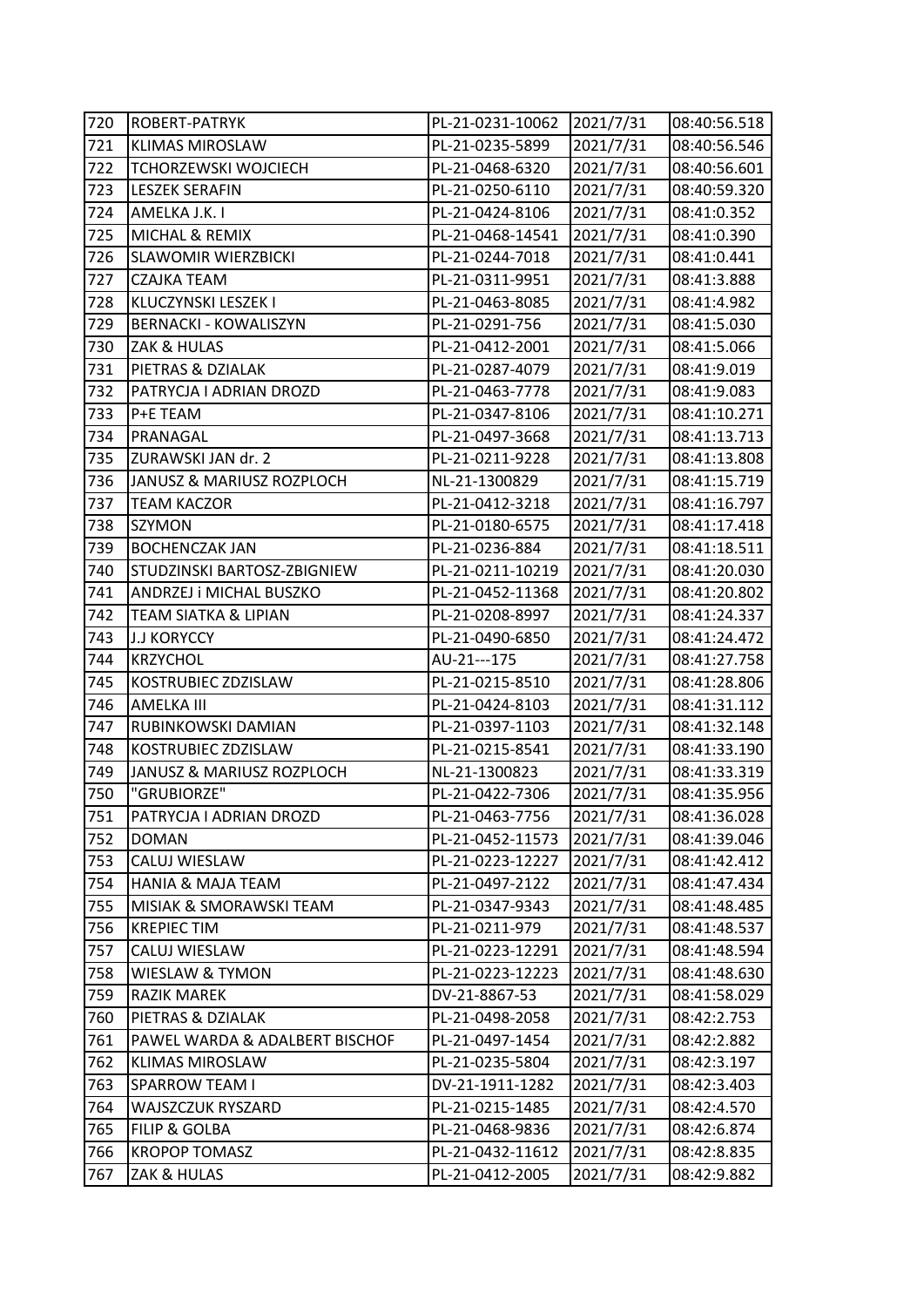| 768 | WIESLAW & TYMON                    | PL-21-0223-12225 | 2021/7/31 | 08:42:9.911  |
|-----|------------------------------------|------------------|-----------|--------------|
| 769 | POPOWSKA MONIKA                    | PL-21-014-5766   | 2021/7/31 | 08:42:17.450 |
| 770 | <b>RED TEAM</b>                    | PL-21-02-3261    | 2021/7/31 | 08:42:18.584 |
| 771 | <b>GORZEL TOMASZ</b>               | PL-21-0497-6255  | 2021/7/31 | 08:42:19.995 |
| 772 | STEFANSKI MAREK MWG ROGOWO I       | PL-21-0495-6829  | 2021/7/31 | 08:42:21.058 |
| 773 | <b>BERNACKI - KOWALISZYN</b>       | PL-21-0291-754   | 2021/7/31 | 08:42:24.015 |
| 774 | <b>GIL JOLANTA</b>                 | PL-21-0176-4605  | 2021/7/31 | 08:42:25.146 |
| 775 | AB WOZNIAK                         | PL-21-0308-1799  | 2021/7/31 | 08:42:25.438 |
| 776 | <b>BIENIEK DARIUSZ</b>             | S-21-20-1025     | 2021/7/31 | 08:42:26.922 |
| 777 | <b>WROBEL WALDEMAR II</b>          | PL-21-0498-3672  | 2021/7/31 | 08:42:27.963 |
| 778 | WROBEL WALDEMAR I                  | PL-21-0498-3675  | 2021/7/31 | 08:42:48.731 |
| 779 | DYBKOWSKI SLAWOMIR                 | PL-21-0208-5751  | 2021/7/31 | 08:42:55.164 |
| 780 | WISZNIEWSKI WLODZOMIERZ            | PL-21-07-4993    | 2021/7/31 | 08:43:6.716  |
| 781 | ZURAWSKI JAN 3                     | PL-21-0211-9209  | 2021/7/31 | 08:43:7.200  |
| 782 | <b>SPARROW TEAM II</b>             | DV-21-1911-1296  | 2021/7/31 | 08:43:8.227  |
| 783 | WROBEL WALDEMAR I                  | PL-21-0498-3652  | 2021/7/31 | 08:43:8.262  |
| 784 | <b>RAZIK MAREK</b>                 | DV-21-8867-97    | 2021/7/31 | 08:43:10.617 |
| 785 | TEAM BLECHARZ - MULLER             | PL-21-0499-4526  | 2021/7/31 | 08:43:18.013 |
| 786 | TEAM SIATKA & LIPIAN               | PL-21-0208-8938  | 2021/7/31 | 08:43:51.914 |
| 787 | <b>GORZEL TOMASZ</b>               | PL-21-0497-6250  | 2021/7/31 | 08:43:54.727 |
| 788 | DYBKOWSKI SLAWOMIR                 | PL-21-0208-5655  | 2021/7/31 | 08:43:56.782 |
| 789 | <b>CZARDYBON ANDRZEJ</b>           | PL-21-0139-5604  | 2021/7/31 | 08:43:59.499 |
| 790 | <b>ARTUR ZOLKIEWSKI</b>            | PL-21-0210-1563  | 2021/7/31 | 08:44:3.464  |
| 791 | TEAM A.A.                          | PL-21-0139-459   | 2021/7/31 | 08:44:12.230 |
| 792 | SROKA-KUSION-KAWA                  | PL-21-0318-3424  | 2021/7/31 | 08:44:23.038 |
| 793 | <b>SG SEHNKE-MARZEION</b>          | DV-21-8762-965   | 2021/7/31 | 08:44:30.302 |
| 794 | <b>MALEC MAREK</b>                 | PL-21-0215-242   | 2021/7/31 | 08:44:31.487 |
| 795 | KROLIKOWSKI & MOREL TEAM           | PL-21-0493-15026 | 2021/7/31 | 08:45:4.694  |
| 796 | <b>DREAM TEAM</b>                  | PL-21-0173-12951 | 2021/7/31 | 08:45:10.388 |
| 797 | <b>WLODARCZYK MAREK</b>            | PL-21-065-10201  | 2021/7/31 | 08:45:23.226 |
| 798 | TEAM BLECHARZ - MULLER             | PL-21-0499-4519  | 2021/7/31 | 08:45:34.184 |
| 799 | <b>BUSZKO MICHAL &amp; ANDRZEJ</b> | PL-21-0324-2208  | 2021/7/31 | 08:45:52.127 |
| 800 | LASECKI - NAWROCKI                 | PL-21-0468-6468  | 2021/7/31 | 08:46:13.049 |
| 801 | PO RA PI                           | PL-21-0280-3130  | 2021/7/31 | 08:46:15.795 |
| 802 | ZAK & HULAS                        | PL-21-0412-2028  | 2021/7/31 | 08:46:17.902 |
| 803 | <b>GIL JOLANTA</b>                 | PL-21-0176-4635  | 2021/7/31 | 08:46:18.925 |
| 804 | CZAJKA TEAM                        | PL-21-0311-9950  | 2021/7/31 | 08:46:20.132 |
| 805 | KURYLO KRZYSZTOF                   | PL-21-0412-6547  | 2021/7/31 | 08:46:21.985 |
| 806 | STEFANSKI MAREK MWG ROGOWO I       | PL-21-0495-6991  | 2021/7/31 | 08:46:23.032 |
| 807 | <b>BERNACKI - KOWALISZYN</b>       | PL-21-0291-706   | 2021/7/31 | 08:46:24.714 |
| 808 | KASKA                              | PL-21-0424-8145  | 2021/7/31 | 08:46:25.695 |
| 809 | <b>KRASUSKI</b>                    | PL-21-0414-496   | 2021/7/31 | 08:46:26.730 |
| 810 | ORLOF KRZYSZTOF                    | PL-21-0500-5658  | 2021/7/31 | 08:46:27.195 |
| 811 | DUDEK MONIKA & DAWID               | PL-21-0388-1229  | 2021/7/31 | 08:46:28.235 |
| 812 | SZYMANSKI JERZY                    | PL-21-0208-7080  | 2021/7/31 | 08:46:30.229 |
| 813 | FLOREK-WOJCIESZAK                  | PL-21-0232-2192  | 2021/7/31 | 08:46:30.693 |
| 814 | <b>SLAWOMIR WIERZBICKI</b>         | PL-21-0244-7031  | 2021/7/31 | 08:46:31.150 |
| 815 | LIS ANDRZEJ                        | PL-21-09-8580    | 2021/7/31 | 08:46:32.453 |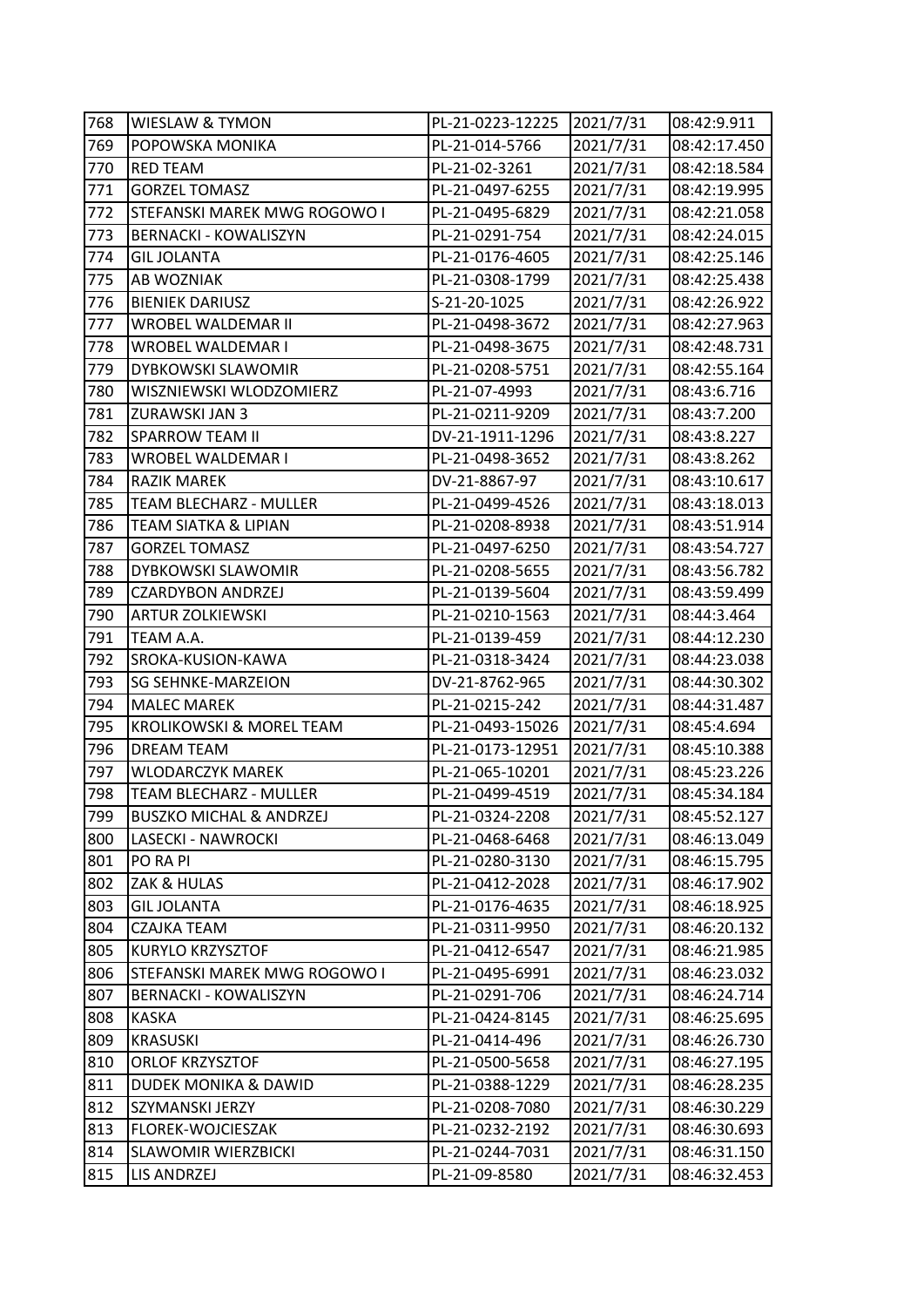| 816 | WASNIEWSKI - DOBIES        | PL-21-0281-10701 | 2021/7/31 | 08:46:32.563 |
|-----|----------------------------|------------------|-----------|--------------|
| 817 | WROBEL WALDEMAR I          | PL-21-0498-3683  | 2021/7/31 | 08:46:33.621 |
| 818 | WALKI                      | PL-21-0162-5702  | 2021/7/31 | 08:46:34.549 |
| 819 | NATALKA & ZELAZNIAKI       | PL-21-0468-613   | 2021/7/31 | 08:46:36.283 |
| 820 | DUDKIEWICZ - MORAWSKI      | PL-21-0211-8940  | 2021/7/31 | 08:46:36.431 |
| 821 | CALUJ WIESLAW              | PL-21-0223-12205 | 2021/7/31 | 08:46:36.884 |
| 822 | MICHAL & REMIX             | PL-21-0468-13019 | 2021/7/31 | 08:46:38.712 |
| 823 | KOPACZ ADAM TOMASZ 1       | PL-21-0317-4562  | 2021/7/31 | 08:46:42.179 |
| 824 | DANILOWICZ Aa M            | PL-21-0215-65    | 2021/7/31 | 08:46:44.239 |
| 825 | <b>JURECZKA KRZYSZTOF</b>  | PL-21-0352-1665  | 2021/7/31 | 08:46:46.384 |
| 826 | KALUZA TOMASZ 1            | PL-21-0498-6859  | 2021/7/31 | 08:46:47.412 |
| 827 | L.STOLARSKI- K. SZWED      | PL-21-0380-826   | 2021/7/31 | 08:46:47.474 |
| 828 | SROKA-KUSION-KAWA          | PL-21-0318-3444  | 2021/7/31 | 08:46:48.283 |
| 829 | <b>JOKER 0430</b>          | PL-21-0430-7052  | 2021/7/31 | 08:46:48.893 |
| 830 | <b>KAJKA</b>               | PL-21-0211-3042  | 2021/7/31 | 08:46:50.535 |
| 831 | RAFAL KAMIL                | PL-21-03-10110   | 2021/7/31 | 08:46:52.118 |
| 832 | <b>MALEC MAREK</b>         | PL-21-0215-2742  | 2021/7/31 | 08:46:53.150 |
| 833 | MAJEWSKI WALDEK            | PL-21-0180-4805  | 2021/7/31 | 08:46:53.179 |
| 834 | <b>WOLANIN - KOZLENIA</b>  | PL-21-0248-9758  | 2021/7/31 | 08:46:53.233 |
| 835 | <b>KREPIEC TIM</b>         | PL-21-0497-6277  | 2021/7/31 | 08:46:53.272 |
| 836 | <b>LUBIARZ ROBERT</b>      | PL-21-0412-4736  | 2021/7/31 | 08:46:54.562 |
| 837 | <b>GIL JOLANTA</b>         | NL-21-1332315    | 2021/7/31 | 08:46:55.604 |
| 838 | ZURAWSKI JAN dr. 2         | PL-21-0211-9234  | 2021/7/31 | 08:46:55.825 |
| 839 | KORALEWICZ BRACIA          | PL-21-0289-1881  | 2021/7/31 | 08:46:56.907 |
| 840 | ZAK & HULAS                | PL-21-0412-2040  | 2021/7/31 | 08:46:56.941 |
| 841 | <b>OCHIJEWICZ MAREK</b>    | PL-21-0441-5103  | 2021/7/31 | 08:46:57.237 |
| 842 | KLUCZYNSKI LESZEK I        | PL-21-0463-8086  | 2021/7/31 | 08:46:59.538 |
| 843 | JACHOREK ZBIGNIEW 2        | PL-21-0215-1882  | 2021/7/31 | 08:47:1.156  |
| 844 | FLOREK-WOJCIESZAK          | PL-21-0231-9909  | 2021/7/31 | 08:47:1.296  |
| 845 | DLA GRAZYNKI 2             | PL-21-0425-8149  | 2021/7/31 | 08:47:2.595  |
| 846 | BOCZKOWSKI-WOSZCZAK        | PL-21-0329-1512  | 2021/7/31 | 08:47:3.662  |
| 847 | ZURAWSKI JAN dr.1          | PL-21-0211-9205  | 2021/7/31 | 08:47:9.111  |
| 848 | POPOWSKA MONIKA            | PL-21-014-5779   | 2021/7/31 | 08:47:10.169 |
| 849 | ZAJAC TOMASZ               | PL-21-0215-607   | 2021/7/31 | 08:47:12.514 |
| 850 | KOSTRUBIEC ZDZISLAW        | PL-21-0215-8515  | 2021/7/31 | 08:47:13.669 |
| 851 | <b>SLAWOMIR WIERZBICKI</b> | PL-21-0244-7028  | 2021/7/31 | 08:47:13.799 |
| 852 | CALUJ WIESLAW              | PL-21-0223-12226 | 2021/7/31 | 08:47:14.054 |
| 853 | <b>ROJEK &amp; DUBIEL</b>  | PL-21-0311-9033  | 2021/7/31 | 08:47:15.349 |
| 854 | MDANOLOWICZ                | PL-21-0215-1108  | 2021/7/31 | 08:47:21.654 |
| 855 | SPRYCHA NATANIEL           | PL-21-0468-7747  | 2021/7/31 | 08:47:23.051 |
| 856 | SZKOLNY-KROLIKOWSKI        | PL-21-0355-398   | 2021/7/31 | 08:47:27.591 |
| 857 | ANDRZEJ i MICHAL BUSZKO    | PL-21-0452-11383 | 2021/7/31 | 08:47:28.432 |
| 858 | ELZBIETA KAMIL LUKASZYK    | PL-21-0295-4032  | 2021/7/31 | 08:47:33.438 |
| 859 | C.K.                       | PL-21-0211-451   | 2021/7/31 | 08:47:34.464 |
| 860 | DLA GRAZYNKI 1             | PL-21-0425-8126  | 2021/7/31 | 08:47:35.675 |
| 861 | WAJSZCZUK RYSZARD          | PL-21-0215-1138  | 2021/7/31 | 08:47:36.725 |
| 862 | MAZUR KAZIMIERZ            | PL-21-0215-7021  | 2021/7/31 | 08:47:38.496 |
| 863 | PATRYCJA I ADRIAN DROZD    | PL-21-0463-7761  | 2021/7/31 | 08:47:39.576 |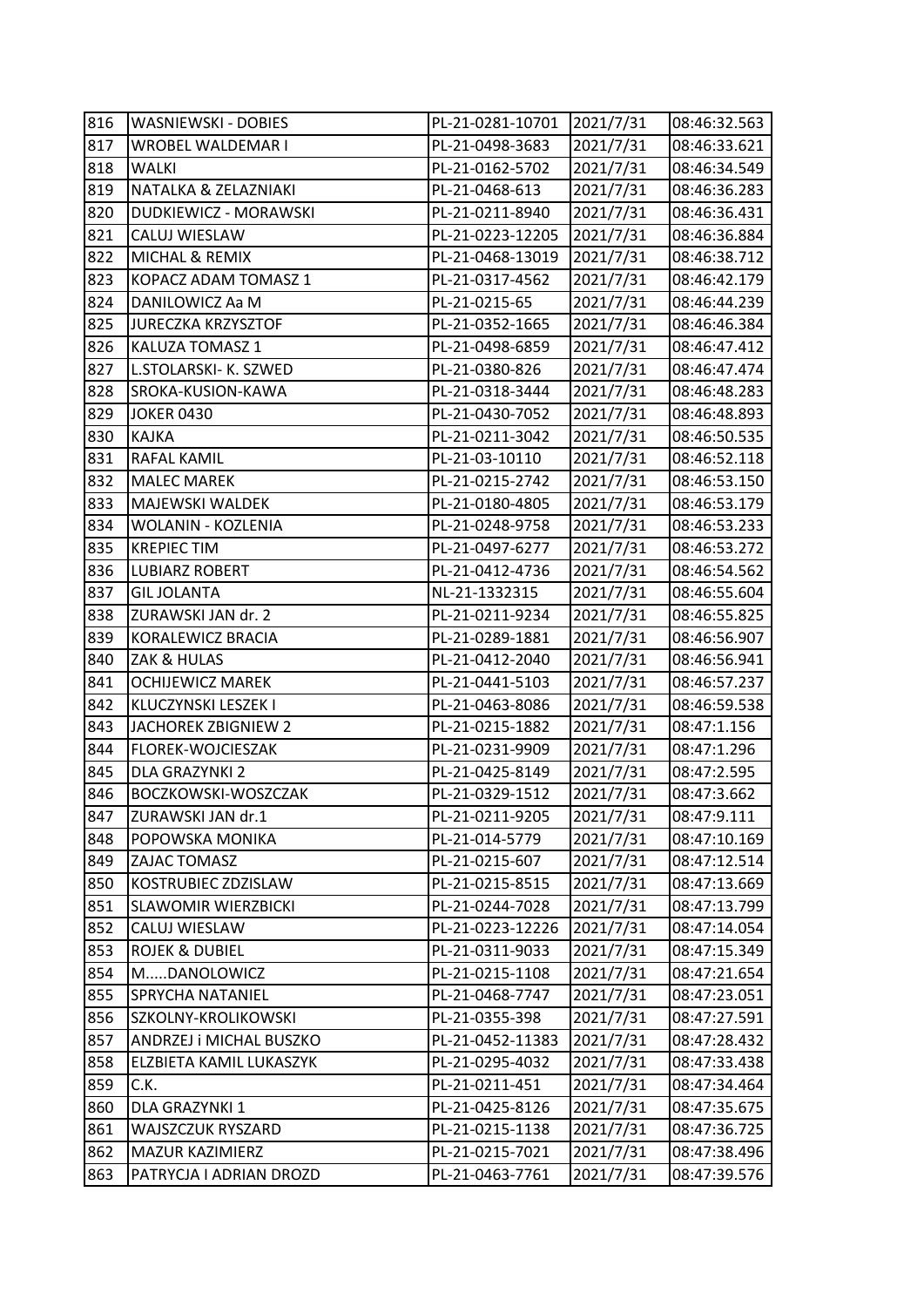| 864 | <b>WIESLAW &amp; TYMON</b>         | PL-21-0223-12221 | 2021/7/31 | 08:47:41.225 |
|-----|------------------------------------|------------------|-----------|--------------|
| 865 | MIROSLAW OSOWSKI                   | PL-21-0245-6910  | 2021/7/31 | 08:47:42.544 |
| 866 | RAFAL GORSKI                       | PL-21-0223-593   | 2021/7/31 | 08:47:47.222 |
| 867 | <b>HANIA &amp; MAJA TEAM</b>       | PL-21-0497-2165  | 2021/7/31 | 08:47:47.808 |
| 868 | STUDZINSKI BARTOSZ-ZBIGNIEW        | PL-21-0211-10151 | 2021/7/31 | 08:47:48.871 |
| 869 | <b>BIERNAT &amp; KUSCH 2</b>       | DV-21-2522-1789  | 2021/7/31 | 08:47:50.798 |
| 870 | "MADZIAR"                          | PL-21-0463-1810  | 2021/7/31 | 08:47:51.626 |
| 871 | TCHORZEWSKI WOJCIECH               | PL-21-0468-6334  | 2021/7/31 | 08:47:54.577 |
| 872 | SZYMANSKI JERZY                    | PL-21-0208-7075  | 2021/7/31 | 08:47:56.234 |
| 873 | KALUZA TOMASZ 2                    | PL-21-0498-6820  | 2021/7/31 | 08:47:57.753 |
| 874 | J.J KORYCCY                        | PL-21-0490-6841  | 2021/7/31 | 08:47:59.393 |
| 875 | <b>DEGA MARCIN</b>                 | PL-21-208-8818   | 2021/7/31 | 08:48:0.448  |
| 876 | <b>SMYK TOMASZ</b>                 | PL-21-0497-2187  | 2021/7/31 | 08:48:7.675  |
| 877 | SOBCZAK 1                          | PL-21-0412-4419  | 2021/7/31 | 08:48:11.514 |
| 878 | KATARZYNA & KRZYSZTOF KORBUS       | PL-21-0211-3093  | 2021/7/31 | 08:48:14.028 |
| 879 | TCHORZEWSKI WOJCIECH               | PL-21-0468-6319  | 2021/7/31 | 08:48:15.899 |
| 880 | <b>FILIP &amp; GOLBA</b>           | PL-21-0468-10051 | 2021/7/31 | 08:48:20.869 |
| 881 | <b>PAWELEC ARTUR</b>               | PL-21-0275-14363 | 2021/7/31 | 08:48:21.936 |
| 882 | KORALEWICZ BRACIA                  | PL-21-0289-1778  | 2021/7/31 | 08:48:25.996 |
| 883 | PIEROG SEBASTIAN                   | PL-21-0312-8165  | 2021/7/31 | 08:48:27.034 |
| 884 | O.I.S. KRAWCZAK                    | PL-21-07-11793   | 2021/7/31 | 08:48:29.959 |
| 885 | PERLA ROZTOCZA                     | PL-21-0215-731   | 2021/7/31 | 08:48:32.741 |
| 886 | <b>KUSAJ GRZEGORZ</b>              | PL-21-0211-6703  | 2021/7/31 | 08:48:33.788 |
| 887 | <b>LUBIARZ ROBERT</b>              | PL-21-0412-4705  | 2021/7/31 | 08:48:36.214 |
| 888 | LUKASZ I MONIKA LIPIAN             | PL-21-0208-8959  | 2021/7/31 | 08:48:36.800 |
| 889 | JARCZOK FILIP                      | PL-21-047-8518   | 2021/7/31 | 08:48:37.856 |
| 890 | MICHAL & REMIX                     | PL-21-0468-13045 | 2021/7/31 | 08:48:39.723 |
| 891 | STANCZAK DAMIAN                    | PL-21-0239-13262 | 2021/7/31 | 08:48:45.231 |
| 892 | <b>AMELIA 5</b>                    | PL-21-0424-8148  | 2021/7/31 | 08:48:48.470 |
| 893 | SPRYCHA LUKASZ                     | PL-21-0468-7707  | 2021/7/31 | 08:48:49.363 |
| 894 | KUBACEK-JURASEK-CHMELAR TEAM       | CZ-21-0259-3455  | 2021/7/31 | 08:48:55.894 |
| 895 | KATARZYNA & KRZYSZTOF KORBUS       | PL-21-0211-3007  | 2021/7/31 | 08:49:0.226  |
| 896 | <b>BUSZKO JULIA</b>                | PL-21-0324-1767  | 2021/7/31 | 08:49:4.278  |
| 897 | PRZEDNIKOWSKI WIESLAW              | PL-21-0306-4713  | 2021/7/31 | 08:49:12.854 |
| 898 | PAWEL WARDA & ADALBERT BISCHOF     | PL-21-0497-1455  | 2021/7/31 | 08:49:13.200 |
| 899 | DROMADER                           | PL-21-0414-651   | 2021/7/31 | 08:49:14.636 |
| 900 | SZYMON                             | PL-21-0180-6579  | 2021/7/31 | 08:49:15.683 |
| 901 | KURYLO KRZYSZTOF                   | PL-21-0412-6556  | 2021/7/31 | 08:49:17.976 |
| 902 | <b>BUSZKO MICHAL</b>               | PL-21-0324-2203  | 2021/7/31 | 08:49:18.321 |
| 903 | RAFAL KWIETNIOWSKI                 | PL-21-0215-5328  | 2021/7/31 | 08:49:19.646 |
| 904 | MIROSLAW OSOWSKI                   | PL-21-0245-6903  | 2021/7/31 | 08:49:23.001 |
| 905 | PRANAGAL                           | PL-21-0497-3667  | 2021/7/31 | 08:49:24.813 |
| 906 | TEAM "RICHI"                       | DV-21-6339-435   | 2021/7/31 | 08:49:28.340 |
| 907 | <b>GWOSDZ WALDEMAR</b>             | DV-21-4973-211   | 2021/7/31 | 08:49:29.366 |
| 908 | PANAS TEAM                         | PL-21-0210-743   | 2021/7/31 | 08:49:35.392 |
| 909 | <b>BUSZKO MICHAL &amp; ANDRZEJ</b> | PL-21-0324-2212  | 2021/7/31 | 08:49:41.493 |
| 910 | <b>ABBAS PIGEONS</b>               | S-21-04-215      | 2021/7/31 | 08:49:42.630 |
| 911 | <b>BUSZKO JULIA</b>                | PL-21-0324-2309  | 2021/7/31 | 08:49:44.710 |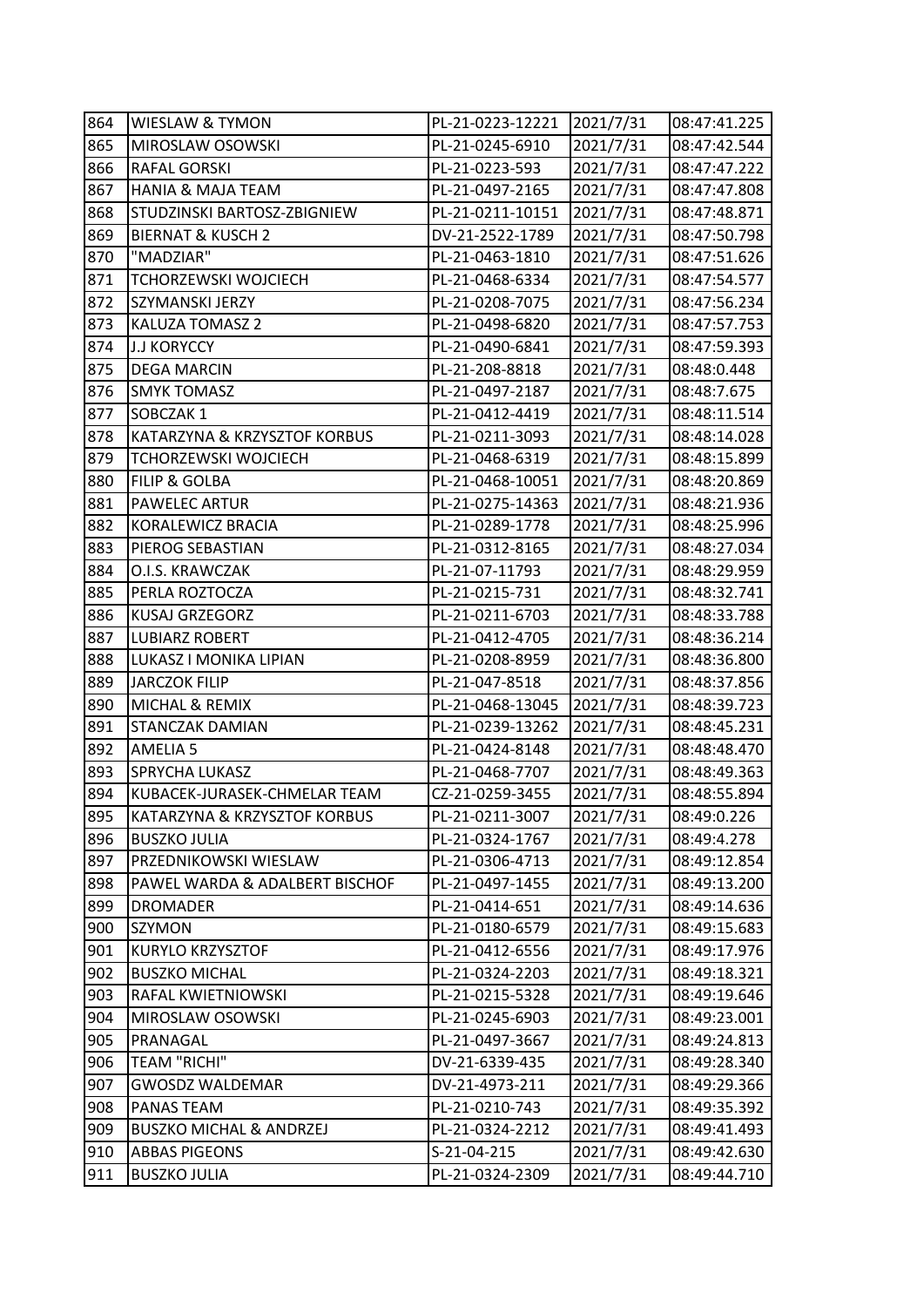| 912 | <b>GOZDUR TOMASZ</b>         | PL-21-0185-713   | 2021/7/31 | 08:49:49.858 |
|-----|------------------------------|------------------|-----------|--------------|
| 913 | MIROSLAW OSOWSKI             | PL-21-0245-6912  | 2021/7/31 | 08:49:50.897 |
| 914 | SROKA-KUSION-KAWA            | PL-21-0235-8252  | 2021/7/31 | 08:49:56.071 |
| 915 | SOBIERAJ & GALCZYNSKI        | PL-21-0183-9900  | 2021/7/31 | 08:49:57.787 |
| 916 | SYLWIA I DAREK ZYBURA 1      | PL-21-0211-3801  | 2021/7/31 | 08:50:1.462  |
| 917 | <b>PAWELEC ARTUR</b>         | PL-21-0275-14375 | 2021/7/31 | 08:50:3.389  |
| 918 | PIETRASZEK TOMASZ            | PL-21-05-10740   | 2021/7/31 | 08:50:9.978  |
| 919 | MDANOLOWICZ                  | PL-21-0215-1497  | 2021/7/31 | 08:50:14.747 |
| 920 | <b>HUBEX</b>                 | PL-21-0211-6704  | 2021/7/31 | 08:50:15.103 |
| 921 | <b>LIS ANDRZEJ</b>           | PL-21-09-8562    | 2021/7/31 | 08:50:18.880 |
| 922 | RAFAL KWIETNIOWSKI           | PL-21-0215-7193  | 2021/7/31 | 08:50:19.931 |
| 923 | WASNIEWSKI - DOBIES          | PL-21-0281-10724 | 2021/7/31 | 08:50:25.014 |
| 924 | RAF-KAR                      | PL-21-0183-2926  | 2021/7/31 | 08:50:28.603 |
| 925 | "MADZIAR"                    | PL-21-0463-1817  | 2021/7/31 | 08:50:32.490 |
| 926 | AMELIA J.K. IV               | PL-21-0424-8136  | 2021/7/31 | 08:50:37.372 |
| 927 | <b>BUSZKO MICHAL</b>         | PL-21-0324-2231  | 2021/7/31 | 08:50:38.819 |
| 928 | FLOREK-WOJCIESZAK            | PL-21-0232-2110  | 2021/7/31 | 08:50:43.475 |
| 929 | SZKOLNY-KROLIKOWSKI          | PL-21-0355-395   | 2021/7/31 | 08:50:43.620 |
| 930 | MDANOLOWICZ                  | PL-21-0215-1135  | 2021/7/31 | 08:50:47.480 |
| 931 | SEYKOPOL JERZY SERZYSKO      | PL-21-0482-2105  | 2021/7/31 | 08:50:52.656 |
| 932 | SEYKOPOL JERZY SERZYSKO      | PL-21-0482-2104  | 2021/7/31 | 08:50:54.788 |
| 933 | STEFANSKI MAREK MWG ROGOWO I | PL-21-0495-6830  | 2021/7/31 | 08:50:55.820 |
| 934 | AMELKA J.K. II               | PL-21-0424-8117  | 2021/7/31 | 08:51:1.792  |
| 935 | PALEGA-REMISZ                | PL-21-0153-968   | 2021/7/31 | 08:51:3.118  |
| 936 | ANDRZEJ i MICHAL BUSZKO      | PL-21-0452-11376 | 2021/7/31 | 08:51:10.670 |
| 937 | PAWELEC ARTUR                | PL-21-0275-14391 | 2021/7/31 | 08:51:13.953 |
| 938 | <b>JARCZOK FILIP</b>         | PL-21-047-8505   | 2021/7/31 | 08:51:16.452 |
| 939 | MAJCHER - BARAN TEAM         | PL-21-0230-168   | 2021/7/31 | 08:51:18.832 |
| 940 | SYLWIA I DAREK ZYBURA 2      | PL-21-0211-3809  | 2021/7/31 | 08:51:21.429 |
| 941 | OLR POLISH MASTER KACPER MAK | PL-21-083-11429  | 2021/7/31 | 08:51:30.881 |
| 942 | OCHIJEWICZ MAREK             | PL-21-0441-5099  | 2021/7/31 | 08:51:37.642 |
| 943 | SZKOLNY-KROLIKOWSKI          | PL-21-0355-253   | 2021/7/31 | 08:51:38.689 |
| 944 | <b>BANDA SWIROFFF</b>        | PL-21-0134-6600  | 2021/7/31 | 08:51:44.766 |
| 945 | BLYSKAWICA                   | PL-21-07-8763    | 2021/7/31 | 08:51:46.617 |
| 946 | KAJKA                        | DV-21-7360-221   | 2021/7/31 | 08:51:51.035 |
| 947 | <b>DREAM TEAM</b>            | PL-21-0173-12964 | 2021/7/31 | 08:51:52.388 |
| 948 | KROLICZAK JANUSZ             | PL-21-021-6086   | 2021/7/31 | 08:51:57.507 |
| 949 | NIKODEM LYJAK                | PL-21-0424-5619  | 2021/7/31 | 08:51:58.549 |
| 950 | <b>BIERNAT &amp; KUSCH 2</b> | DV-21-2522-1801  | 2021/7/31 | 08:52:4.490  |
| 951 | <b>DLA JOASI</b>             | PL-21-0208-5668  | 2021/7/31 | 08:52:6.288  |
| 952 | <b>BLUE TEAM</b>             | PL-21-02-3245    | 2021/7/31 | 08:52:6.418  |
| 953 | SPARROW TEAM I               | DV-21-1911-1248  | 2021/7/31 | 08:52:7.689  |
| 954 | TAYA                         | PL-21-0250-6179  | 2021/7/31 | 08:52:12.833 |
| 955 | MELA                         | PL-21-0424-8150  | 2021/7/31 | 08:52:13.861 |
| 956 | <b>TEAM "RICHI"</b>          | DV-21-6339-137   | 2021/7/31 | 08:52:21.384 |
| 957 | CALUJ WIESLAW                | PL-21-0223-12209 | 2021/7/31 | 08:52:23.076 |
| 958 | SOBCZAK 1                    | PL-21-0412-4421  | 2021/7/31 | 08:52:24.125 |
| 959 | PIETRASZEK TOMASZ            | PL-21-05-10743   | 2021/7/31 | 08:52:31.047 |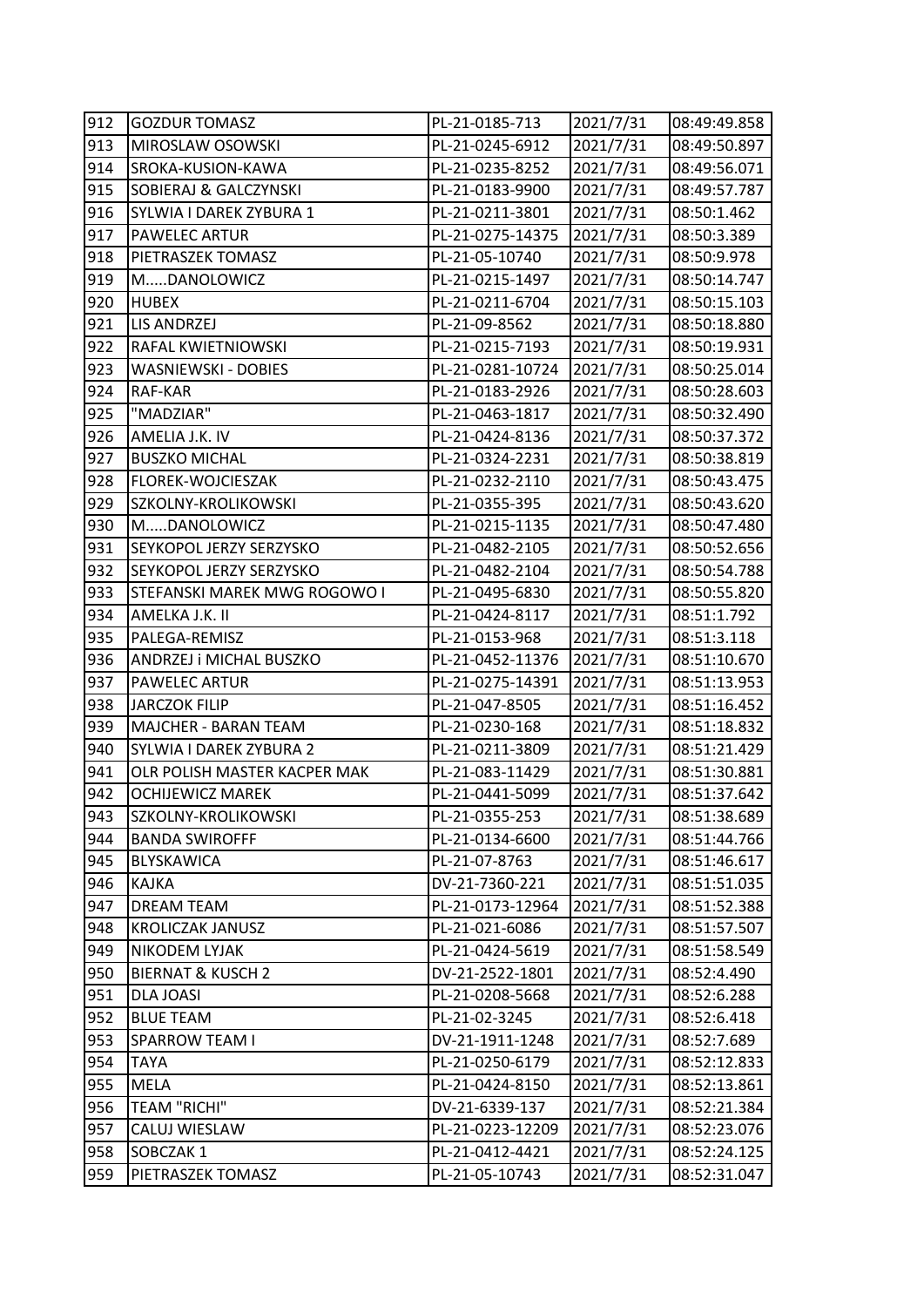| 960 | <b>KALUZA TOMASZ 2</b>             | PL-21-0498-6881  | 2021/7/31 | 08:52:32.084 |
|-----|------------------------------------|------------------|-----------|--------------|
| 961 | <b>SCHULZ TEAM</b>                 | PL-21-0217-230   | 2021/7/31 | 08:52:34.080 |
| 962 | SZKOLNY-KROLIKOWSKI                | PL-21-0355-389   | 2021/7/31 | 08:52:39.151 |
| 963 | <b>KURKOWSKI SLAWOMIR</b>          | PL-21-0321-4983  | 2021/7/31 | 08:52:41.742 |
| 964 | DANILOWICZ Aa M                    | PL-21-0215-1122  | 2021/7/31 | 08:52:47.931 |
| 965 | MAZUR KAZIMIERZ                    | PL-21-0215-7026  | 2021/7/31 | 08:52:48.956 |
| 966 | <b>GRYGLAS ARTUR</b>               | PL-21-010-5458   | 2021/7/31 | 08:52:52.198 |
| 967 | <b>KROPOP TOMASZ</b>               | PL-21-0432-11603 | 2021/7/31 | 08:52:59.548 |
| 968 | MAZUR KAZIMIERZ                    | PL-21-0215-7020  | 2021/7/31 | 08:53:4.656  |
| 969 | <b>MALEC MAREK</b>                 | PL-21-0215-191   | 2021/7/31 | 08:53:5.454  |
| 970 | <b>GIL JOLANTA</b>                 | PL-21-0176-4664  | 2021/7/31 | 08:53:10.925 |
| 971 | SOBCZAK 1                          | PL-21-0412-4418  | 2021/7/31 | 08:53:14.509 |
| 972 | ZURAWSKI JAN dr. 2                 | PL-21-0211-9222  | 2021/7/31 | 08:53:23.597 |
| 973 | SZNAUCNER JAROSLAW                 | PL-21-0492-4068  | 2021/7/31 | 08:53:25.318 |
| 974 | ZAWISLAK ADAM                      | PL-21-0215-6087  | 2021/7/31 | 08:53:35.008 |
| 975 | MDANOLOWICZ                        | PL-21-0215-1020  | 2021/7/31 | 08:53:43.161 |
| 976 | ZAWISLAK ADAM                      | PL-21-0215-6081  | 2021/7/31 | 08:53:44.827 |
| 977 | C.K.                               | PL-21-0211-443   | 2021/7/31 | 08:53:45.856 |
| 978 | RAFAL GORSKI                       | PL-21-0223-596   | 2021/7/31 | 08:53:49.762 |
| 979 | K <sub>2</sub>                     | PL-21-0497-3031  | 2021/7/31 | 08:53:52.153 |
| 980 | WAJSZCZUK RYSZARD                  | PL-21-0215-1483  | 2021/7/31 | 08:53:56.101 |
| 981 | <b>IREK K.</b>                     | PL-21-0424-8138  | 2021/7/31 | 08:54:0.885  |
| 982 | LIS ANDRZEJ                        | PL-21-09-8569    | 2021/7/31 | 08:54:1.950  |
| 983 | <b>KROLICZAK JANUSZ</b>            | PL-21-021-6096   | 2021/7/31 | 08:54:8.156  |
| 984 | <b>BUSZKO JULIA</b>                | PL-21-0324-2202  | 2021/7/31 | 08:54:25.435 |
| 985 | <b>KOMOR TEAM</b>                  | PL-21-0496-7793  | 2021/7/31 | 08:55:8.400  |
| 986 | CIOS-MAR                           | PL-21-0412-5520  | 2021/7/31 | 08:55:53.315 |
| 987 | <b>MELA</b>                        | PL-21-0424-8149  | 2021/7/31 | 08:55:58.126 |
| 988 | MODLISZEWICE TEAM                  | CZ-21-0132-3333  | 2021/7/31 | 08:56:52.534 |
| 989 | <b>JARCZOK FILIP</b>               | PL-21-047-8520   | 2021/7/31 | 08:56:59.126 |
| 990 | SITARSKI MAREK                     | PL-21-0262-1786  | 2021/7/31 | 08:57:7.635  |
| 991 | <b>ARTUR ZOLKIEWSKI</b>            | PL-21-0210-1546  | 2021/7/31 | 08:57:12.223 |
| 992 | <b>HANIA &amp; MAJA TEAM</b>       | PL-21-0497-2136  | 2021/7/31 | 08:58:18.170 |
| 993 | TEAM A.A.                          | PL-21-0139-449   | 2021/7/31 | 08:58:33.645 |
| 994 | <b>ESCHKE ARTUR</b>                | PL-21-0207-3896  | 2021/7/31 | 08:58:41.005 |
| 995 | MDANOLOWICZ                        | PL-21-0215-1496  | 2021/7/31 | 08:59:4.487  |
| 996 | KATARZYNA & KRZYSZTOF KORBUS       | PL-21-0211-3098  | 2021/7/31 | 09:04:45.042 |
| 997 | <b>JURECZKA KRZYSZTOF</b>          | PL-21-0352-1672  | 2021/7/31 | 09:06:8.141  |
| 998 | KALYTA +SCZYGIOL NIEMCY            | DV-21-7243-1094  | 2021/7/31 | 09:06:17.703 |
| 999 | <b>DOMAN</b>                       | PL-21-0452-11559 | 2021/7/31 | 09:06:22.145 |
|     | 1000 GOZDUR TOMASZ                 | PL-21-0185-718   | 2021/7/31 | 09:12:12.457 |
|     | 1001   WEDZINA JAROSLAW            | PL-21-0215-1134  | 2021/7/31 | 09:13:28.582 |
|     | 1002 PO RA PI                      | PL-21-0280-3119  | 2021/7/31 | 09:19:29.847 |
|     | 1003 STUDZINSKI BARTOSZ-ZBIGNIEW   | PL-21-0211-10214 | 2021/7/31 | 09:24:17.202 |
|     | 1004 STEFANSKI MAREK MWG ROGOWO II | PL-21-0495-6965  | 2021/7/31 | 09:26:56.233 |
|     | 1005 CZAJKA TEAM                   | PL-21-0311-9949  | 2021/7/31 | 09:29:49.395 |
|     | 1006 SITARSKI MAREK                | PL-21-0262-1764  | 2021/7/31 | 09:41:33.493 |
|     | 1007 TEAM A.A.                     | PL-21-0139-460   | 2021/7/31 | 11:43:12.575 |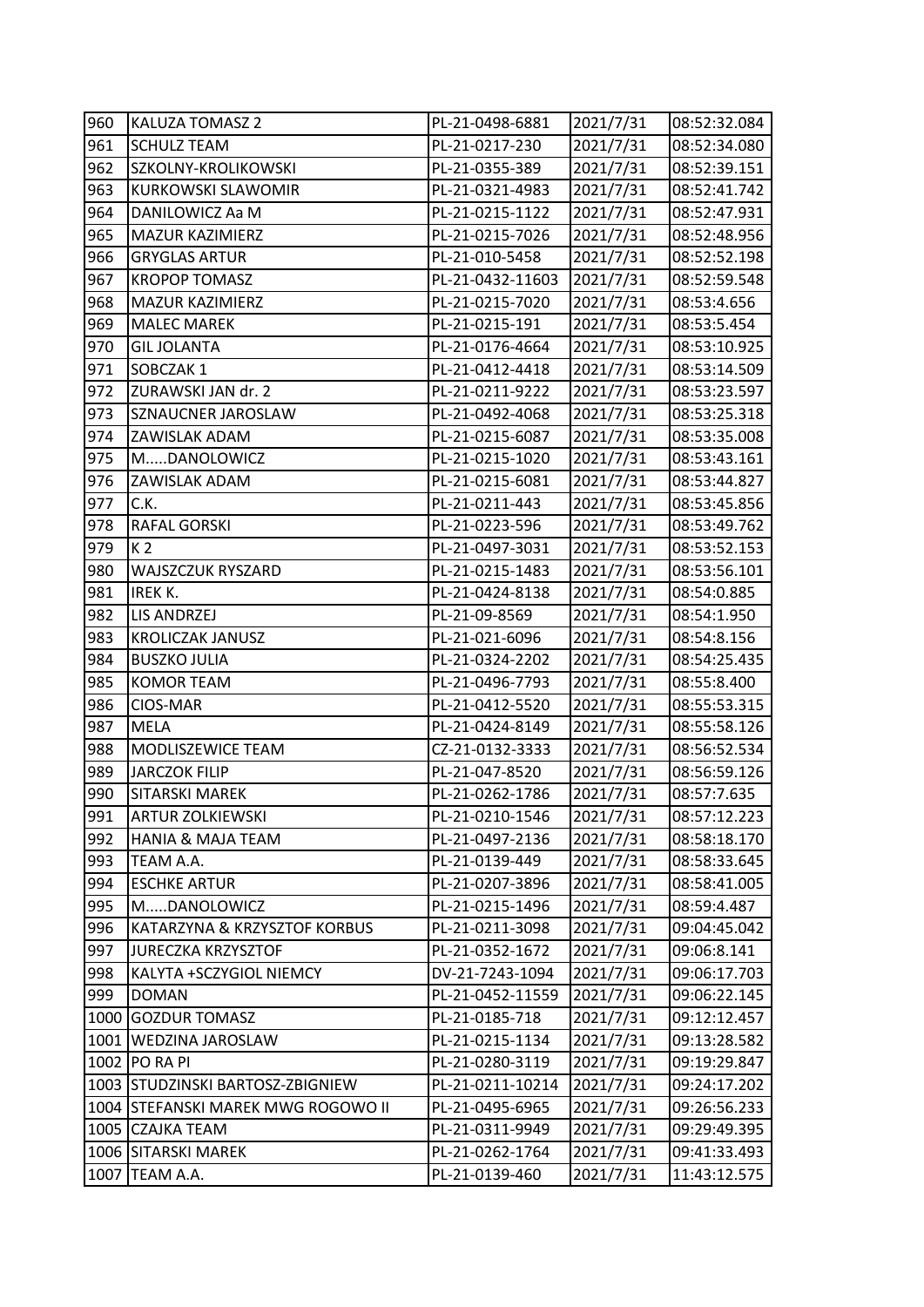| 1008 | <b>GORA MARCIN</b>     | PL-21-0311-3662  | 2021/7/31 | 16:17:42.941 |
|------|------------------------|------------------|-----------|--------------|
| 1009 | <b>BLASZCZYK LEON</b>  | PL-21-0352-1668  | 2021/8/1  | 07:11:7.194  |
| 1010 | <b>TORZ SLAWOMIR</b>   | PL-21-0155-6206  | 2021/8/1  | 10:35:4.583  |
|      |                        |                  |           |              |
| 1011 | PRZEDNIKOWSKI WIESLAW  | PL-21-0306-4712  | 2021/8/1  | 10:35:35.382 |
| 1012 | <b>GUMIENIAK ARTUR</b> | PL-21-0430-923   | 2021/8/1  | 10:36:3.591  |
|      |                        |                  |           |              |
|      | 1013 KUSAJ GRZEGORZ    | PL-21-0211-6709  | 2021/8/1  | 10:37:54.796 |
|      |                        |                  |           |              |
| 1014 | JACHOREK ZBIGNIEW 2    | PL-21-0215-1884  | 2021/8/1  | 10:38:25.991 |
| 1015 | TEAM KACZOR            | PL-21-0412-3269  | 2021/8/1  | 10:38:31.480 |
|      |                        |                  |           |              |
| 1016 | <b>ROBERT-PATRYK</b>   | PL-21-0231-10051 | 2021/8/1  | 11:19:22.223 |
| 1017 | <b>ADAMCZYK MARTA</b>  | PL-21-0295-6327  | 2021/8/1  | 12:08:44.246 |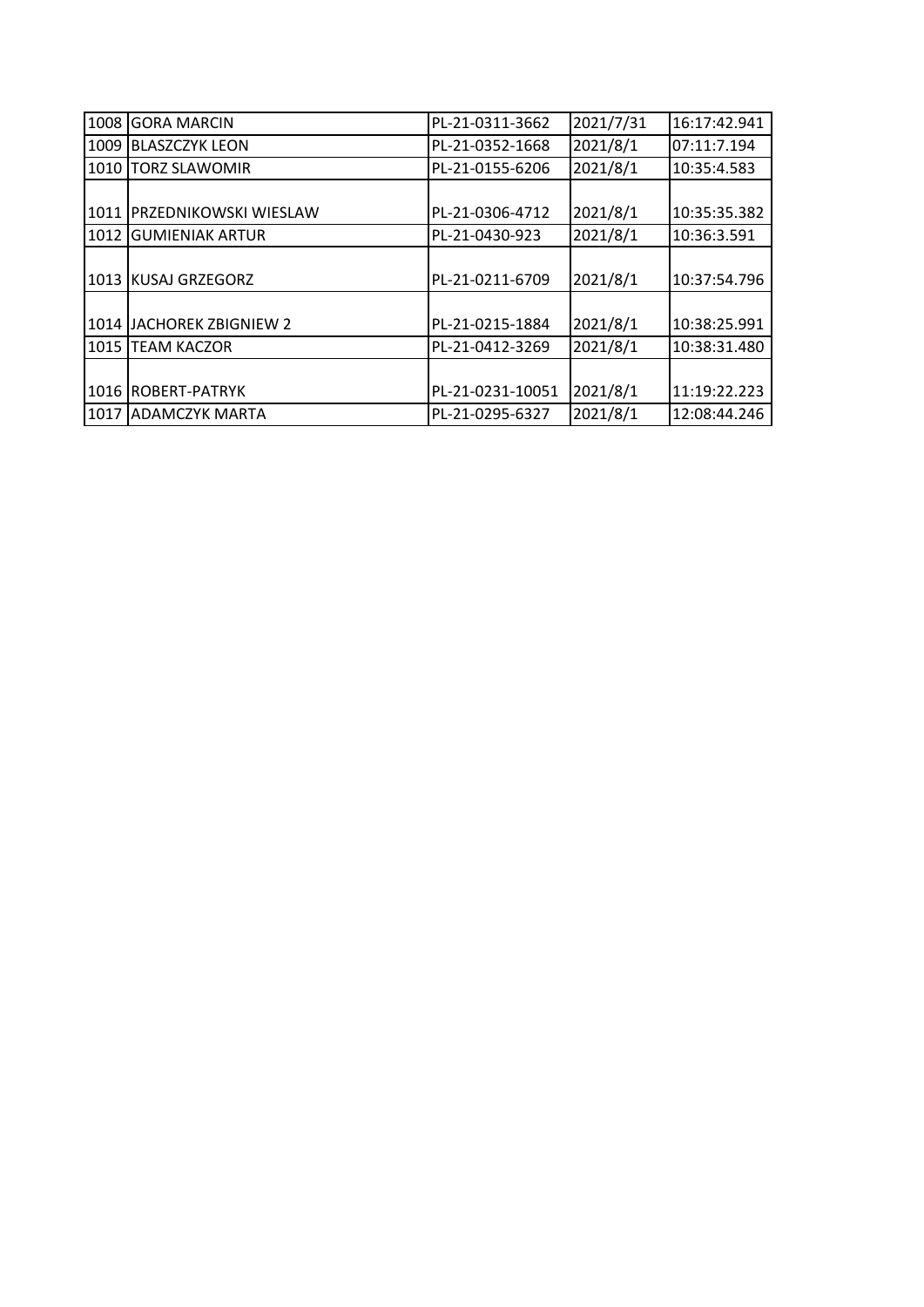| Km          | <b>Duration</b> | Speed (m/m) |
|-------------|-----------------|-------------|
| 0:36:5.945  | 40000           | 1108.061    |
| 0:36:13.837 | 40000           | 1104.039    |
| 0:36:14.183 | 40000           | 1103.863    |
| 0:36:14.467 | 40000           | 1103.719    |
| 0:36:14.875 | 40000           | 1103.512    |
| 0:36:16.084 | 40000           | 1102.899    |
| 0:36:18.161 | 40000           | 1101.847    |
| 0:36:20.785 | 40000           | 1100.521    |
| 0:36:23.068 | 40000           | 1099.370    |
| 0:36:24.101 | 40000           | 1098.850    |
| 0:36:24.188 | 40000           | 1098.807    |
| 0:36:25.234 | 40000           | 1098.281    |
| 0:36:25.347 | 40000           | 1098.224    |
| 0:36:25.653 | 40000           | 1098.070    |
| 0:36:26.729 | 40000           | 1097.530    |
| 0:36:26.892 | 40000           | 1097.448    |
| 0:36:28.92  | 40000           | 1096.431    |
| 0:36:29.96  | 40000           | 1095.910    |
| 0:36:30.183 | 40000           | 1095.799    |
| 0:36:31.233 | 40000           | 1095.274    |
| 0:36:32.112 | 40000           | 1094.835    |
| 0:36:33.155 | 40000           | 1094.314    |
| 0:36:33.506 | 40000           | 1094.139    |
| 0:36:34.577 | 40000           | 1093.605    |
| 0:36:34.615 | 40000           | 1093.586    |
| 0:36:36.482 | 40000           | 1092.656    |
| 0:36:37.585 | 40000           | 1092.108    |
| 0:36:37.611 | 40000           | 1092.095    |
| 0:36:38.662 | 40000           | 1091.573    |
| 0:36:39.7   | 40000           | 1091.058    |
| 0:36:39.721 | 40000           | 1091.047    |
| 0:36:39.744 | 40000           | 1091.036    |
| 0:36:39.765 | 40000           | 1091.026    |
| 0:36:39.803 | 40000           | 1091.007    |
| 0:36:39.867 | 40000           | 1090.975    |
| 0:36:40.914 | 40000           | 1090.456    |
| 0:36:41.326 | 40000           | 1090.252    |
| 0:36:42.359 | 40000           | 1089.741    |
| 0:36:42.386 | 40000           | 1089.727    |
| 0:36:42.418 | 40000           | 1089.711    |
| 0:36:42.443 | 40000           | 1089.699    |
| 0:36:42.475 | 40000           | 1089.683    |
| 0:36:42.516 | 40000           | 1089.663    |
| 0:36:42.945 | 40000           | 1089.451    |
| 0:36:43.979 | 40000           | 1088.940    |
| 0:36:44.009 | 40000           | 1088.925    |
| 0:36:44.057 | 40000           | 1088.901    |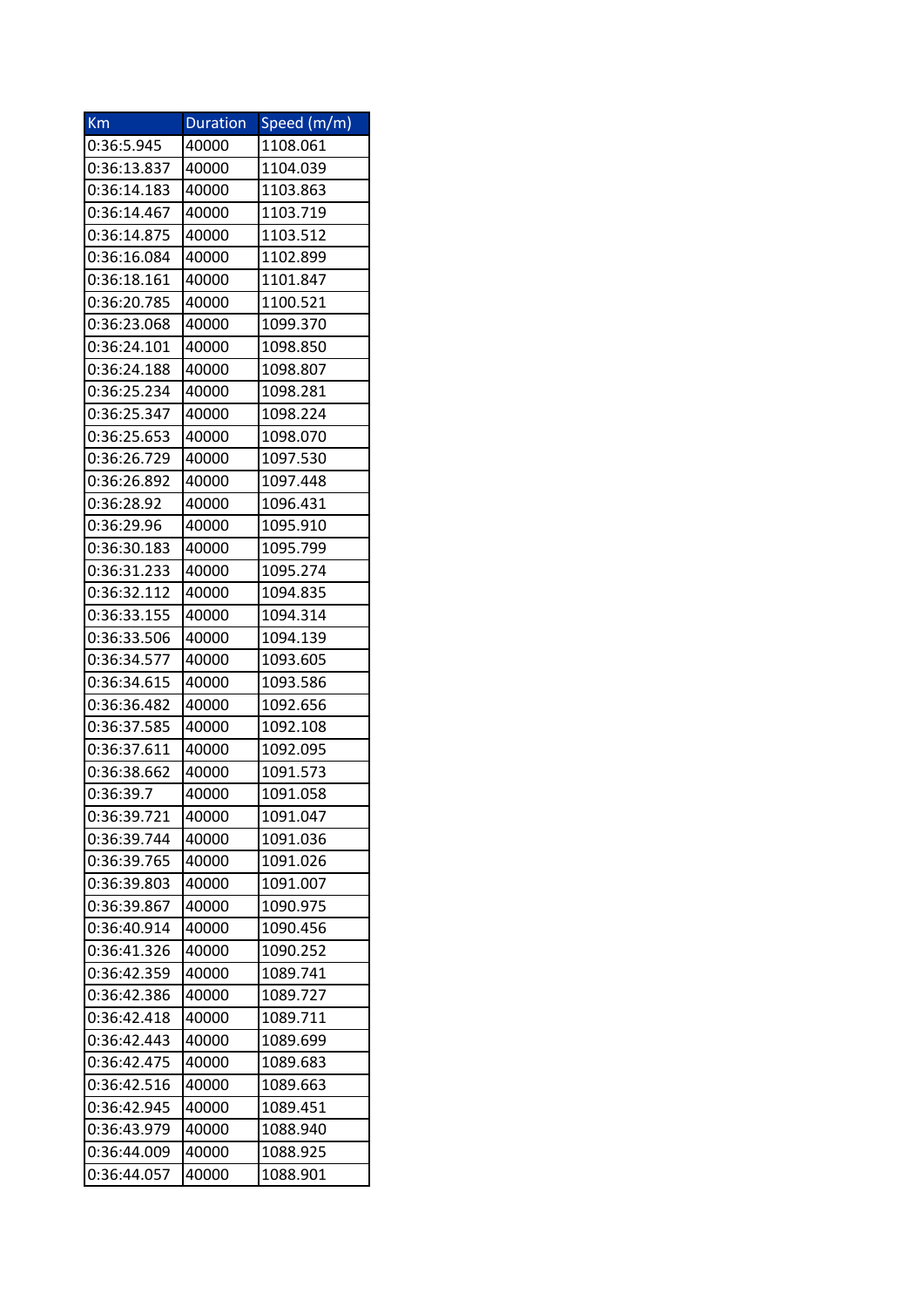| 0:36:44.084 | 40000 | 1088.888 |
|-------------|-------|----------|
| 0:36:46.248 | 40000 | 1087.820 |
| 0:36:47.277 | 40000 | 1087.313 |
| 0:36:47.3   | 40000 | 1087.301 |
| 0:36:47.333 | 40000 | 1087.285 |
| 0:36:47.367 | 40000 | 1087.268 |
| 0:36:47.4   | 40000 | 1087.252 |
| 0:36:47.437 | 40000 | 1087.234 |
| 0:36:47.466 | 40000 | 1087.219 |
| 0:36:47.512 | 40000 | 1087.197 |
| 0:36:47.551 | 40000 | 1087.178 |
| 0:36:48.026 | 40000 | 1086.944 |
| 0:36:49.086 | 40000 | 1086.422 |
| 0:36:49.119 | 40000 | 1086.406 |
| 0:36:49.142 | 40000 | 1086.395 |
| 0:36:49.177 | 40000 | 1086.377 |
| 0:36:49.222 | 40000 | 1086.355 |
| 0:36:49.268 | 40000 | 1086.333 |
| 0:36:49.375 | 40000 | 1086.280 |
| 0:36:49.842 | 40000 | 1086.050 |
| 0:36:49.953 | 40000 | 1085.996 |
| 0:36:50.062 | 40000 | 1085.942 |
| 0:36:50.17  | 40000 | 1085.889 |
| 0:36:51.204 | 40000 | 1085.382 |
| 0:36:52.246 | 40000 | 1084.870 |
| 0:36:52.304 | 40000 | 1084.842 |
| 0:36:52.346 | 40000 | 1084.821 |
| 0:36:52.369 | 40000 | 1084.810 |
| 0:36:53.409 | 40000 | 1084.300 |
| 0:36:53.437 | 40000 | 1084.287 |
| 0:36:53.487 | 40000 | 1084.262 |
| 0:36:53.508 | 40000 | 1084.252 |
| 0:36:53.531 | 40000 | 1084.241 |
| 0:36:53.756 | 40000 | 1084.130 |
| 0:36:54.803 | 40000 | 1083.618 |
| 0:36:54.849 | 40000 | 1083.595 |
| 0:36:54.879 | 40000 | 1083.581 |
| 0:36:54.906 | 40000 | 1083.567 |
| 0:36:54.929 | 40000 | 1083.556 |
| 0:36:54.97  | 40000 | 1083.536 |
| 0:36:55.002 | 40000 | 1083.520 |
| 0:36:55.248 | 40000 | 1083.400 |
| 0:36:56.287 | 40000 | 1082.892 |
| 0:36:56.323 | 40000 | 1082.875 |
| 0:36:56.35  | 40000 | 1082.861 |
| 0:36:56.396 | 40000 | 1082.839 |
| 0:36:56.429 | 40000 | 1082.823 |
| 0:36:56.455 | 40000 | 1082.810 |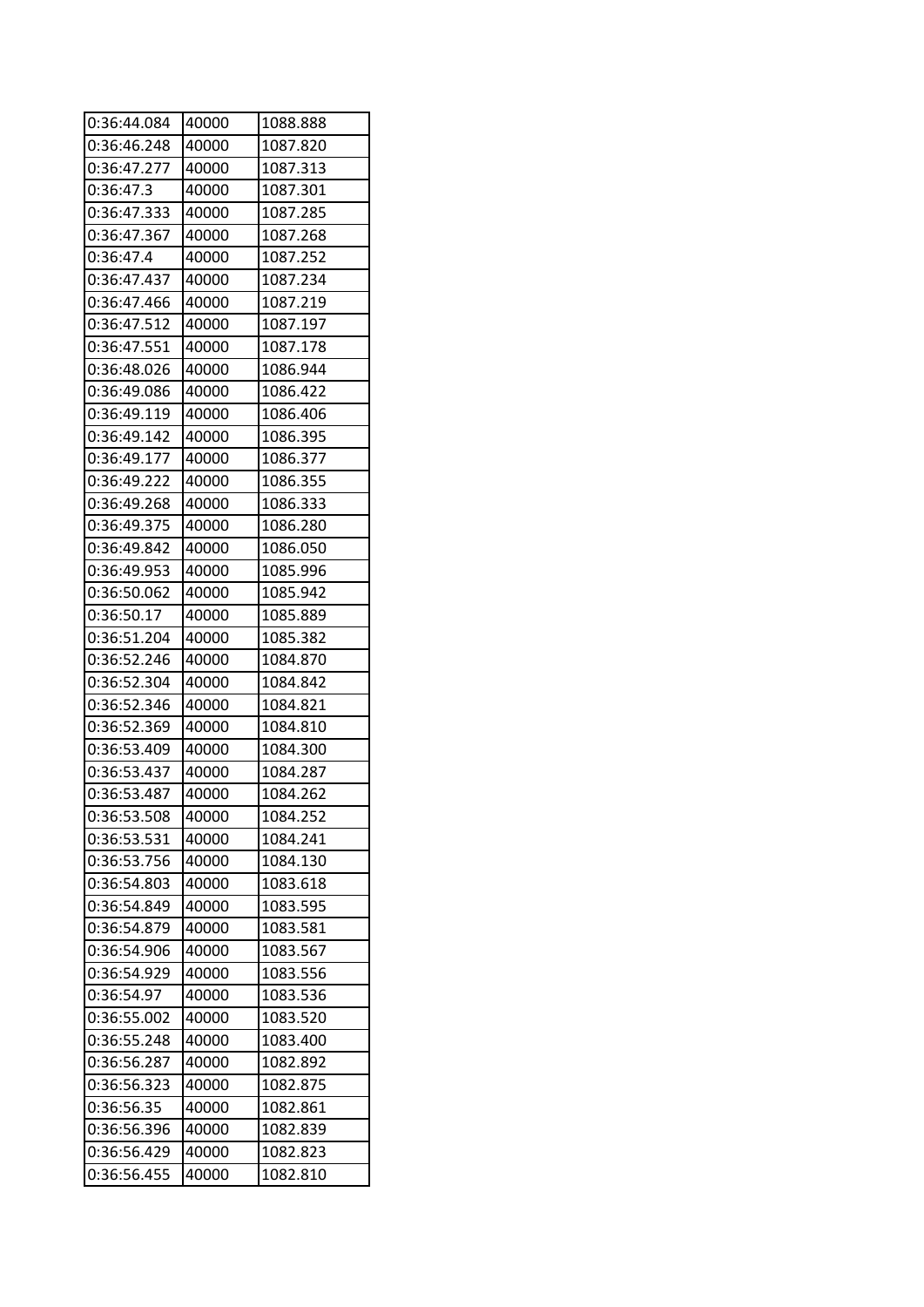| 0:36:56.484 | 40000 | 1082.796 |
|-------------|-------|----------|
| 0:36:56.528 | 40000 | 1082.775 |
| 0:36:56.677 | 40000 | 1082.702 |
| 0:36:56.879 | 40000 | 1082.603 |
| 0:36:57.166 | 40000 | 1082.463 |
| 0:36:57.277 | 40000 | 1082.409 |
| 0:36:57.384 | 40000 | 1082.357 |
| 0:36:57.601 | 40000 | 1082.251 |
| 0:36:58.636 | 40000 | 1081.746 |
| 0:36:58.673 | 40000 | 1081.728 |
| 0:36:58.705 | 40000 | 1081.712 |
| 0:36:58.728 | 40000 | 1081.701 |
| 0:36:58.776 | 40000 | 1081.677 |
| 0:36:58.828 | 40000 | 1081.652 |
| 0:36:58.858 | 40000 | 1081.637 |
| 0:36:59.897 | 40000 | 1081.131 |
| 0:36:59.935 | 40000 | 1081.113 |
| 0:36:59.976 | 40000 | 1081.093 |
| 0:37:0.004  | 40000 | 1081.079 |
| 0:37:0.037  | 40000 | 1081.063 |
| 0:37:0.067  | 40000 | 1081.048 |
| 0:37:0.103  | 40000 | 1081.031 |
| 0:37:0.128  | 40000 | 1081.019 |
| 0:37:0.151  | 40000 | 1081.008 |
| 0:37:0.378  | 40000 | 1080.897 |
| 0:37:1.414  | 40000 | 1080.393 |
| 0:37:1.453  | 40000 | 1080.374 |
| 0:37:1.494  | 40000 | 1080.354 |
| 0:37:1.517  | 40000 | 1080.343 |
| 0:37:1.546  | 40000 | 1080.329 |
| 0:37:2.605  | 40000 | 1079.814 |
| 0:37:2.641  | 40000 | 1079.797 |
| 0:37:2.669  | 40000 | 1079.783 |
| 0:37:2.697  | 40000 | 1079.769 |
| 0:37:2.737  | 40000 | 1079.750 |
| 0:37:2.765  | 40000 | 1079.736 |
| 0:37:2.793  | 40000 | 1079.723 |
| 0:37:2.844  | 40000 | 1079.698 |
| 0:37:2.869  | 40000 | 1079.686 |
| 0:37:2.897  | 40000 | 1079.672 |
| 0:37:2.936  | 40000 | 1079.653 |
| 0:37:2.97   | 40000 | 1079.637 |
| 0:37:3.027  | 40000 | 1079.609 |
| 0:37:5.066  | 40000 | 1078.620 |
| 0:37:5.111  | 40000 | 1078.598 |
| 0:37:5.139  | 40000 | 1078.584 |
| 0:37:5.172  | 40000 | 1078.568 |
| 0:37:5.217  | 40000 | 1078.546 |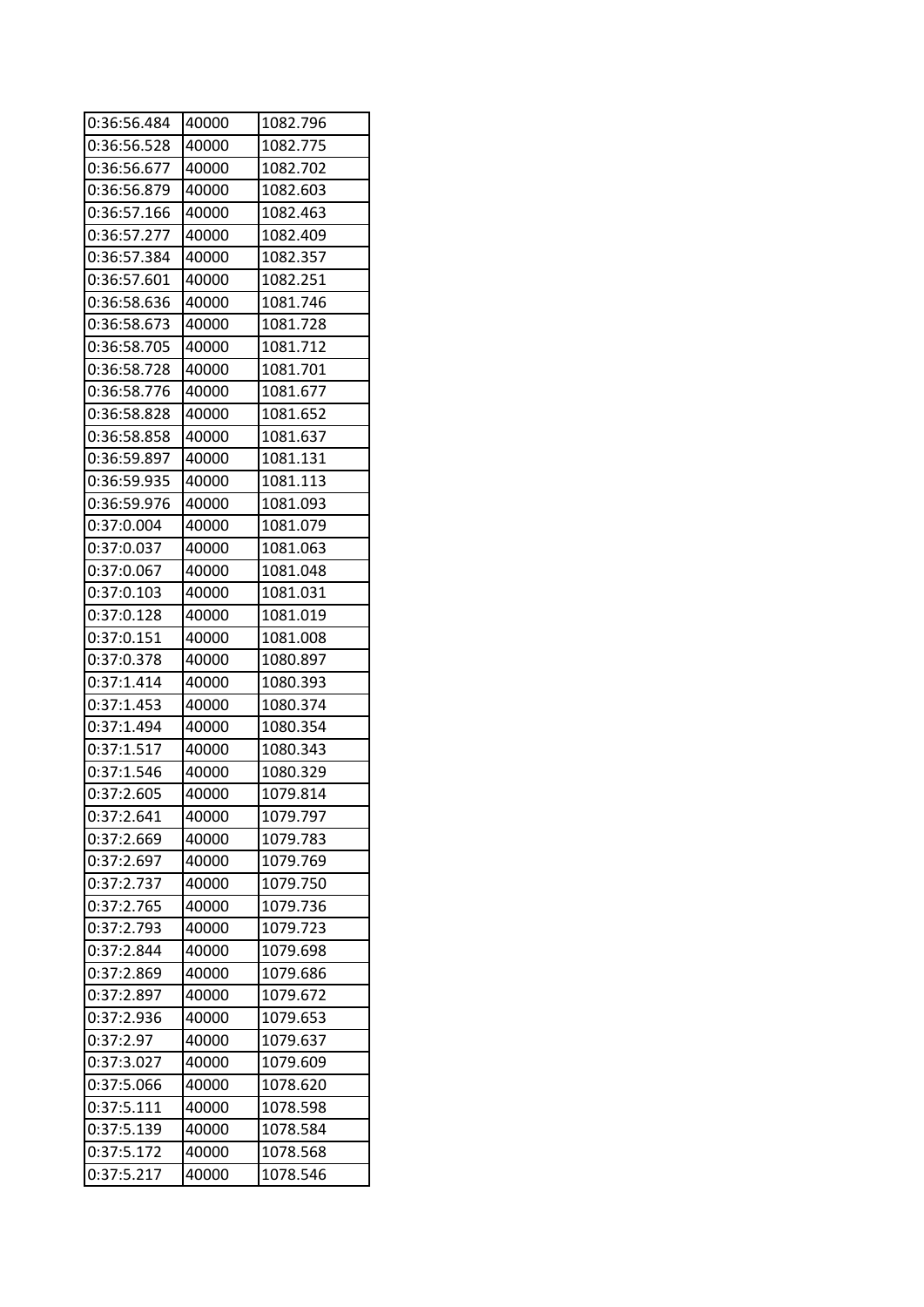| 0:37:5.249  | 40000 | 1078.531 |
|-------------|-------|----------|
| 0:37:5.276  | 40000 | 1078.518 |
| 0:37:5.309  | 40000 | 1078.502 |
| 0:37:5.343  | 40000 | 1078.485 |
| 0:37:5.376  | 40000 | 1078.469 |
| 0:37:5.445  | 40000 | 1078.436 |
| 0:37:5.478  | 40000 | 1078.420 |
| 0:37:5.612  | 40000 | 1078.355 |
| 0:37:5.72   | 40000 | 1078.303 |
| 0:37:5.922  | 40000 | 1078.205 |
| 0:37:6.029  | 40000 | 1078.153 |
| 0:37:6.225  | 40000 | 1078.058 |
| 0:37:6.92   | 40000 | 1077.722 |
| 0:37:7.959  | 40000 | 1077.219 |
| 0:37:7.996  | 40000 | 1077.201 |
| 0:37:8.019  | 40000 | 1077.190 |
| 0:37:8.042  | 40000 | 1077.179 |
| 0:37:8.092  | 40000 | 1077.155 |
| 0:37:9.132  | 40000 | 1076.652 |
| 0:37:9.161  | 40000 | 1076.638 |
| 0:37:9.184  | 40000 | 1076.627 |
| 0:37:9.234  | 40000 | 1076.603 |
| 0:37:9.275  | 40000 | 1076.583 |
| 0:37:9.323  | 40000 | 1076.560 |
| 0:37:9.364  | 40000 | 1076.540 |
| 0:37:9.387  | 40000 | 1076.529 |
| 0:37:9.419  | 40000 | 1076.514 |
| 0:37:9.458  | 40000 | 1076.495 |
| 0:37:9.483  | 40000 | 1076.483 |
| 0:37:9.505  | 40000 | 1076.472 |
| 0:37:9.529  | 40000 | 1076.461 |
| 0:37:9.895  | 40000 | 1076.284 |
| 0:37:10.277 | 40000 | 1076.100 |
| 0:37:10.383 | 40000 | 1076.048 |
| 0:37:10.492 | 40000 | 1075.996 |
| 0:37:11.525 | 40000 | 1075.498 |
| 0:37:11.58  | 40000 | 1075.471 |
| 0:37:11.621 | 40000 | 1075.451 |
| 0:37:11.644 | 40000 | 1075.440 |
| 0:37:11.704 | 40000 | 1075.411 |
| 0:37:11.972 | 40000 | 1075.282 |
| 0:37:13.012 | 40000 | 1074.782 |
| 0:37:13.052 | 40000 | 1074.762 |
| 0:37:13.08  | 40000 | 1074.749 |
| 0:37:13.103 | 40000 | 1074.738 |
| 0:37:13.183 | 40000 | 1074.699 |
| 0:37:13.218 | 40000 | 1074.682 |
| 0:37:13.25  | 40000 | 1074.667 |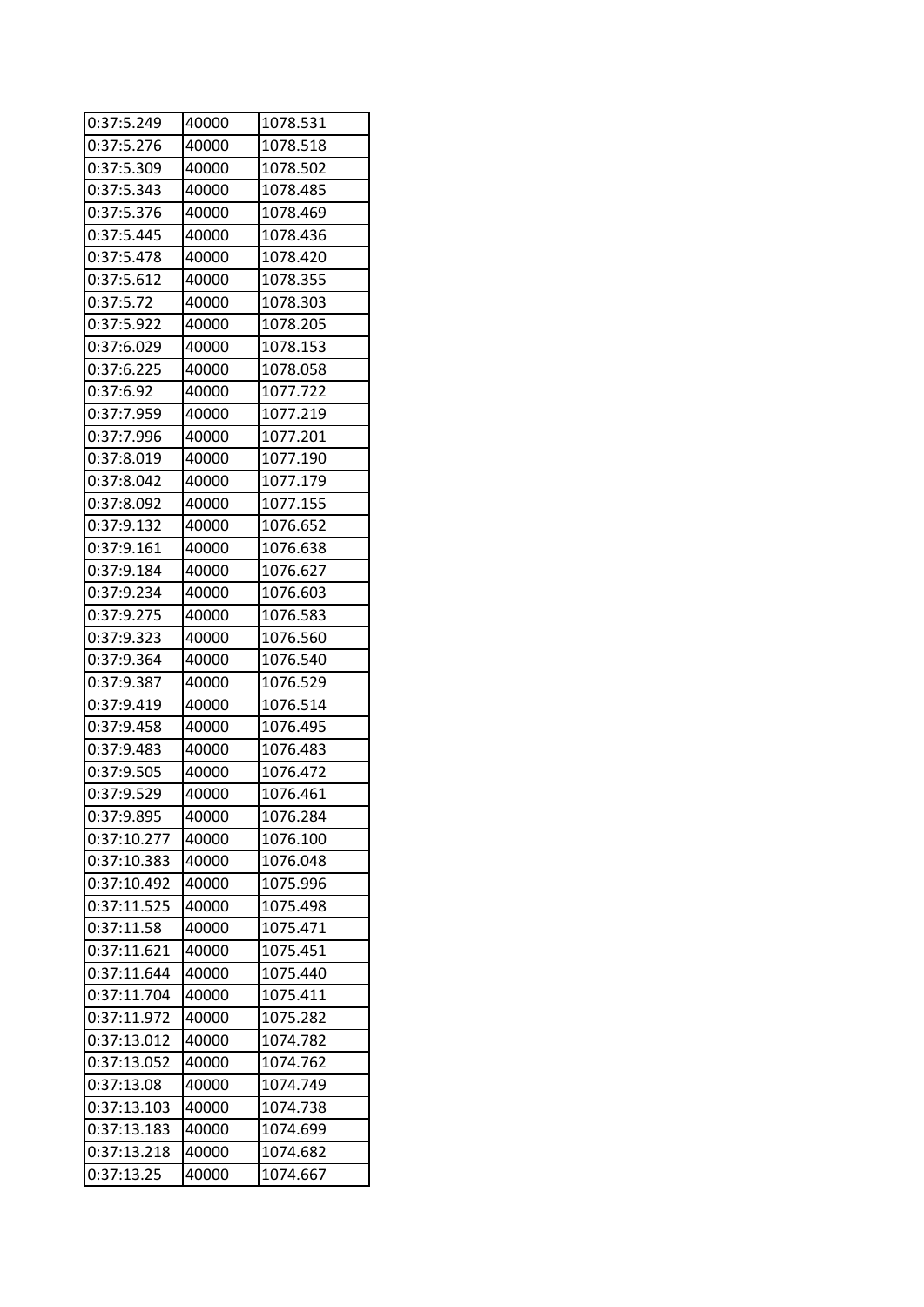| 0:37:14.292              | 40000 | 1074.166 |
|--------------------------|-------|----------|
| 0:37:14.318              | 40000 | 1074.153 |
| 0:37:14.364              | 40000 | 1074.131 |
| 0:37:14.386              | 40000 | 1074.121 |
| 0:37:14.413              | 40000 | 1074.108 |
| 0:37:14.471              | 40000 | 1074.080 |
| 0:37:14.493              | 40000 | 1074.069 |
| 0:37:14.534              | 40000 | 1074.049 |
| 0:37:14.763              | 40000 | 1073.939 |
| 0:37:15.804              | 40000 | 1073.439 |
| 0:37:15.831              | 40000 | 1073.426 |
| 0:37:15.918              | 40000 | 1073.385 |
| 0:37:15.955              | 40000 | 1073.367 |
| 0:37:15.977              | 40000 | 1073.356 |
| 0:37:16.005              | 40000 | 1073.343 |
| 0:37:16.107              | 40000 | 1073.294 |
| 0:37:16.215              | 40000 | 1073.242 |
| 0:37:16.322              | 40000 | 1073.191 |
| 0:37:16.7                | 40000 | 1073.009 |
| 0:37:16.994              | 40000 | 1072.868 |
| 0:37:17.109              | 40000 | 1072.813 |
| 0:37:17.217              | 40000 | 1072.761 |
| 0:37:17.33               | 40000 | 1072.707 |
| 0:37:17.709              | 40000 | 1072.526 |
| 0:37:17.908              | 40000 | 1072.430 |
| 0:37:18.14               | 40000 | 1072.319 |
| 0:37:19.172              | 40000 | 1071.825 |
| 0:37:19.211              | 40000 | 1071.806 |
| 0:37:19.244              | 40000 | 1071.790 |
| 0:37:19.277              | 40000 | 1071.775 |
| 0:37:19.3                | 40000 | 1071.763 |
| $0:37:19.\overline{352}$ | 40000 | 1071.739 |
| 0:37:19.387              | 40000 | 1071.722 |
| 0:37:19.41               | 40000 | 1071.711 |
| 0:37:19.445              | 40000 | 1071.694 |
| 0:37:19.534              | 40000 | 1071.652 |
| 0:37:19.648              | 40000 | 1071.597 |
| 0:37:20.112              | 40000 | 1071.375 |
| 0:37:20.235              | 40000 | 1071.316 |
| 0:37:20.348              | 40000 | 1071.262 |
| 0:37:20.696              | 40000 | 1071.096 |
| 0:37:21.745              | 40000 | 1070.595 |
| 0:37:21.92               | 40000 | 1070.511 |
| 0:37:22.026              | 40000 | 1070.460 |
| 0:37:23.06               | 40000 | 1069.967 |
| 0:37:23.082              | 40000 | 1069.956 |
| 0:37:23.125              | 40000 | 1069.936 |
| 0:37:23.153              | 40000 | 1069.923 |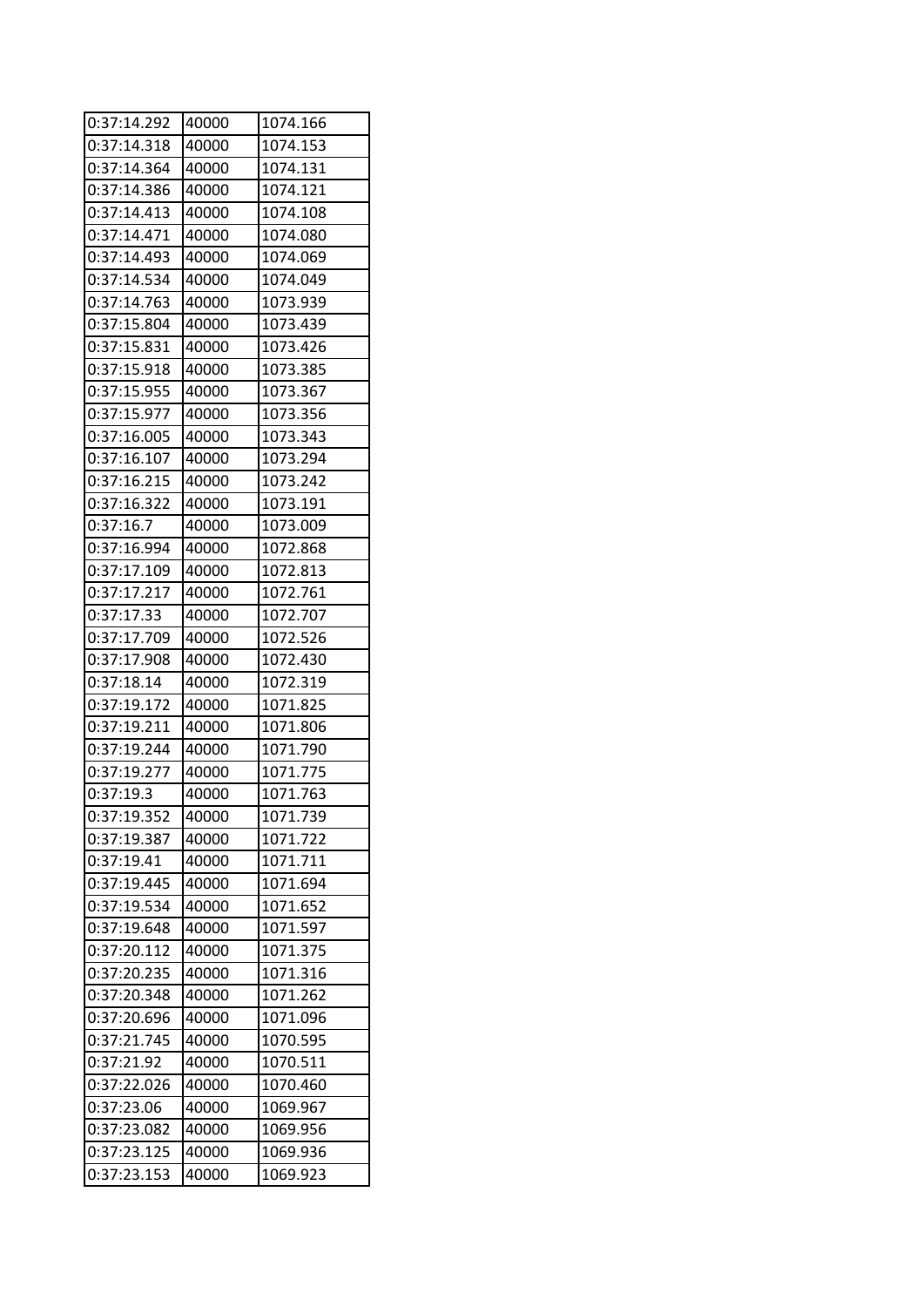| 0:37:23.213 | 40000 | 1069.894 |
|-------------|-------|----------|
| 0:37:23.3   | 40000 | 1069.852 |
| 0:37:23.412 | 40000 | 1069.799 |
| 0:37:24.444 | 40000 | 1069.307 |
| 0:37:24.484 | 40000 | 1069.288 |
| 0:37:24.526 | 40000 | 1069.268 |
| 0:37:24.667 | 40000 | 1069.201 |
| 0:37:25.129 | 40000 | 1068.981 |
| 0:37:26.153 | 40000 | 1068.494 |
| 0:37:26.237 | 40000 | 1068.454 |
| 0:37:27.267 | 40000 | 1067.964 |
| 0:37:27.294 | 40000 | 1067.951 |
| 0:37:27.317 | 40000 | 1067.940 |
| 0:37:27.362 | 40000 | 1067.919 |
| 0:37:27.407 | 40000 | 1067.897 |
| 0:37:27.465 | 40000 | 1067.870 |
| 0:37:27.496 | 40000 | 1067.855 |
| 0:37:27.544 | 40000 | 1067.832 |
| 0:37:27.768 | 40000 | 1067.726 |
| 0:37:28.829 | 40000 | 1067.222 |
| 0:37:28.863 | 40000 | 1067.206 |
| 0:37:28.909 | 40000 | 1067.184 |
| 0:37:28.984 | 40000 | 1067.149 |
| 0:37:30.072 | 40000 | 1066.633 |
| 0:37:30.111 | 40000 | 1066.614 |
| 0:37:30.15  | 40000 | 1066.596 |
| 0:37:30.348 | 40000 | 1066.502 |
| 0:37:30.455 | 40000 | 1066.451 |
| 0:37:30.657 | 40000 | 1066.355 |
| 0:37:31.034 | 40000 | 1066.177 |
| 0:37:31.146 | 40000 | 1066.124 |
| 0:37:31.253 | 40000 | 1066.073 |
| 0:37:31.585 | 40000 | 1065.916 |
| 0:37:32.643 | 40000 | 1065.415 |
| 0:37:32.668 | 40000 | 1065.403 |
| 0:37:34.699 | 40000 | 1064.444 |
| 0:37:35.76  | 40000 | 1063.943 |
| 0:37:35.816 | 40000 | 1063.917 |
| 0:37:35.855 | 40000 | 1063.898 |
| 0:37:35.898 | 40000 | 1063.878 |
| 0:37:35.921 | 40000 | 1063.867 |
| 0:37:35.948 | 40000 | 1063.854 |
| 0:37:36.066 | 40000 | 1063.799 |
| 0:37:37.105 | 40000 | 1063.309 |
| 0:37:37.146 | 40000 | 1063.290 |
| 0:37:37.178 | 40000 | 1063.275 |
| 0:37:37.202 | 40000 | 1063.263 |
| 0:37:37.24  | 40000 | 1063.245 |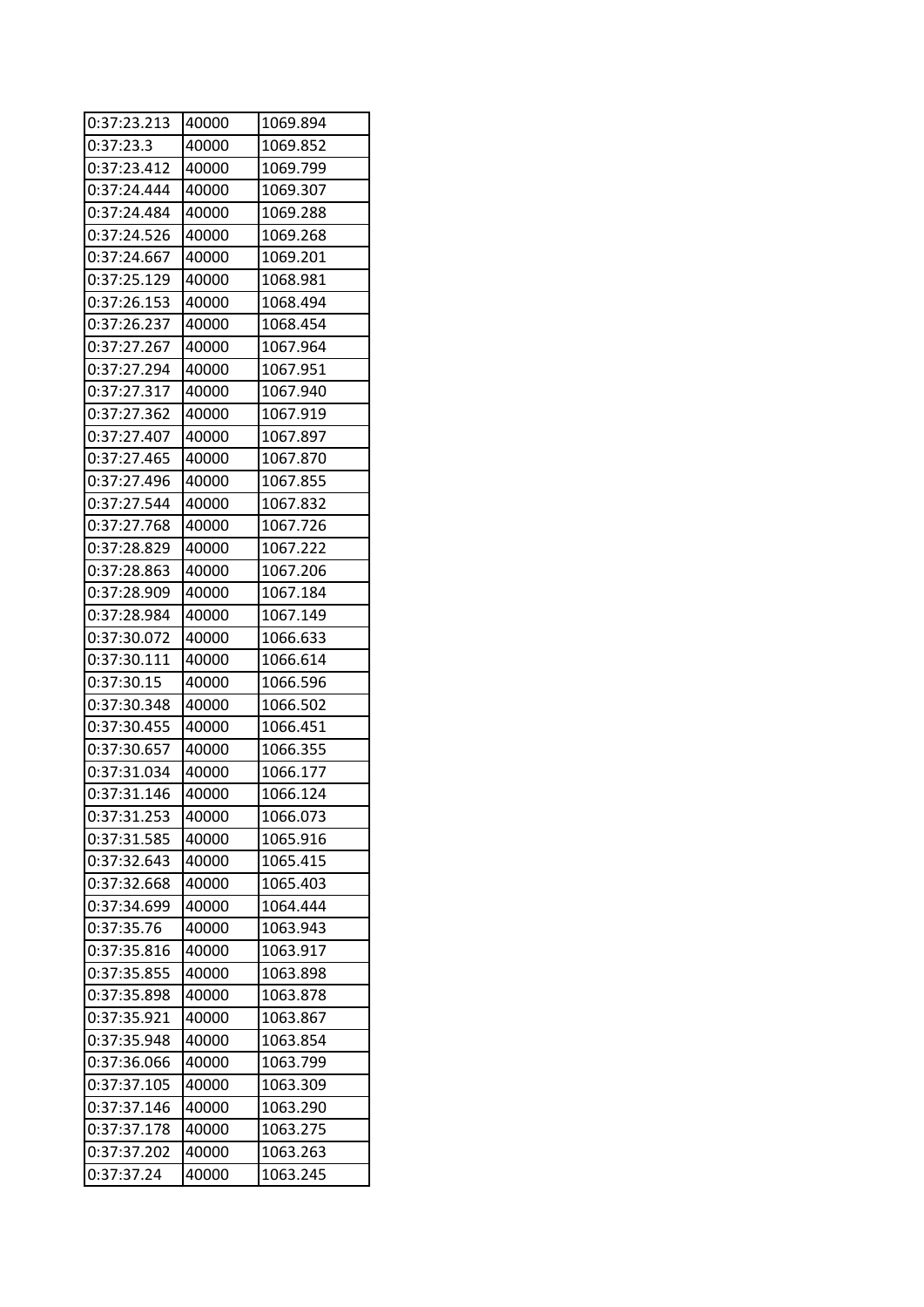| 0:37:37.371 | 40000 | 1063.184 |  |
|-------------|-------|----------|--|
| 0:37:37.402 | 40000 | 1063.169 |  |
| 0:37:37.425 | 40000 | 1063.158 |  |
| 0:37:37.456 | 40000 | 1063.144 |  |
| 0:37:37.497 | 40000 | 1063.124 |  |
| 0:37:37.536 | 40000 | 1063.106 |  |
| 0:37:37.57  | 40000 | 1063.090 |  |
| 0:37:37.62  | 40000 | 1063.066 |  |
| 0:37:37.644 | 40000 | 1063.055 |  |
| 0:37:37.676 | 40000 | 1063.040 |  |
| 0:37:37.717 | 40000 | 1063.021 |  |
| 0:37:38.152 | 40000 | 1062.816 |  |
| 0:37:38.272 | 40000 | 1062.759 |  |
| 0:37:38.381 | 40000 | 1062.708 |  |
| 0:37:38.725 | 40000 | 1062.546 |  |
| 0:37:39.756 | 40000 | 1062.062 |  |
| 0:37:39.779 | 40000 | 1062.051 |  |
| 0:37:39.815 | 40000 | 1062.034 |  |
| 0:37:39.843 | 40000 | 1062.021 |  |
| 0:37:39.871 | 40000 | 1062.008 |  |
| 0:37:39.893 | 40000 | 1061.997 |  |
| 0:37:40.189 | 40000 | 1061.858 |  |
| 0:37:40.387 | 40000 | 1061.765 |  |
| 0:37:40.593 | 40000 | 1061.668 |  |
| 0:37:40.717 | 40000 | 1061.610 |  |
| 0:37:40.824 | 40000 | 1061.560 |  |
| 0:37:41.863 | 40000 | 1061.072 |  |
| 0:37:41.921 | 40000 | 1061.045 |  |
| 0:37:41.952 | 40000 | 1061.030 |  |
| 0:37:41.975 | 40000 | 1061.020 |  |
| 0:37:42.039 | 40000 | 1060.990 |  |
| 0:37:42.273 | 40000 | 1060.880 |  |
| 0:37:43.321 | 40000 | 1060.389 |  |
| 0:37:43.352 | 40000 | 1060.374 |  |
| 0:37:43.447 | 40000 | 1060.330 |  |
| 0:37:43.554 | 40000 | 1060.280 |  |
| 0:37:43.905 | 40000 | 1060.115 |  |
| 0:37:46.941 | 40000 | 1058.695 |  |
| 0:37:46.964 | 40000 | 1058.685 |  |
| 0:37:46.988 | 40000 | 1058.673 |  |
| 0:37:47.048 | 40000 | 1058.645 |  |
| 0:37:47.095 | 40000 | 1058.623 |  |
| 0:37:47.135 | 40000 | 1058.605 |  |
| 0:37:47.163 | 40000 | 1058.592 |  |
| 0:37:47.203 | 40000 | 1058.573 |  |
| 0:37:47.263 | 40000 | 1058.545 |  |
| 0:37:47.285 | 40000 | 1058.535 |  |
| 0:37:48.325 | 40000 | 1058.049 |  |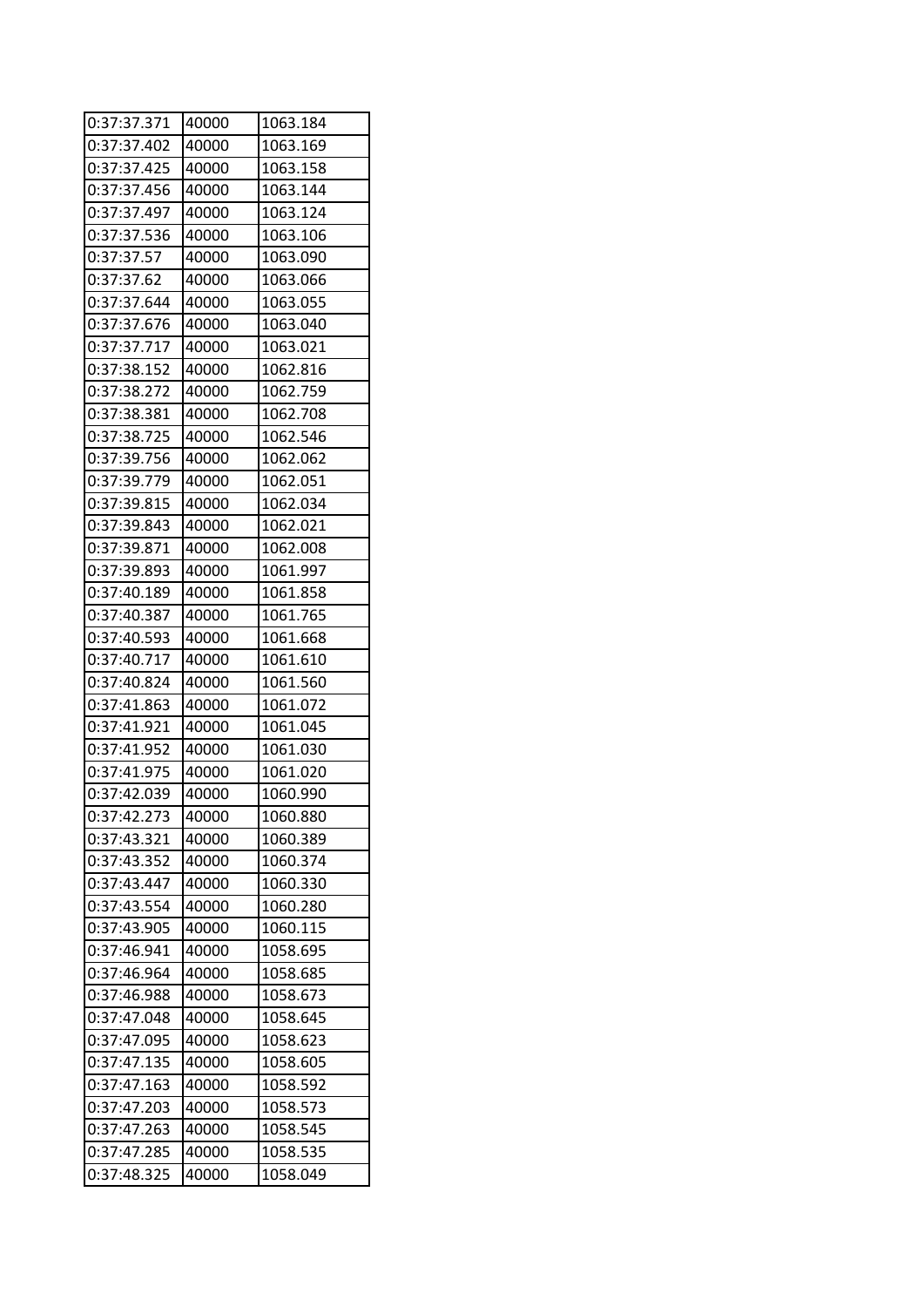| 0:37:48.361 | 40000 | 1058.033 |
|-------------|-------|----------|
| 0:37:48.389 | 40000 | 1058.020 |
| 0:37:48.436 | 40000 | 1057.998 |
| 0:37:48.475 | 40000 | 1057.979 |
| 0:37:48.502 | 40000 | 1057.967 |
| 0:37:48.615 | 40000 | 1057.914 |
| 0:37:48.734 | 40000 | 1057.859 |
| 0:37:49.777 | 40000 | 1057.373 |
| 0:37:49.814 | 40000 | 1057.355 |
| 0:37:49.868 | 40000 | 1057.330 |
| 0:37:50.927 | 40000 | 1056.837 |
| 0:37:50.967 | 40000 | 1056.819 |
| 0:37:51.122 | 40000 | 1056.746 |
| 0:37:52.157 | 40000 | 1056.265 |
| 0:37:52.194 | 40000 | 1056.248 |
| 0:37:52.225 | 40000 | 1056.233 |
| 0:37:52.265 | 40000 | 1056.215 |
| 0:37:52.298 | 40000 | 1056.199 |
| 0:37:52.343 | 40000 | 1056.179 |
| 0:37:52.688 | 40000 | 1056.018 |
| 0:37:53.747 | 40000 | 1055.526 |
| 0:37:53.79  | 40000 | 1055.506 |
| 0:37:53.827 | 40000 | 1055.489 |
| 0:37:54.254 | 40000 | 1055.291 |
| 0:37:54.496 | 40000 | 1055.179 |
| 0:37:55.528 | 40000 | 1054.700 |
| 0:37:55.57  | 40000 | 1054.681 |
| 0:37:55.608 | 40000 | 1054.663 |
| 0:37:55.66  | 40000 | 1054.639 |
| 0:37:55.756 | 40000 | 1054.595 |
| 0:37:55.866 | 40000 | 1054.544 |
| 0:37:56.908 | 40000 | 1054.061 |
| 0:37:56.937 | 40000 | 1054.048 |
| 0:37:56.978 | 40000 | 1054.029 |
| 0:37:57.007 | 40000 | 1054.015 |
| 0:37:57.06  | 40000 | 1053.991 |
| 0:37:57.108 | 40000 | 1053.968 |
| 0:37:57.151 | 40000 | 1053.949 |
| 0:37:57.261 | 40000 | 1053.898 |
| 0:37:58.322 | 40000 | 1053.407 |
| 0:37:58.353 | 40000 | 1053.393 |
| 0:37:58.381 | 40000 | 1053.380 |
| 0:37:58.435 | 40000 | 1053.355 |
| 0:37:58.488 | 40000 | 1053.330 |
| 0:37:58.52  | 40000 | 1053.315 |
| 0:37:58.623 | 40000 | 1053.268 |
| 0:38:0.007  | 40000 | 1052.628 |
| 0:38:0.035  | 40000 | 1052.615 |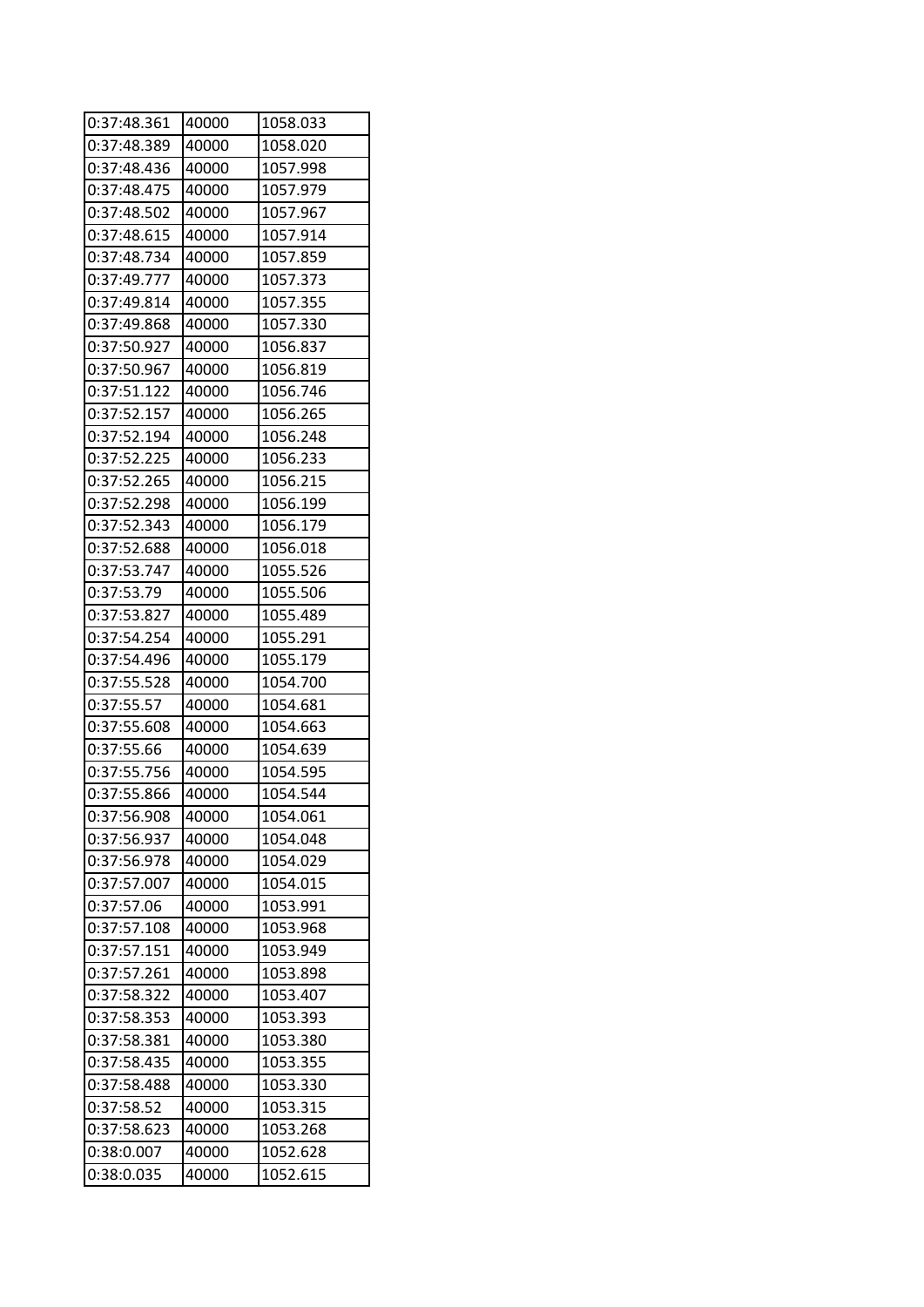| 0:38:0.072   | 40000 | 1052.598 |
|--------------|-------|----------|
| 0:38:0.107   | 40000 | 1052.582 |
| 0:38:1.141   | 40000 | 1052.105 |
| 0:38:1.164   | 40000 | 1052.094 |
| 0:38:1.187   | 40000 | 1052.084 |
| 0:38:1.238   | 40000 | 1052.060 |
| 0:38:1.27    | 40000 | 1052.046 |
| 0:38:1.302   | 40000 | 1052.031 |
| 0:38:1.33    | 40000 | 1052.018 |
| 0:38:1.943   | 40000 | 1051.735 |
| 0:38:2.298   | 40000 | 1051.572 |
| 0:38:3.354   | 40000 | 1051.085 |
| 0:38:3.381   | 40000 | 1051.073 |
| 0:38:3.429   | 40000 | 1051.051 |
| 0:38:3.876   | 40000 | 1050.845 |
| 0:38:5.926   | 40000 | 1049.903 |
| 0:38:5.953   | 40000 | 1049.890 |
| 0:38:5.982   | 40000 | 1049.877 |
| 0:38:6.01    | 40000 | 1049.864 |
| 0:38:6.116   | 40000 | 1049.815 |
| 0:38:6.14    | 40000 | 1049.804 |
| 0:38:6.262   | 40000 | 1049.748 |
| 0:38:7.329   | 40000 | 1049.259 |
| 0:38:7.357   | 40000 | 1049.246 |
| 0:38:7.459   | 40000 | 1049.199 |
| 0:38:7.856   | 40000 | 1049.017 |
| 0:38:8.9     | 40000 | 1048.539 |
| 0:38:8.942   | 40000 | 1048.519 |
| 0:38:9.0.000 | 40000 | 1048.493 |
| 0:38:9.059   | 40000 | 1048.466 |
| 0:38:9.086   | 40000 | 1048.453 |
| 0:38:9.126   | 40000 | 1048.435 |
| 0:38:9.454   | 40000 | 1048.285 |
| 0:38:10.518  | 40000 | 1047.798 |
| 0:38:10.553  | 40000 | 1047.782 |
| 0:38:10.595  | 40000 | 1047.763 |
| 0:38:10.637  | 40000 | 1047.743 |
| 0:38:10.848  | 40000 | 1047.647 |
| 0:38:10.956  | 40000 | 1047.598 |
| 0:38:13.015  | 40000 | 1046.657 |
| 0:38:13.075  | 40000 | 1046.630 |
| 0:38:13.219  | 40000 | 1046.564 |
| 0:38:14.264  | 40000 | 1046.087 |
| 0:38:14.307  | 40000 | 1046.068 |
| 0:38:14.363  | 40000 | 1046.042 |
| 0:38:14.386  | 40000 | 1046.031 |
| 0:38:14.435  | 40000 | 1046.009 |
| 0:38:14.475  | 40000 | 1045.991 |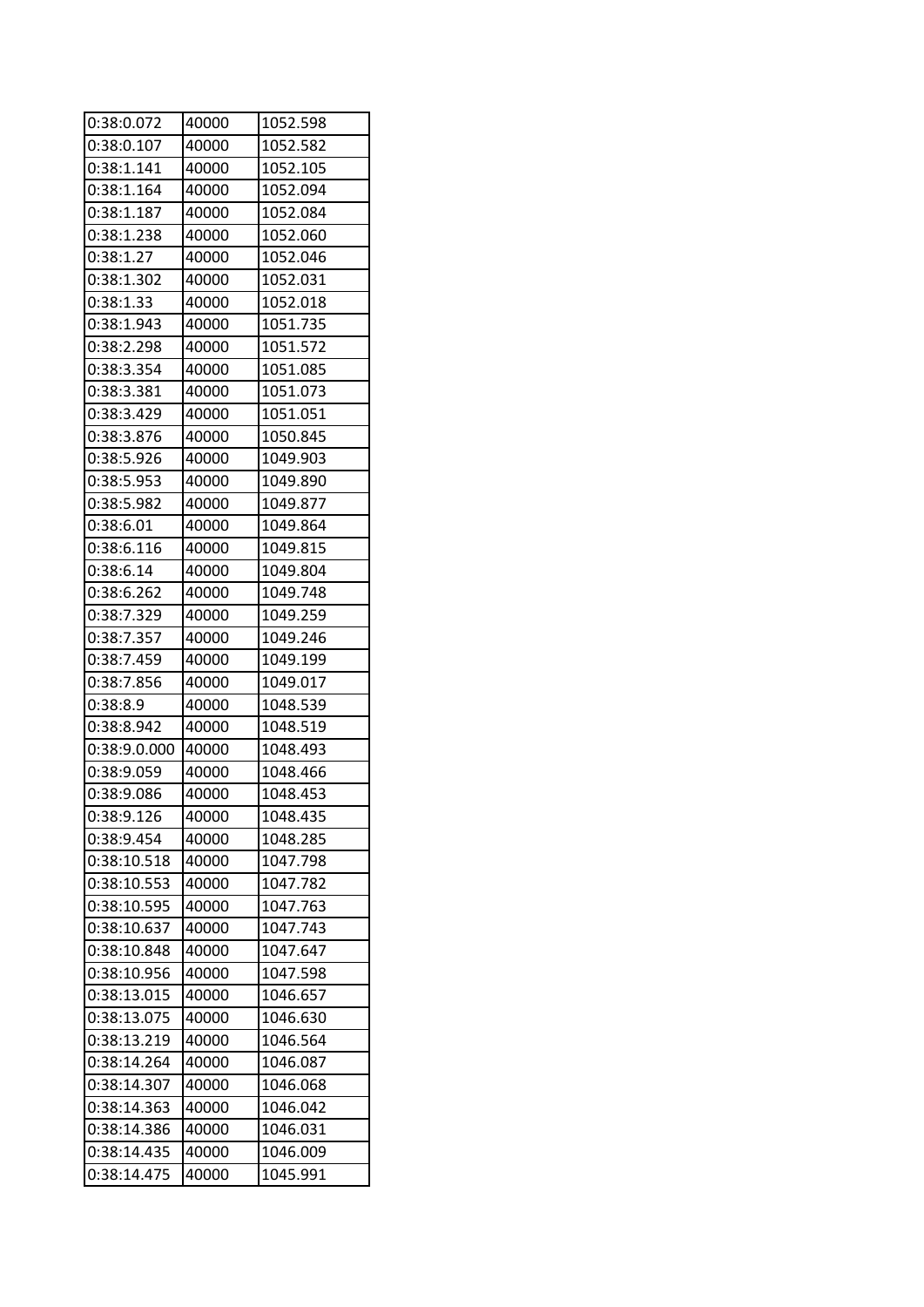| 0:38:14.509              | 40000 | 1045.975 |
|--------------------------|-------|----------|
| 0:38:14.563              | 40000 | 1045.951 |
| 0:38:14.603              | 40000 | 1045.933 |
| 0:38:14.644              | 40000 | 1045.914 |
| 0:38:14.691              | 40000 | 1045.892 |
| 0:38:14.739              | 40000 | 1045.871 |
| 0:38:15.292              | 40000 | 1045.619 |
| 0:38:15.496              | 40000 | 1045.526 |
| 0:38:15.603              | 40000 | 1045.477 |
| 0:38:15.721              | 40000 | 1045.423 |
| 0:38:16.786              | 40000 | 1044.938 |
| 0:38:17.52               | 40000 | 1044.605 |
| 0:38:17.774              | 40000 | 1044.489 |
| 0:38:18.82               | 40000 | 1044.014 |
| 0:38:18.87               | 40000 | 1043.991 |
| 0:38:18.897              | 40000 | 1043.979 |
| 0:38:18.924              | 40000 | 1043.967 |
| 0:38:18.965              | 40000 | 1043.948 |
| 0:38:18.993              | 40000 | 1043.935 |
| 0:38:19.018              | 40000 | 1043.924 |
| 0:38:19.046              | 40000 | 1043.911 |
| 0:38:19.375              | 40000 | 1043.762 |
| 0:38:20.434              | 40000 | 1043.281 |
| 0:38:20.461              | 40000 | 1043.269 |
| 0:38:20.505              | 40000 | 1043.249 |
| 0:38:20.934              | 40000 | 1043.055 |
| 0:38:23.005              | 40000 | 1042.117 |
| 0:38:23.028              | 40000 | 1042.106 |
| 0:38:23.073              | 40000 | 1042.086 |
| 0:38:23.109              | 40000 | 1042.070 |
| 0:38:23.166              | 40000 | 1042.044 |
| $0:38:23.\overline{201}$ | 40000 | 1042.028 |
| 0:38:23.253              | 40000 | 1042.005 |
| 0:38:23.57               | 40000 | 1041.861 |
| 0:38:24.603              | 40000 | 1041.394 |
| 0:38:24.644              | 40000 | 1041.376 |
| 0:38:24.681              | 40000 | 1041.359 |
| 0:38:26.035              | 40000 | 1040.747 |
| 0:38:26.077              | 40000 | 1040.728 |
| 0:38:26.128              | 40000 | 1040.705 |
| 0:38:26.155              | 40000 | 1040.693 |
| 0:38:26.196              | 40000 | 1040.675 |
| 0:38:26.225              | 40000 | 1040.662 |
| 0:38:26.248              | 40000 | 1040.651 |
| 0:38:26.366              | 40000 | 1040.598 |
| 0:38:27.399              | 40000 | 1040.132 |
| 0:38:27.785              | 40000 | 1039.958 |
| 0:38:28.838              | 40000 | 1039.484 |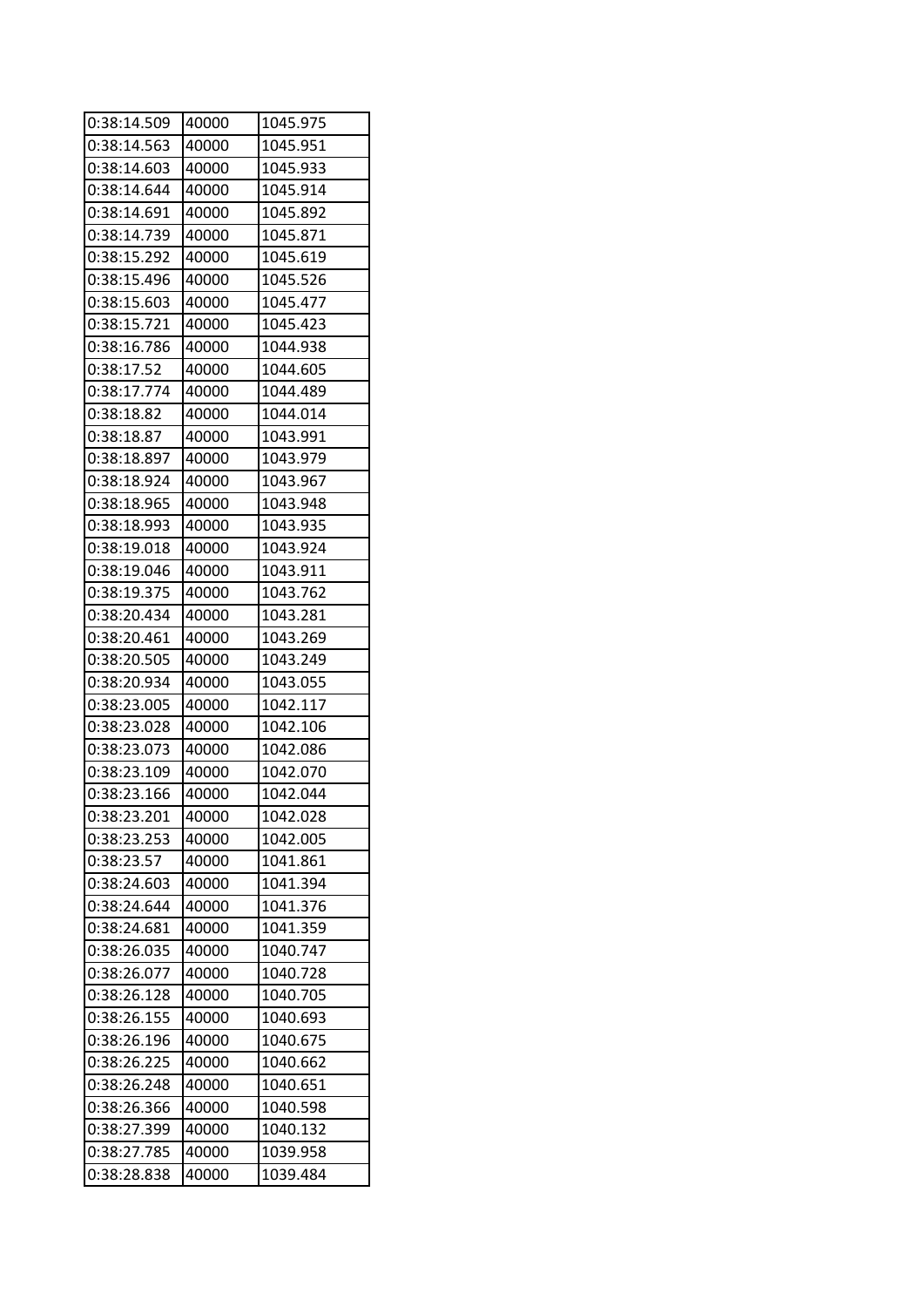| 0:38:28.874 | 40000 | 1039.468 |
|-------------|-------|----------|
| 0:38:28.918 | 40000 | 1039.448 |
| 0:38:29.338 | 40000 | 1039.259 |
| 0:38:30.378 | 40000 | 1038.791 |
| 0:38:30.424 | 40000 | 1038.770 |
| 0:38:30.454 | 40000 | 1038.757 |
| 0:38:30.501 | 40000 | 1038.736 |
| 0:38:30.603 | 40000 | 1038.690 |
| 0:38:30.714 | 40000 | 1038.640 |
| 0:38:32.478 | 40000 | 1037.848 |
| 0:38:32.956 | 40000 | 1037.633 |
| 0:38:33.901 | 40000 | 1037.209 |
| 0:38:34.938 | 40000 | 1036.745 |
| 0:38:34.98  | 40000 | 1036.726 |
| 0:38:35.028 | 40000 | 1036.705 |
| 0:38:35.056 | 40000 | 1036.692 |
| 0:38:35.285 | 40000 | 1036.589 |
| 0:38:37.387 | 40000 | 1035.649 |
| 0:38:37.445 | 40000 | 1035.623 |
| 0:38:37.505 | 40000 | 1035.596 |
| 0:38:37.594 | 40000 | 1035.557 |
| 0:38:37.662 | 40000 | 1035.526 |
| 0:38:37.767 | 40000 | 1035.479 |
| 0:38:38.829 | 40000 | 1035.005 |
| 0:38:38.867 | 40000 | 1034.988 |
| 0:38:38.91  | 40000 | 1034.969 |
| 0:38:38.973 | 40000 | 1034.941 |
| 0:38:39.079 | 40000 | 1034.894 |
| 0:38:39.611 | 40000 | 1034.656 |
| 0:38:39.758 | 40000 | 1034.591 |
| 0:38:39.889 | 40000 | 1034.532 |
| 0:38:40.959 | 40000 | 1034.055 |
| 0:38:40.983 | 40000 | 1034.045 |
| 0:38:41.01  | 40000 | 1034.033 |
| 0:38:41.059 | 40000 | 1034.011 |
| 0:38:41.421 | 40000 | 1033.850 |
| 0:38:42.475 | 40000 | 1033.380 |
| 0:38:42.831 | 40000 | 1033.222 |
| 0:38:43.871 | 40000 | 1032.760 |
| 0:38:43.916 | 40000 | 1032.740 |
| 0:38:43.974 | 40000 | 1032.714 |
| 0:38:44.858 | 40000 | 1032.321 |
| 0:38:45.903 | 40000 | 1031.857 |
| 0:38:45.929 | 40000 | 1031.846 |
| 0:38:45.957 | 40000 | 1031.833 |
| 0:38:46.003 | 40000 | 1031.813 |
| 0:38:46.482 | 40000 | 1031.601 |
| 0:38:47.516 | 40000 | 1031.142 |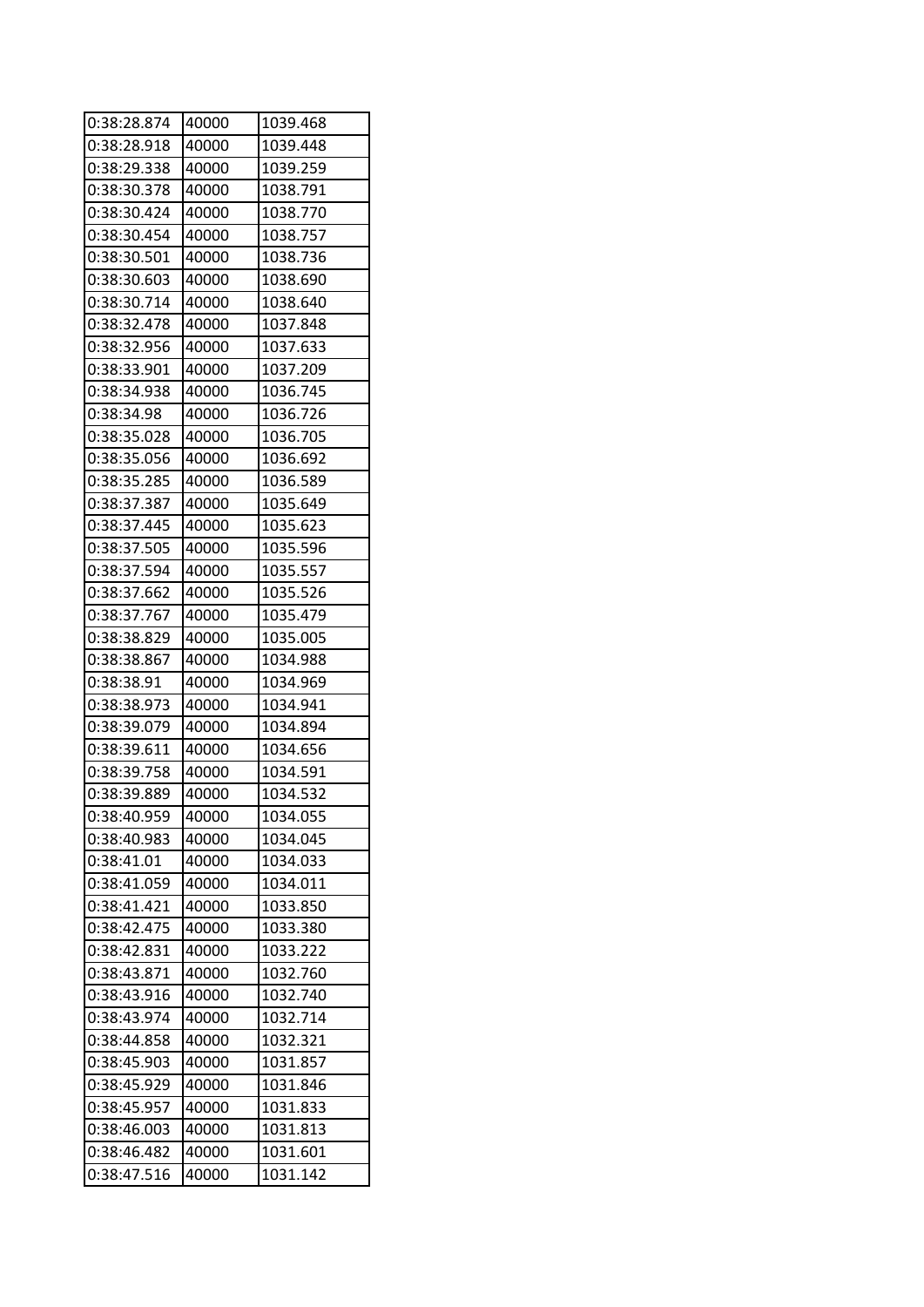| 0:38:47.561 | 40000 | 1031.122 |
|-------------|-------|----------|
| 0:38:47.599 | 40000 | 1031.105 |
| 0:38:47.627 | 40000 | 1031.093 |
| 0:38:47.666 | 40000 | 1031.076 |
| 0:38:49.056 | 40000 | 1030.460 |
| 0:38:49.106 | 40000 | 1030.438 |
| 0:38:49.127 | 40000 | 1030.429 |
| 0:38:49.167 | 40000 | 1030.411 |
| 0:38:49.39  | 40000 | 1030.313 |
| 0:38:50.44  | 40000 | 1029.848 |
| 0:38:51.311 | 40000 | 1029.464 |
| 0:38:52.368 | 40000 | 1028.997 |
| 0:38:52.399 | 40000 | 1028.983 |
| 0:38:52.441 | 40000 | 1028.965 |
| 0:38:52.474 | 40000 | 1028.950 |
| 0:38:52.507 | 40000 | 1028.936 |
| 0:38:52.564 | 40000 | 1028.911 |
| 0:38:53.386 | 40000 | 1028.548 |
| 0:38:54.417 | 40000 | 1028.094 |
| 0:38:54.452 | 40000 | 1028.079 |
| 0:38:54.484 | 40000 | 1028.064 |
| 0:38:54.629 | 40000 | 1028.001 |
| 0:38:55.184 | 40000 | 1027.756 |
| 0:38:58.271 | 40000 | 1026.399 |
| 0:38:59.333 | 40000 | 1025.933 |
| 0:38:59.362 | 40000 | 1025.921 |
| 0:38:59.392 | 40000 | 1025.908 |
| 0:38:59.439 | 40000 | 1025.887 |
| 0:38:59.527 | 40000 | 1025.848 |
| 0:38:59.603 | 40000 | 1025.815 |
| 0:39:0.677  | 40000 | 1025.344 |
| 0:39:0.764  | 40000 | 1025.306 |
| 0:39:0.812  | 40000 | 1025.285 |
| 0:39:0.849  | 40000 | 1025.269 |
| 0:39:0.889  | 40000 | 1025.252 |
| 0:39:0.918  | 40000 | 1025.239 |
| 0:39:0.954  | 40000 | 1025.223 |
| 0:39:1.152  | 40000 | 1025.136 |
| 0:39:2.198  | 40000 | 1024.679 |
| 0:39:2.247  | 40000 | 1024.657 |
| 0:39:4.415  | 40000 | 1023.710 |
| 0:39:4.44   | 40000 | 1023.699 |
| 0:39:4.546  | 40000 | 1023.652 |
| 0:39:4.883  | 40000 | 1023.505 |
| 0:39:7.355  | 40000 | 1022.427 |
| 0:39:9.635  | 40000 | 1021.435 |
| 0:39:10.679 | 40000 | 1020.982 |
| 0:39:11.672 | 40000 | 1020.550 |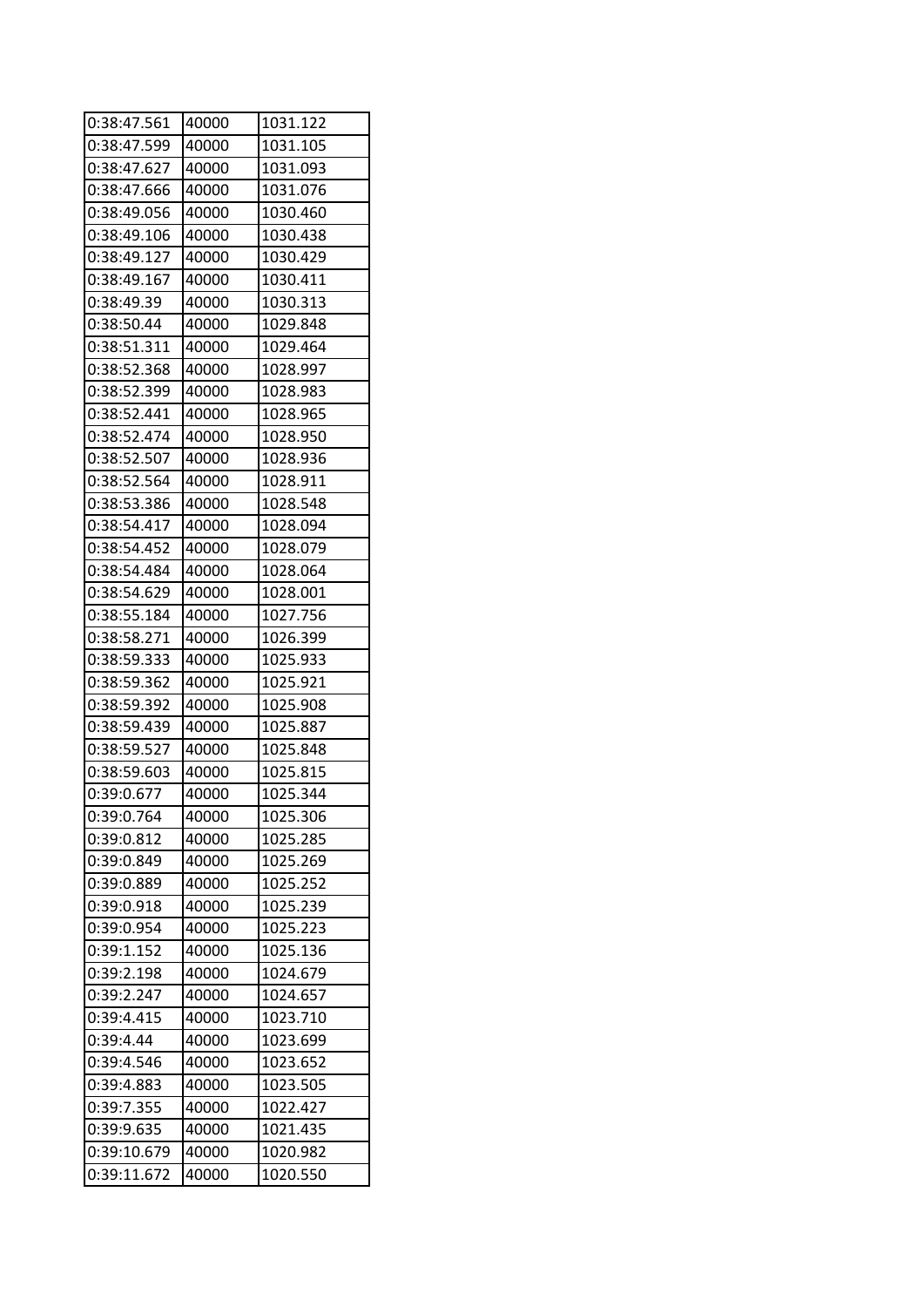| 0:39:12.731 | 40000 | 1020.091 |
|-------------|-------|----------|
| 0:39:14.832 | 40000 | 1019.181 |
| 0:39:14.855 | 40000 | 1019.171 |
| 0:39:14.903 | 40000 | 1019.150 |
| 0:39:14.925 | 40000 | 1019.141 |
| 0:39:15.545 | 40000 | 1018.872 |
| 0:39:16.131 | 40000 | 1018.619 |
| 0:39:18.096 | 40000 | 1017.770 |
| 0:39:18.147 | 40000 | 1017.748 |
| 0:39:19.23  | 40000 | 1017.281 |
| 0:39:20.272 | 40000 | 1016.832 |
| 0:39:20.412 | 40000 | 1016.772 |
| 0:39:21.621 | 40000 | 1016.251 |
| 0:39:23.253 | 40000 | 1015.549 |
| 0:39:23.312 | 40000 | 1015.524 |
| 0:39:23.334 | 40000 | 1015.515 |
| 0:39:23.544 | 40000 | 1015.424 |
| 0:39:23.654 | 40000 | 1015.377 |
| 0:39:23.944 | 40000 | 1015.252 |
| 0:39:24.792 | 40000 | 1014.888 |
| 0:39:24.916 | 40000 | 1014.835 |
| 0:39:25.964 | 40000 | 1014.386 |
| 0:39:26.006 | 40000 | 1014.368 |
| 0:39:26.603 | 40000 | 1014.112 |
| 0:39:27.647 | 40000 | 1013.665 |
| 0:39:27.684 | 40000 | 1013.649 |
| 0:39:27.716 | 40000 | 1013.635 |
| 0:39:27.929 | 40000 | 1013.544 |
| 0:39:28.978 | 40000 | 1013.095 |
| 0:39:31.09  | 40000 | 1012.193 |
| 0:39:32.132 | 40000 | 1011.748 |
| 0:39:32.166 | 40000 | 1011.734 |
| 0:39:32.208 | 40000 | 1011.716 |
| 0:39:32.255 | 40000 | 1011.696 |
| 0:39:32.319 | 40000 | 1011.668 |
| 0:39:32.367 | 40000 | 1011.648 |
| 0:39:32.702 | 40000 | 1011.505 |
| 0:39:33.741 | 40000 | 1011.062 |
| 0:39:33.815 | 40000 | 1011.031 |
| 0:39:33.841 | 40000 | 1011.020 |
| 0:39:35.079 | 40000 | 1010.493 |
| 0:39:35.647 | 40000 | 1010.251 |
| 0:39:36.72  | 40000 | 1009.795 |
| 0:39:36.75  | 40000 | 1009.782 |
| 0:39:38.02  | 40000 | 1009.243 |
| 0:39:39.056 | 40000 | 1008.803 |
| 0:39:39.085 | 40000 | 1008.791 |
| 0:39:41.103 | 40000 | 1007.936 |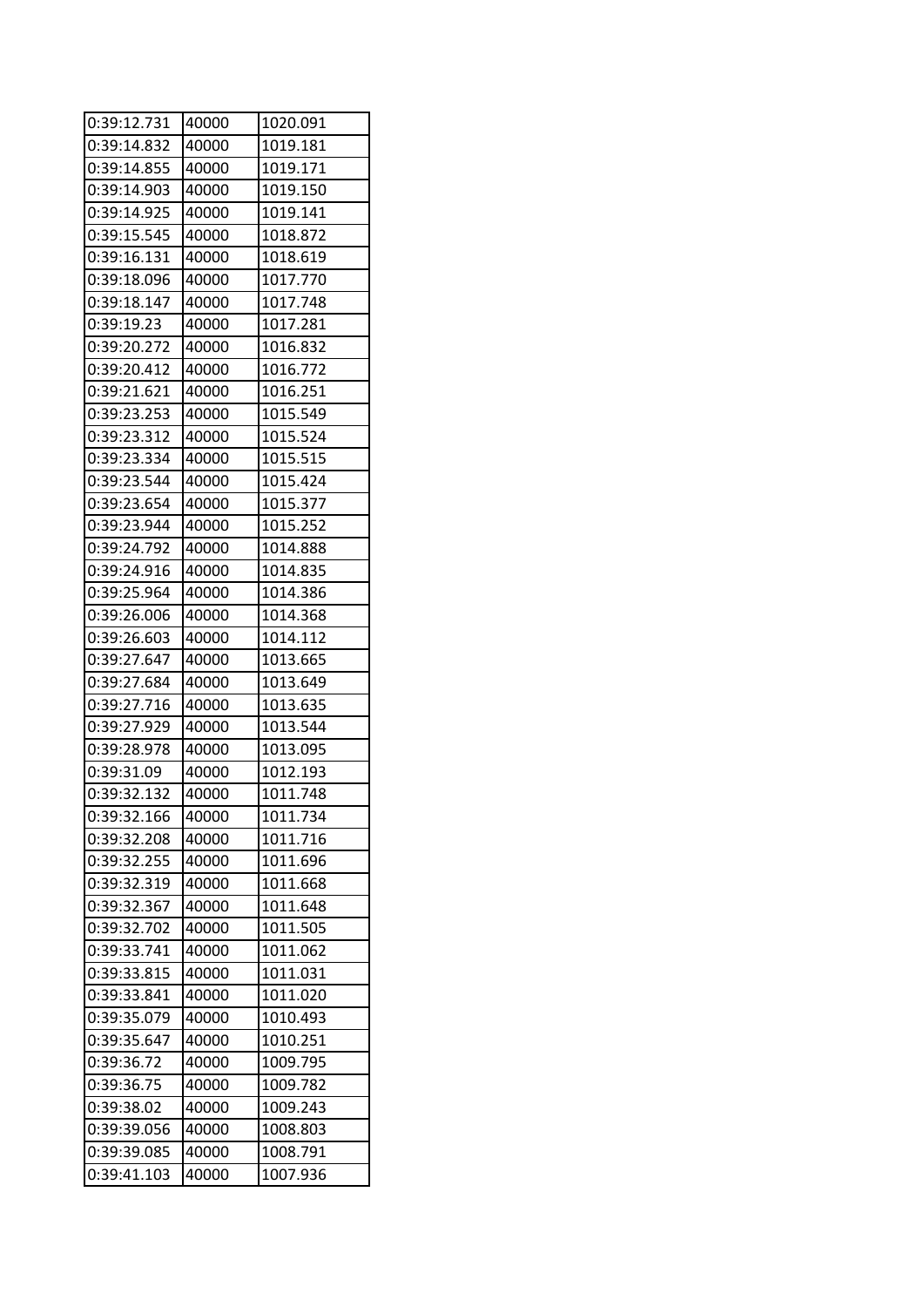| 0:39:41.437 | 40000 | 1007.795 |
|-------------|-------|----------|
| 0:39:41.539 | 40000 | 1007.752 |
| 0:39:42.785 | 40000 | 1007.225 |
| 0:39:43.783 | 40000 | 1006.803 |
| 0:39:44.866 | 40000 | 1006.346 |
| 0:39:44.888 | 40000 | 1006.337 |
| 0:39:45.023 | 40000 | 1006.280 |
| 0:39:47.266 | 40000 | 1005.334 |
| 0:39:48.316 | 40000 | 1004.892 |
| 0:39:48.368 | 40000 | 1004.870 |
| 0:39:50.401 | 40000 | 1004.016 |
| 0:39:51.44  | 40000 | 1003.579 |
| 0:39:51.487 | 40000 | 1003.560 |
| 0:39:51.51  | 40000 | 1003.550 |
| 0:39:52.061 | 40000 | 1003.319 |
| 0:39:53.119 | 40000 | 1002.875 |
| 0:39:53.177 | 40000 | 1002.851 |
| 0:39:53.3   | 40000 | 1002.799 |
| 0:39:54.327 | 40000 | 1002.369 |
| 0:39:54.367 | 40000 | 1002.353 |
| 0:39:54.428 | 40000 | 1002.327 |
| 0:39:54.997 | 40000 | 1002.089 |
| 0:39:57.149 | 40000 | 1001.189 |
| 0:39:57.204 | 40000 | 1001.166 |
| 0:39:58.414 | 40000 | 1000.661 |
| 0:39:58.891 | 40000 | 1000.462 |
| 0:39:59.952 | 40000 | 1000.020 |
| 0:39:59.996 | 40000 | 1000.002 |
| 0:40:1.404  | 40000 | 999.415  |
| 0:40:2.461  | 40000 | 998.976  |
| 0:40:2.51   | 40000 | 998.955  |
| 0:40:2.581  | 40000 | 998.926  |
| 0:40:3.76   | 40000 | 998.436  |
| 0:40:4.818  | 40000 | 997.997  |
| 0:40:4.875  | 40000 | 997.973  |
| 0:40:5.527  | 40000 | 997.702  |
| 0:40:6.587  | 40000 | 997.263  |
| 0:40:6.61   | 40000 | 997.253  |
| 0:40:7.887  | 40000 | 996.725  |
| 0:40:8.467  | 40000 | 996.484  |
| 0:40:9.502  | 40000 | 996.056  |
| 0:40:9.562  | 40000 | 996.032  |
| 0:40:9.999  | 40000 | 995.851  |
| 0:40:11.046 | 40000 | 995.419  |
| 0:40:11.067 | 40000 | 995.410  |
| 0:40:11.185 | 40000 | 995.361  |
| 0:40:11.291 | 40000 | 995.317  |
| 0:40:12.057 | 40000 | 995.001  |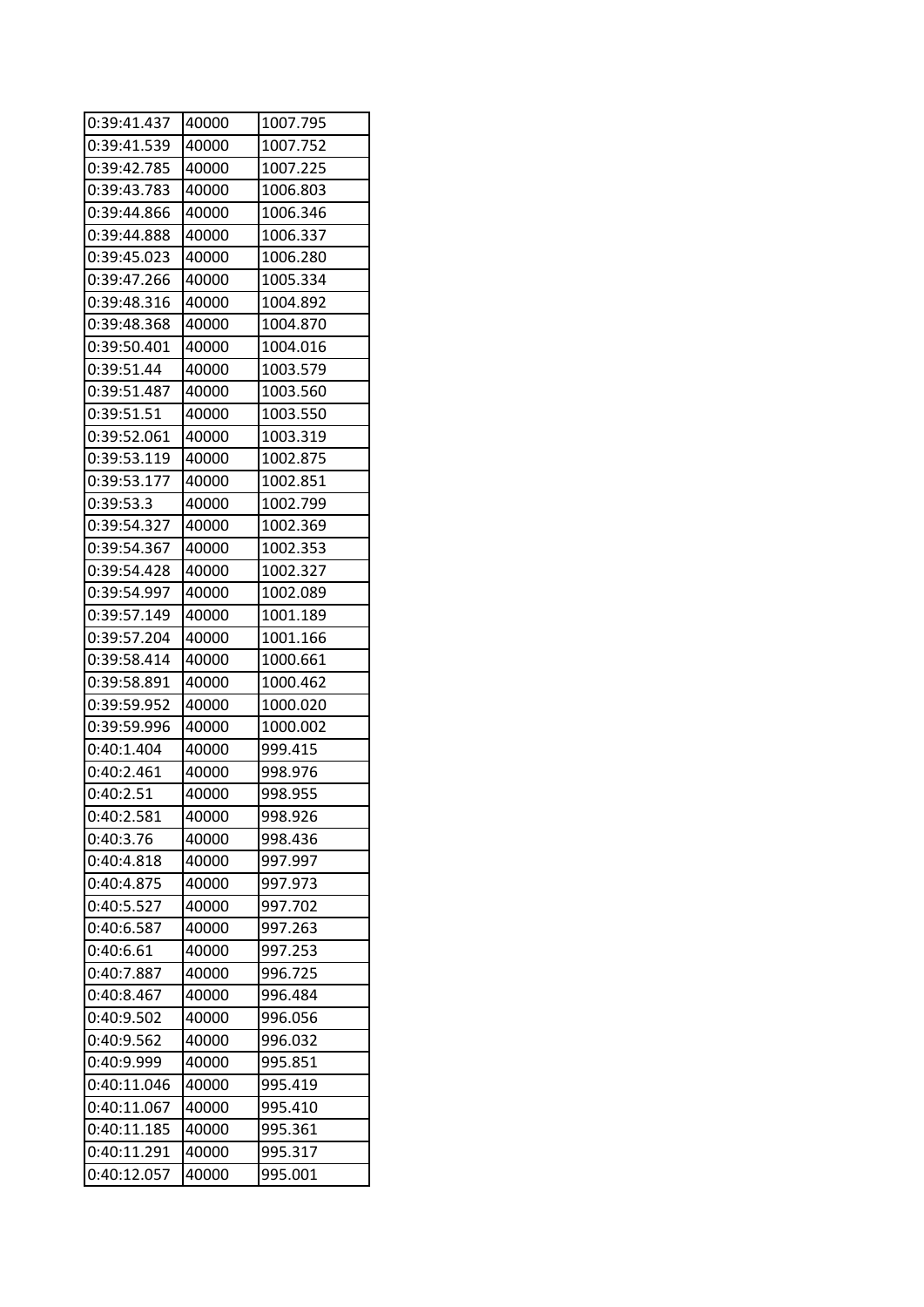| 0:40:13.698 | 40000 | 994.325 |
|-------------|-------|---------|
| 0:40:14.752 | 40000 | 993.891 |
| 0:40:14.8   | 40000 | 993.871 |
| 0:40:15.009 | 40000 | 993.785 |
| 0:40:15.43  | 40000 | 993.612 |
| 0:40:16.5   | 40000 | 993.172 |
| 0:40:16.538 | 40000 | 993.156 |
| 0:40:16.563 | 40000 | 993.146 |
| 0:40:17.132 | 40000 | 992.912 |
| 0:40:17.585 | 40000 | 992.726 |
| 0:40:18.183 | 40000 | 992.481 |
| 0:40:18.531 | 40000 | 992.338 |
| 0:40:19.608 | 40000 | 991.896 |
| 0:40:22.122 | 40000 | 990.867 |
| 0:40:22.15  | 40000 | 990.855 |
| 0:40:22.204 | 40000 | 990.833 |
| 0:40:23.682 | 40000 | 990.229 |
| 0:40:24.755 | 40000 | 989.791 |
| 0:40:25.051 | 40000 | 989.670 |
| 0:40:26.567 | 40000 | 989.052 |
| 0:40:27.268 | 40000 | 988.766 |
| 0:40:28.311 | 40000 | 988.341 |
| 0:40:28.551 | 40000 | 988.244 |
| 0:40:28.974 | 40000 | 988.072 |
| 0:40:30.023 | 40000 | 987.645 |
| 0:40:33.148 | 40000 | 986.376 |
| 0:40:34.18  | 40000 | 985.958 |
| 0:40:34.412 | 40000 | 985.864 |
| 0:40:34.911 | 40000 | 985.662 |
| 0:40:35.115 | 40000 | 985.580 |
| 0:40:37.135 | 40000 | 984.763 |
| 0:40:38.179 | 40000 | 984.341 |
| 0:40:38.202 | 40000 | 984.332 |
| 0:40:38.956 | 40000 | 984.028 |
| 0:40:40.466 | 40000 | 983.419 |
| 0:40:41.93  | 40000 | 982.829 |
| 0:40:44.817 | 40000 | 981.669 |
| 0:40:45.396 | 40000 | 981.436 |
| 0:40:45.85  | 40000 | 981.254 |
| 0:40:46.898 | 40000 | 980.834 |
| 0:40:46.927 | 40000 | 980.822 |
| 0:40:46.963 | 40000 | 980.808 |
| 0:40:48.558 | 40000 | 980.169 |
| 0:40:49.345 | 40000 | 979.854 |
| 0:40:52.056 | 40000 | 978.770 |
| 0:40:53.094 | 40000 | 978.356 |
| 0:40:53.137 | 40000 | 978.339 |
| 0:40:55.445 | 40000 | 977.420 |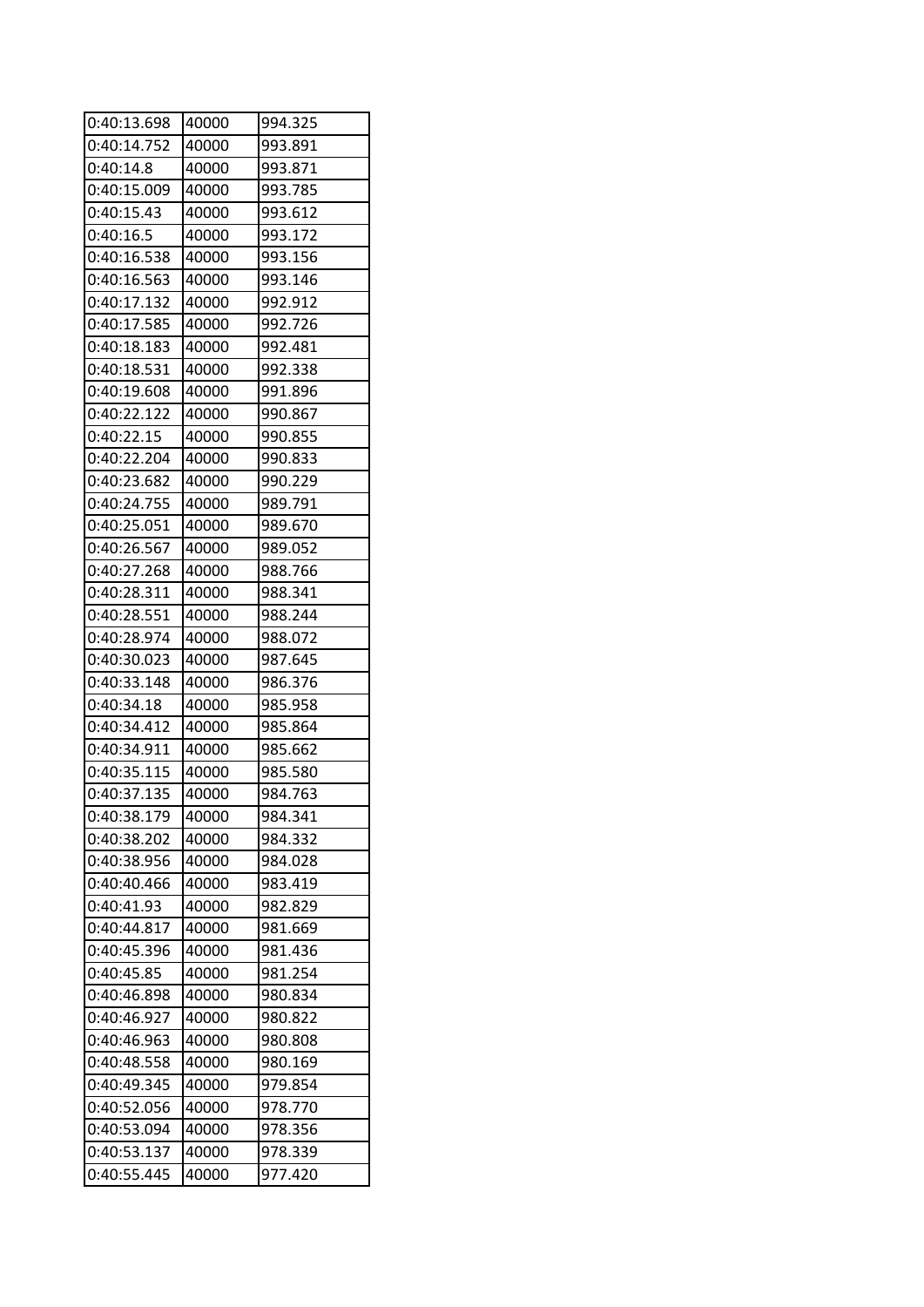| 0:40:56.518 | 40000 | 976.993 |
|-------------|-------|---------|
| 0:40:56.546 | 40000 | 976.982 |
| 0:40:56.601 | 40000 | 976.960 |
| 0:40:59.32  | 40000 | 975.880 |
| 0:41:0.352  | 40000 | 975.470 |
| 0:41:0.39   | 40000 | 975.455 |
| 0:41:0.441  | 40000 | 975.435 |
| 0:41:3.888  | 40000 | 974.070 |
| 0:41:4.982  | 40000 | 973.638 |
| 0:41:5.03   | 40000 | 973.619 |
| 0:41:5.066  | 40000 | 973.605 |
| 0:41:9.019  | 40000 | 972.046 |
| 0:41:9.083  | 40000 | 972.021 |
| 0:41:10.271 | 40000 | 971.553 |
| 0:41:13.713 | 40000 | 970.201 |
| 0:41:13.808 | 40000 | 970.164 |
| 0:41:15.719 | 40000 | 969.415 |
| 0:41:16.797 | 40000 | 968.993 |
| 0:41:17.418 | 40000 | 968.751 |
| 0:41:18.511 | 40000 | 968.323 |
| 0:41:20.03  | 40000 | 967.730 |
| 0:41:20.802 | 40000 | 967.429 |
| 0:41:24.337 | 40000 | 966.053 |
| 0:41:24.472 | 40000 | 966.000 |
| 0:41:27.758 | 40000 | 964.724 |
| 0:41:28.806 | 40000 | 964.318 |
| 0:41:31.112 | 40000 | 963.425 |
| 0:41:32.148 | 40000 | 963.025 |
| 0:41:33.19  | 40000 | 962.622 |
| 0:41:33.319 | 40000 | 962.572 |
| 0:41:35.956 | 40000 | 961.555 |
| 0:41:36.028 | 40000 | 961.528 |
| 0:41:39.046 | 40000 | 960.366 |
| 0:41:42.412 | 40000 | 959.075 |
| 0:41:47.434 | 40000 | 957.154 |
| 0:41:48.485 | 40000 | 956.753 |
| 0:41:48.537 | 40000 | 956.733 |
| 0:41:48.594 | 40000 | 956.711 |
| 0:41:48.63  | 40000 | 956.697 |
| 0:41:58.029 | 40000 | 953.126 |
| 0:42:2.753  | 40000 | 951.342 |
| 0:42:2.882  | 40000 | 951.293 |
| 0:42:3.197  | 40000 | 951.174 |
| 0:42:3.403  | 40000 | 951.097 |
| 0:42:4.57   | 40000 | 950.657 |
| 0:42:6.874  | 40000 | 949.790 |
| 0:42:8.835  | 40000 | 949.054 |
| 0:42:9.882  | 40000 | 948.661 |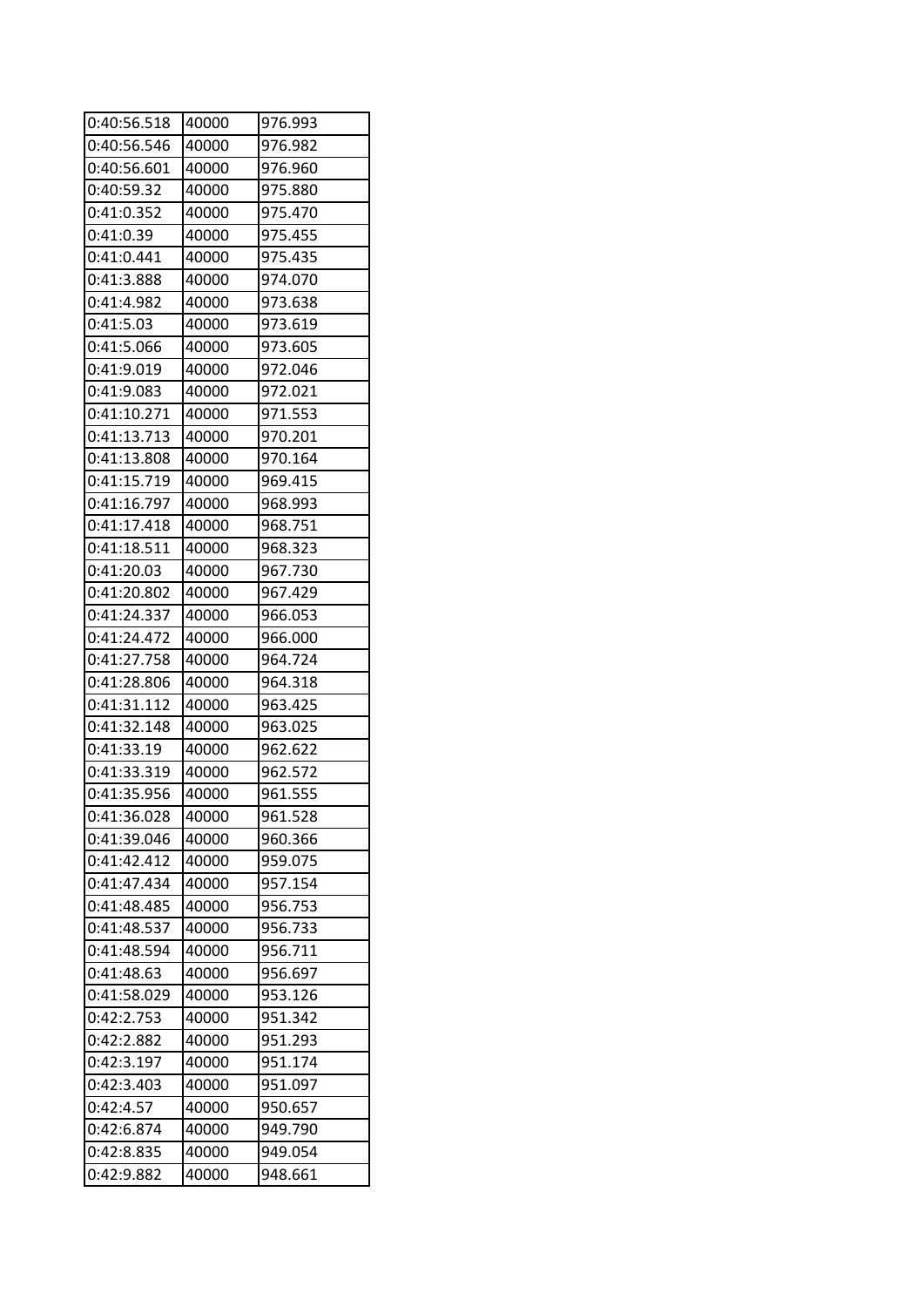| 0:42:9.911  | 40000 | 948.650 |
|-------------|-------|---------|
| 0:42:17.45  | 40000 | 945.831 |
| 0:42:18.584 | 40000 | 945.409 |
| 0:42:19.995 | 40000 | 944.884 |
| 0:42:21.058 | 40000 | 944.488 |
| 0:42:24.015 | 40000 | 943.391 |
| 0:42:25.146 | 40000 | 942.971 |
| 0:42:25.438 | 40000 | 942.863 |
| 0:42:26.922 | 40000 | 942.314 |
| 0:42:27.963 | 40000 | 941.929 |
| 0:42:48.731 | 40000 | 934.313 |
| 0:42:55.164 | 40000 | 931.979 |
| 0:43:6.716  | 40000 | 927.817 |
| 0:43:7.2    | 40000 | 927.644 |
| 0:43:8.227  | 40000 | 927.276 |
| 0:43:8.262  | 40000 | 927.263 |
| 0:43:10.617 | 40000 | 926.420 |
| 0:43:18.013 | 40000 | 923.783 |
| 0:43:51.914 | 40000 | 911.884 |
| 0:43:54.727 | 40000 | 910.910 |
| 0:43:56.782 | 40000 | 910.200 |
| 0:43:59.499 | 40000 | 909.263 |
| 0:44:3.464  | 40000 | 907.900 |
| 0:44:12.23  | 40000 | 904.899 |
| 0:44:23.038 | 40000 | 901.226 |
| 0:44:30.302 | 40000 | 898.775 |
| 0:44:31.487 | 40000 | 898.376 |
| 0:45:4.694  | 40000 | 887.346 |
| 0:45:10.388 | 40000 | 885.482 |
| 0:45:23.226 | 40000 | 881.308 |
| 0:45:34.184 | 40000 | 877.776 |
| 0:45:52.127 | 40000 | 872.053 |
| 0:46:13.049 | 40000 | 865.473 |
| 0:46:15.795 | 40000 | 864.617 |
| 0:46:17.902 | 40000 | 863.961 |
| 0:46:18.925 | 40000 | 863.643 |
| 0:46:20.132 | 40000 | 863.268 |
| 0:46:21.985 | 40000 | 862.693 |
| 0:46:23.032 | 40000 | 862.369 |
| 0:46:24.714 | 40000 | 861.848 |
| 0:46:25.695 | 40000 | 861.544 |
| 0:46:26.73  | 40000 | 861.224 |
| 0:46:27.195 | 40000 | 861.081 |
| 0:46:28.235 | 40000 | 860.760 |
| 0:46:30.229 | 40000 | 860.144 |
| 0:46:30.693 | 40000 | 860.001 |
| 0:46:31.15  | 40000 | 859.861 |
| 0:46:32.453 | 40000 | 859.459 |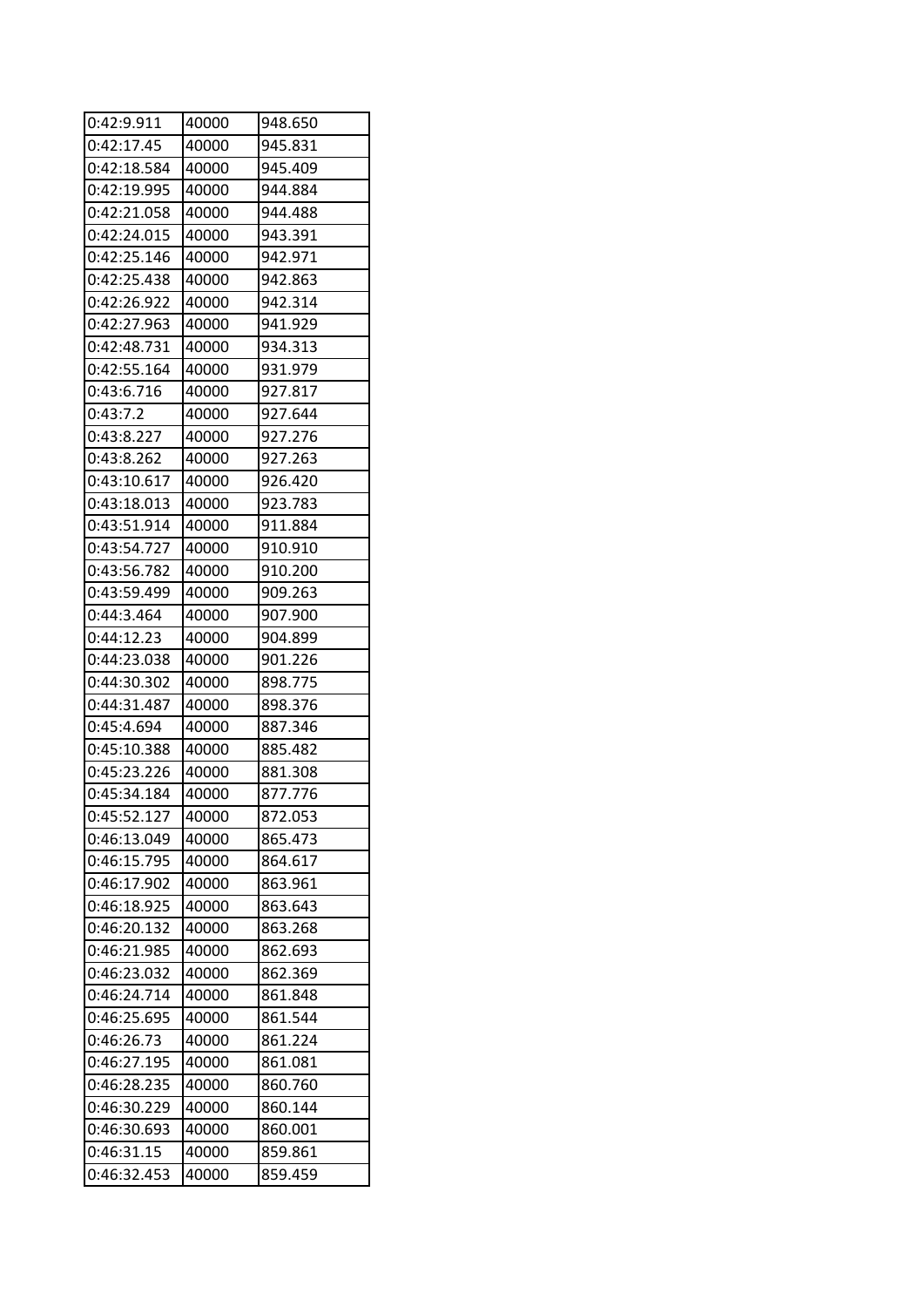| 0:46:32.563 | 40000 | 859.426 |
|-------------|-------|---------|
| 0:46:33.621 | 40000 | 859.100 |
| 0:46:34.549 | 40000 | 858.815 |
| 0:46:36.283 | 40000 | 858.282 |
| 0:46:36.431 | 40000 | 858.237 |
| 0:46:36.884 | 40000 | 858.098 |
| 0:46:38.712 | 40000 | 857.537 |
| 0:46:42.179 | 40000 | 856.476 |
| 0:46:44.239 | 40000 | 855.847 |
| 0:46:46.384 | 40000 | 855.193 |
| 0:46:47.412 | 40000 | 854.880 |
| 0:46:47.474 | 40000 | 854.861 |
| 0:46:48.283 | 40000 | 854.615 |
| 0:46:48.893 | 40000 | 854.429 |
| 0:46:50.535 | 40000 | 853.930 |
| 0:46:52.118 | 40000 | 853.449 |
| 0:46:53.15  | 40000 | 853.136 |
| 0:46:53.179 | 40000 | 853.127 |
| 0:46:53.233 | 40000 | 853.111 |
| 0:46:53.272 | 40000 | 853.099 |
| 0:46:54.562 | 40000 | 852.708 |
| 0:46:55.604 | 40000 | 852.393 |
| 0:46:55.825 | 40000 | 852.326 |
| 0:46:56.907 | 40000 | 851.998 |
| 0:46:56.941 | 40000 | 851.988 |
| 0:46:57.237 | 40000 | 851.899 |
| 0:46:59.538 | 40000 | 851.203 |
| 0:47:1.156  | 40000 | 850.715 |
| 0:47:1.296  | 40000 | 850.673 |
| 0:47:2.595  | 40000 | 850.281 |
| 0:47:3.662  | 40000 | 849.960 |
| 0:47:9.111  | 40000 | 848.323 |
| 0:47:10.169 | 40000 | 848.006 |
| 0:47:12.514 | 40000 | 847.304 |
| 0:47:13.669 | 40000 | 846.958 |
| 0:47:13.799 | 40000 | 846.920 |
| 0:47:14.054 | 40000 | 846.843 |
| 0:47:15.349 | 40000 | 846.457 |
| 0:47:21.654 | 40000 | 844.579 |
| 0:47:23.051 | 40000 | 844.164 |
| 0:47:27.591 | 40000 | 842.818 |
| 0:47:28.432 | 40000 | 842.569 |
| 0:47:33.438 | 40000 | 841.091 |
| 0:47:34.464 | 40000 | 840.788 |
| 0:47:35.675 | 40000 | 840.432 |
| 0:47:36.725 | 40000 | 840.123 |
| 0:47:38.496 | 40000 | 839.602 |
| 0:47:39.576 | 40000 | 839.285 |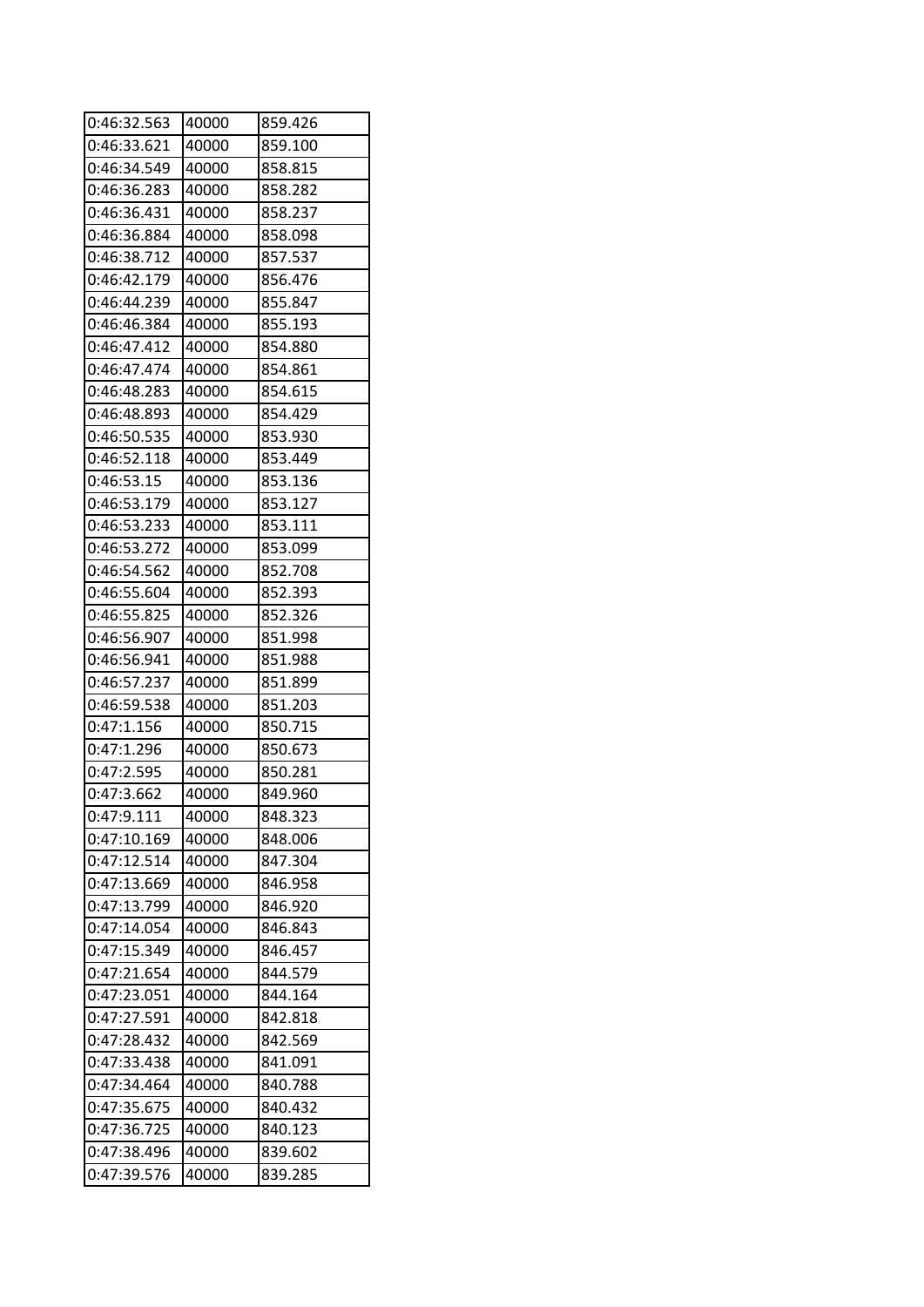| 0:47:41.225 | 40000 | 838.802 |
|-------------|-------|---------|
| 0:47:42.544 | 40000 | 838.415 |
| 0:47:47.222 | 40000 | 837.047 |
| 0:47:47.808 | 40000 | 836.876 |
| 0:47:48.871 | 40000 | 836.566 |
| 0:47:50.798 | 40000 | 836.004 |
| 0:47:51.626 | 40000 | 835.763 |
| 0:47:54.577 | 40000 | 834.905 |
| 0:47:56.234 | 40000 | 834.424 |
| 0:47:57.753 | 40000 | 833.984 |
| 0:47:59.393 | 40000 | 833.509 |
| 0:48:0.448  | 40000 | 833.204 |
| 0:48:7.675  | 40000 | 831.118 |
| 0:48:11.514 | 40000 | 830.015 |
| 0:48:14.028 | 40000 | 829.294 |
| 0:48:15.899 | 40000 | 828.758 |
| 0:48:20.869 | 40000 | 827.338 |
| 0:48:21.936 | 40000 | 827.034 |
| 0:48:25.996 | 40000 | 825.879 |
| 0:48:27.034 | 40000 | 825.584 |
| 0:48:29.959 | 40000 | 824.754 |
| 0:48:32.741 | 40000 | 823.966 |
| 0:48:33.788 | 40000 | 823.670 |
| 0:48:36.214 | 40000 | 822.985 |
| 0:48:36.8   | 40000 | 822.820 |
| 0:48:37.856 | 40000 | 822.522 |
| 0:48:39.723 | 40000 | 821.996 |
| 0:48:45.231 | 40000 | 820.448 |
| 0:48:48.47  | 40000 | 819.541 |
| 0:48:49.363 | 40000 | 819.291 |
| 0:48:55.894 | 40000 | 817.468 |
| 0:49:0.226  | 40000 | 816.264 |
| 0:49:4.278  | 40000 | 815.140 |
| 0:49:12.854 | 40000 | 812.773 |
| 0:49:13.2   | 40000 | 812.678 |
| 0:49:14.636 | 40000 | 812.283 |
| 0:49:15.683 | 40000 | 811.995 |
| 0:49:17.976 | 40000 | 811.366 |
| 0:49:18.321 | 40000 | 811.271 |
| 0:49:19.646 | 40000 | 810.908 |
| 0:49:23.001 | 40000 | 809.990 |
| 0:49:24.813 | 40000 | 809.495 |
| 0:49:28.34  | 40000 | 808.533 |
| 0:49:29.366 | 40000 | 808.253 |
| 0:49:35.392 | 40000 | 806.616 |
| 0:49:41.493 | 40000 | 804.966 |
| 0:49:42.63  | 40000 | 804.659 |
| 0:49:44.71  | 40000 | 804.098 |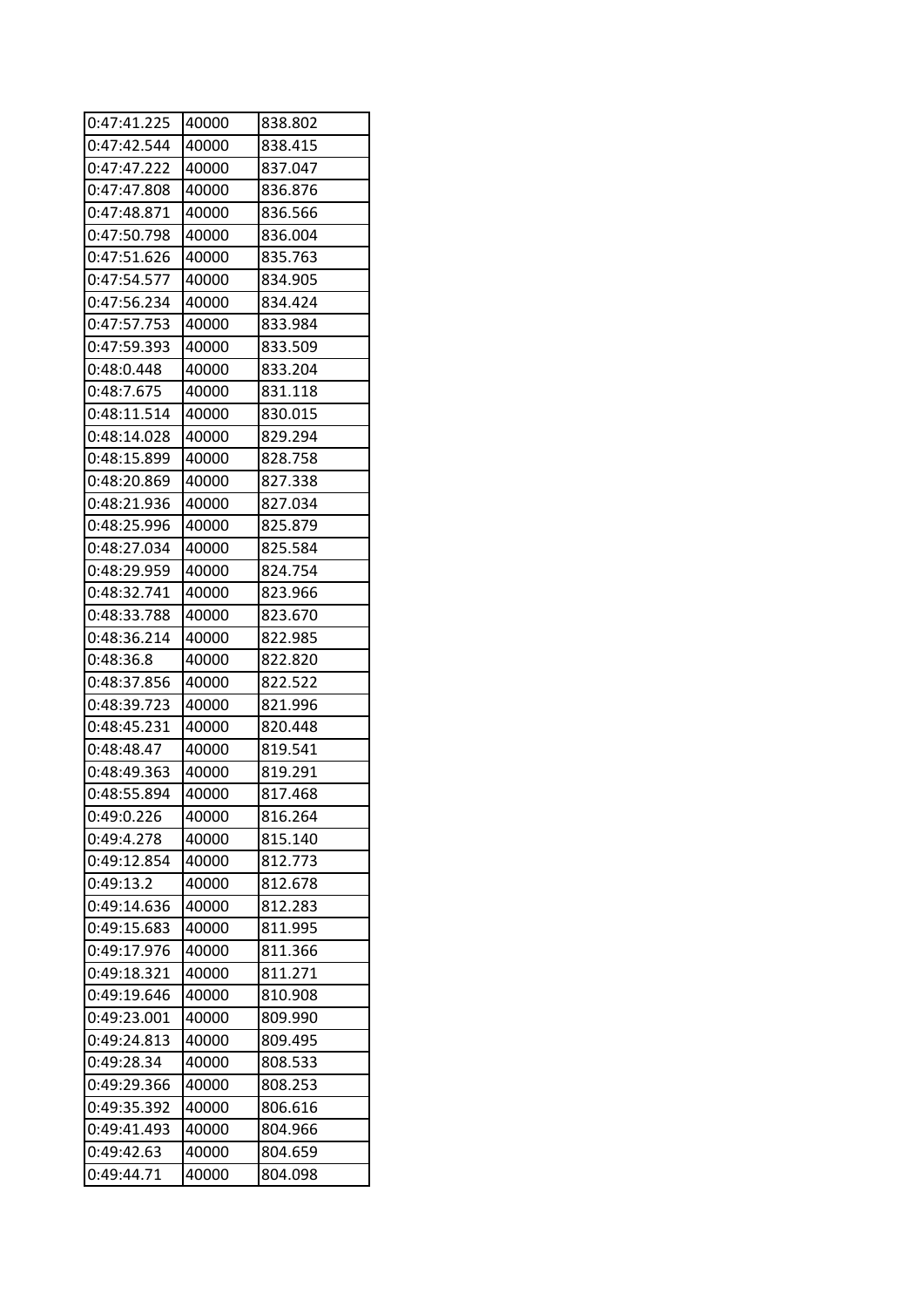| 0:49:49.858 | 40000 | 802.714 |
|-------------|-------|---------|
| 0:49:50.897 | 40000 | 802.435 |
| 0:49:56.071 | 40000 | 801.049 |
| 0:49:57.787 | 40000 | 800.591 |
| 0:50:1.462  | 40000 | 799.610 |
| 0:50:3.389  | 40000 | 799.097 |
| 0:50:9.978  | 40000 | 797.348 |
| 0:50:14.747 | 40000 | 796.087 |
| 0:50:15.103 | 40000 | 795.993 |
| 0:50:18.88  | 40000 | 794.997 |
| 0:50:19.931 | 40000 | 794.720 |
| 0:50:25.014 | 40000 | 793.385 |
| 0:50:28.603 | 40000 | 792.445 |
| 0:50:32.49  | 40000 | 791.429 |
| 0:50:37.372 | 40000 | 790.157 |
| 0:50:38.819 | 40000 | 789.781 |
| 0:50:43.475 | 40000 | 788.572 |
| 0:50:43.62  | 40000 | 788.535 |
| 0:50:47.48  | 40000 | 787.536 |
| 0:50:52.656 | 40000 | 786.201 |
| 0:50:54.788 | 40000 | 785.652 |
| 0:50:55.82  | 40000 | 785.387 |
| 0:51:1.792  | 40000 | 783.855 |
| 0:51:3.118  | 40000 | 783.515 |
| 0:51:10.67  | 40000 | 781.588 |
| 0:51:13.953 | 40000 | 780.754 |
| 0:51:16.452 | 40000 | 780.119 |
| 0:51:18.832 | 40000 | 779.516 |
| 0:51:21.429 | 40000 | 778.859 |
| 0:51:30.881 | 40000 | 776.478 |
| 0:51:37.642 | 40000 | 774.783 |
| 0:51:38.689 | 40000 | 774.521 |
| 0:51:44.766 | 40000 | 773.005 |
| 0:51:46.617 | 40000 | 772.545 |
| 0:51:51.035 | 40000 | 771.447 |
| 0:51:52.388 | 40000 | 771.112 |
| 0:51:57.507 | 40000 | 769.846 |
| 0:51:58.549 | 40000 | 769.589 |
| 0:52:4.49   | 40000 | 768.125 |
| 0:52:6.288  | 40000 | 767.684 |
| 0:52:6.418  | 40000 | 767.652 |
| 0:52:7.689  | 40000 | 767.340 |
| 0:52:12.833 | 40000 | 766.080 |
| 0:52:13.861 | 40000 | 765.828 |
| 0:52:21.384 | 40000 | 763.994 |
| 0:52:23.076 | 40000 | 763.583 |
| 0:52:24.125 | 40000 | 763.328 |
| 0:52:31.047 | 40000 | 761.652 |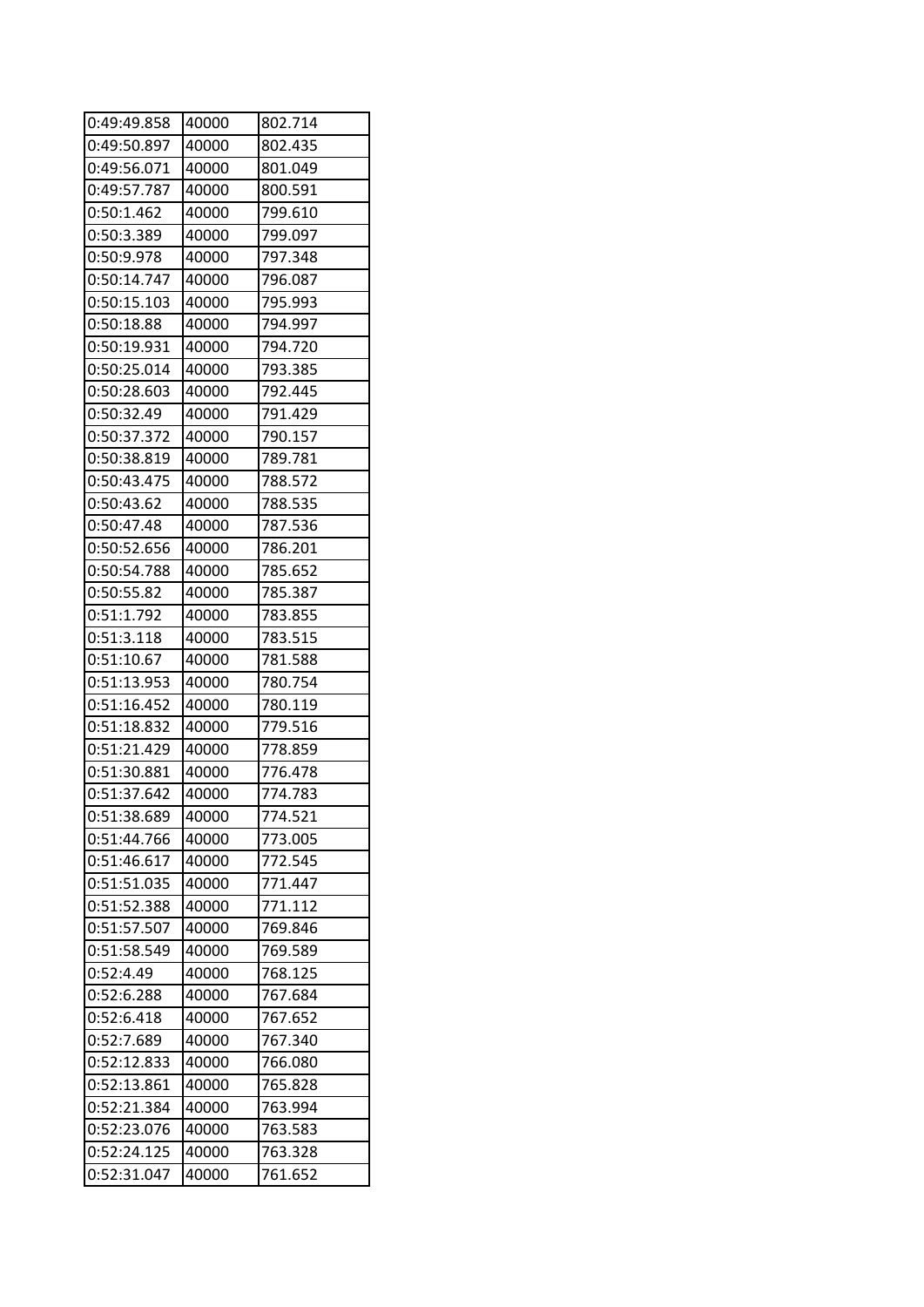| 0:52:32.084 | 40000 | 761.401 |
|-------------|-------|---------|
| 0:52:34.08  | 40000 | 760.919 |
| 0:52:39.151 | 40000 | 759.698 |
| 0:52:41.742 | 40000 | 759.075 |
| 0:52:47.931 | 40000 | 757.592 |
| 0:52:48.956 | 40000 | 757.347 |
| 0:52:52.198 | 40000 | 756.573 |
| 0:52:59.548 | 40000 | 754.824 |
| 0:53:4.656  | 40000 | 753.614 |
| 0:53:5.454  | 40000 | 753.425 |
| 0:53:10.925 | 40000 | 752.133 |
| 0:53:14.509 | 40000 | 751.289 |
| 0:53:23.597 | 40000 | 749.158 |
| 0:53:25.318 | 40000 | 748.756 |
| 0:53:35.008 | 40000 | 746.499 |
| 0:53:43.161 | 40000 | 744.611 |
| 0:53:44.827 | 40000 | 744.226 |
| 0:53:45.856 | 40000 | 743.989 |
| 0:53:49.762 | 40000 | 743.089 |
| 0:53:52.153 | 40000 | 742.539 |
| 0:53:56.101 | 40000 | 741.633 |
| 0:54:0.885  | 40000 | 740.538 |
| 0:54:1.95   | 40000 | 740.295 |
| 0:54:8.156  | 40000 | 738.881 |
| 0:54:25.435 | 40000 | 734.971 |
| 0:55:8.4    | 40000 | 725.426 |
| 0:55:53.315 | 40000 | 715.710 |
| 0:55:58.126 | 40000 | 714.684 |
| 0:56:52.534 | 40000 | 703.290 |
| 0:56:59.126 | 40000 | 701.934 |
| 0:57:7.635  | 40000 | 700.191 |
| 0:57:12.223 | 40000 | 699.255 |
| 0:58:18.17  | 40000 | 686.073 |
| 0:58:33.645 | 40000 | 683.051 |
| 0:58:41.005 | 40000 | 681.624 |
| 0:59:4.487  | 40000 | 677.108 |
| 1:4:45.042  | 40000 | 617.754 |
| 1:6:8.141   | 40000 | 604.817 |
| 1:6:17.703  | 40000 | 603.363 |
| 1:6:22.145  | 40000 | 602.690 |
| 1:12:12.457 | 40000 | 553.958 |
| 1:13:28.582 | 40000 | 544.393 |
| 1:19:29.847 | 40000 | 503.161 |
| 1:24:17.202 | 40000 | 474.571 |
| 1:26:56.233 | 40000 | 460.102 |
| 1:29:49.395 | 40000 | 445.319 |
| 1:41:33.493 | 40000 | 393.863 |
| 3:43:12.575 | 40000 | 179.204 |